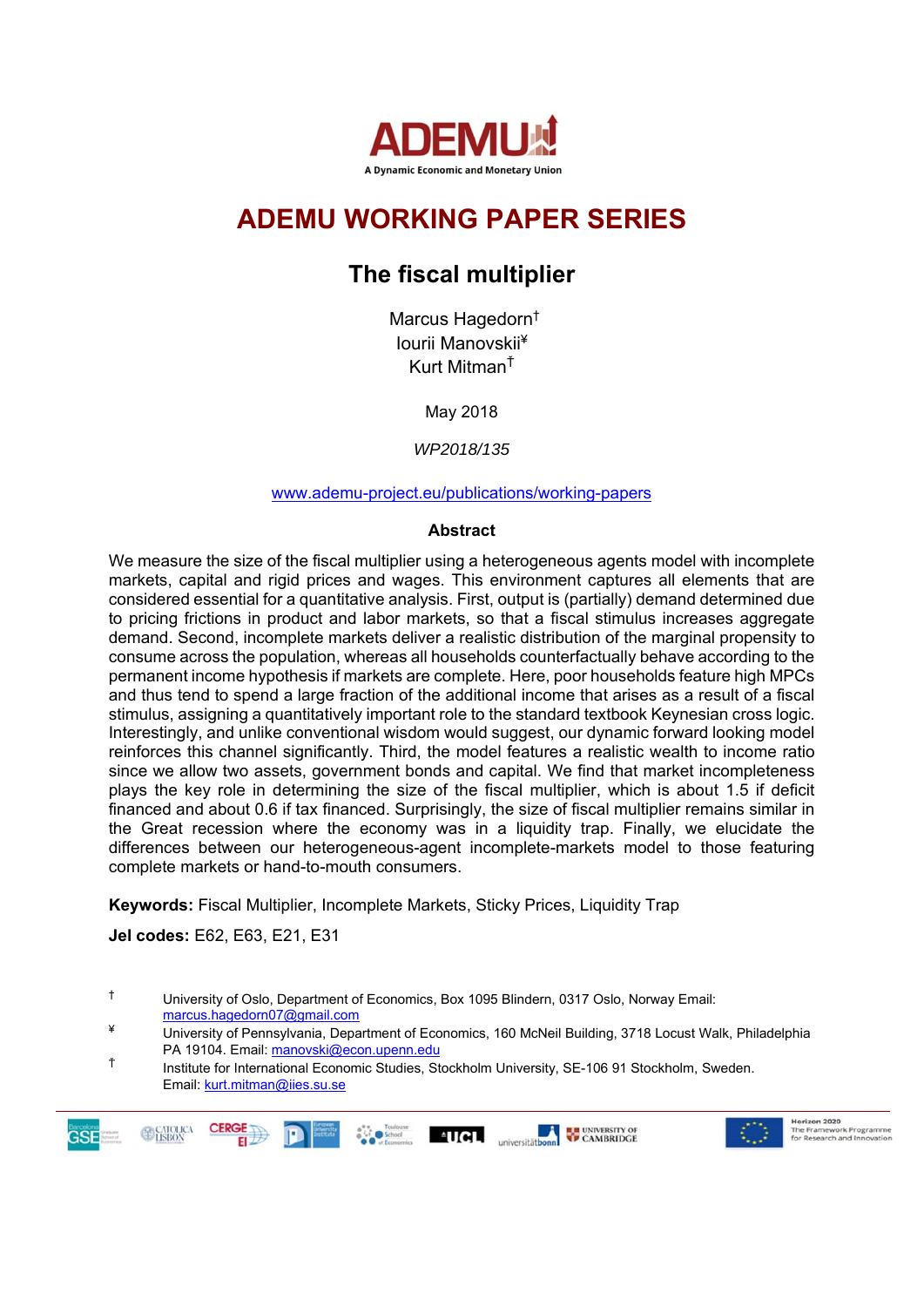

## **Acknowledgments**

Support from the National Science Foundation Grant Nos. SES-0922406 and SES-1357903 and FRIPRO Grant No. 250617 and the Ragnar Söderbergs stiftelse is gratefully acknowledged.

This project is related to the research agenda of the ADEMU project, "A Dynamic Economic and Monetary Union". ADEMU is funded by the European Union's Horizon 2020 Program under grant agreement N° 649396 (ADEMU).

This is an Open Access article distributed under the terms of the Creative Commons Attribution License Creative Commons Attribution 4.0 International, which permits unrestricted use, distribution and reproduction in any medium provided that the original work is properly attributed.







The ADEMU Working Paper Series is being supported by the European Commission Horizon 2020 European Union funding for Research & Innovation, grant agreement No 649396.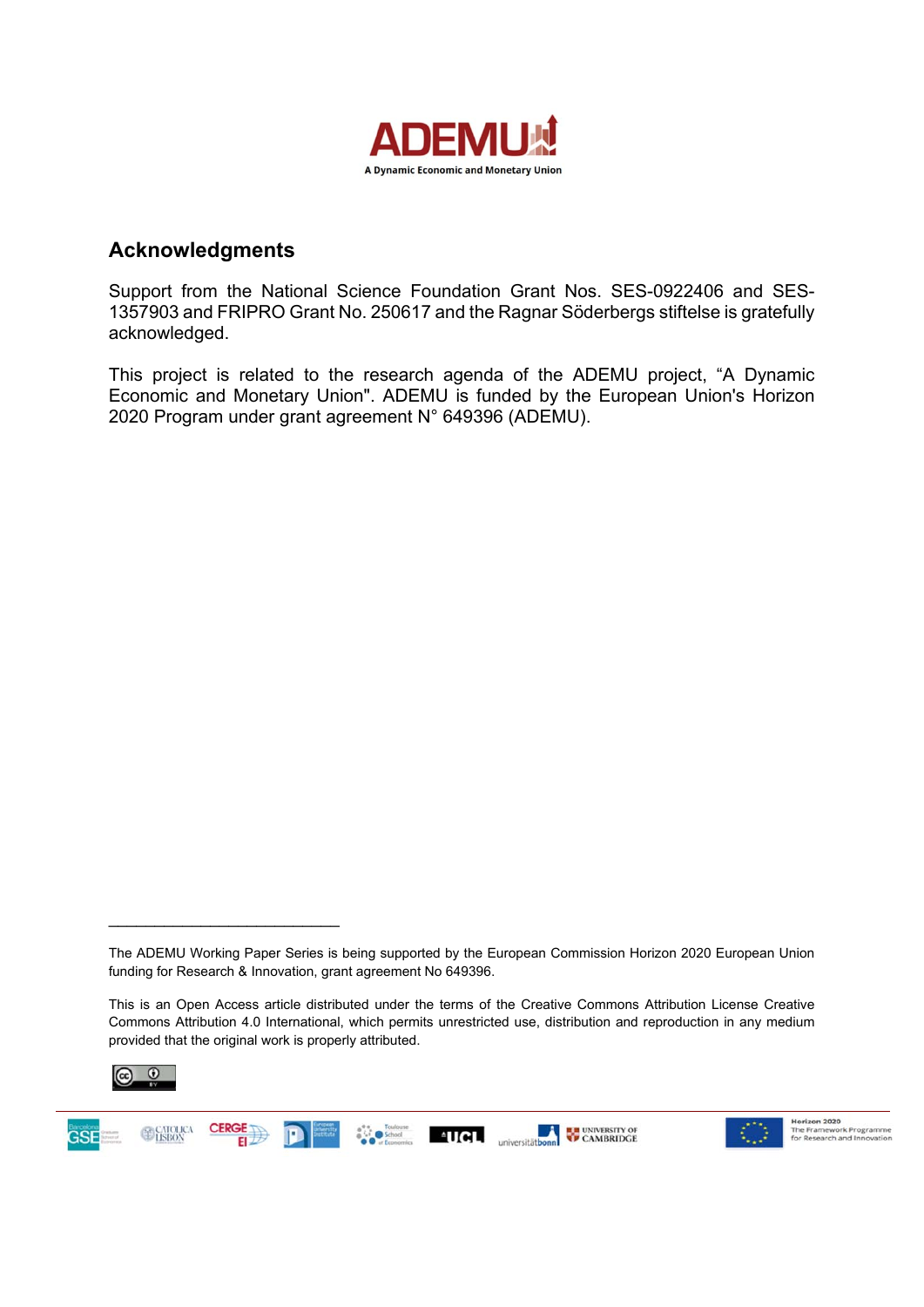## 1 Introduction

In an attempt to stabilize the economy during the Great Recession monetary authorities lowered nominal interest rates to nearly zero and fixed them at that level for a long time. Having reached the limit of traditional monetary policy, U.S. legislators stepped in with the largest fiscal stimulus since the 1930s. Almost a trillion dollars was to be spent by the government, much of it early on, but also with significant spending budgeted to future years up to 2019.

Although attempts to stabilize the economy through fiscal spending occur in virtually every recession, the questions of how much and through which channels an increase in government spending affects output, employment and investment are classic, but the answers are far from being settled. The traditional logic describing the effects of these policies is well known. A government spending stimulus increases aggregate demand which leads to higher labor demand and thus more employment and higher wages. Higher labor income then stimulates consumption, in particular of poor households, which leads to even higher aggregate demand, and thus higher employment, higher labor income, more consumption and so on. The equilibrium impact of an initial government spending of \$1 on output - the fiscal multiplier - is then the sum of the initial increase in government spending and the induced private consumption response.

This simple argument is based on two essential elements which ensure that the stimulus has a *direct* impact on output and employment as well as an *indirect* multiplier effect on private consumption. The first element is that output is demand determined, which ensures that the increase in government spending stimulates aggregate demand. The key underlying assumption is that prices are rigid so that firms adjust quantities and not only prices as a response to more government demand. Firms increase production to satisfy this demand by raising employment and wages, which leads to higher household income. We name this demand and associated output stimulus through an increase in government spending the direct effect. The direct effect differs from the full equilibrium effect in that it keeps prices and taxes unchanged, and, most importantly, does not take into account indirect multiplier effects which arise from higher private consumption. The second element is a significant deviation from the permanent income hypothesis, such that households have a high marginal propensity to consume (MPC) out of the transitory increase in income induced by the stimulus, generating a nontrivial indirect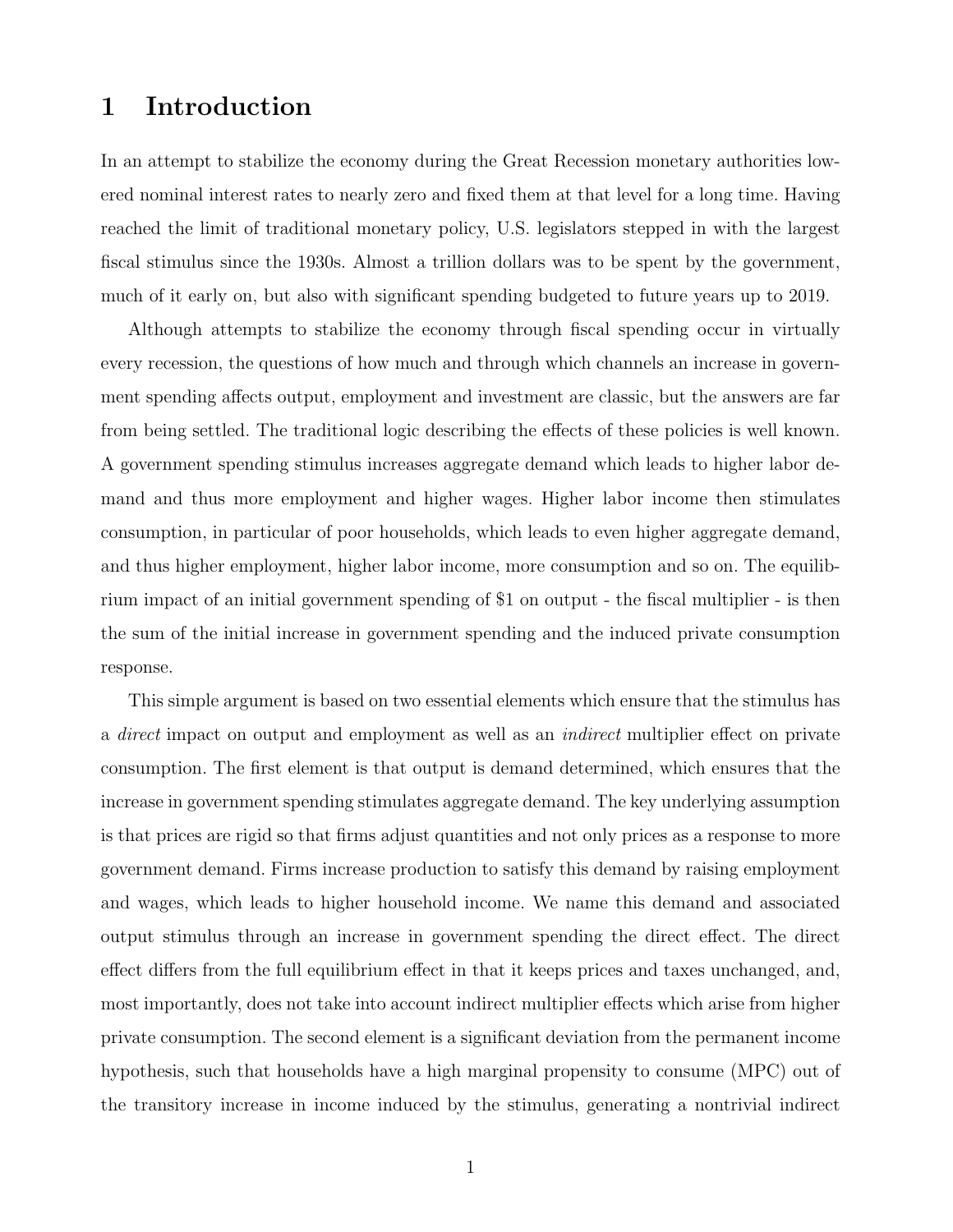effect. Higher private consumption due to the direct effect then leads to more labor demand, higher labor income and again more consumption and so on.

While this simple argument may be appealing, a quantitative assessment of a stimulus policy requires both elements to be disciplined by the empirical behavior of households and firms to determine if either the direct or indirect effects are significant. This requires a model that, first, features the right amount of nominal rigidities, so that the aggregate demand channel is as in the data. And, second, it requires incorporating observed marginal propensities to consume which imply a substantial deviation from the permanent income hypothesis.

In this paper we measure the size of the fiscal multiplier in a dynamic equilibrium model featuring these two elements disciplined by micro behavior. Specifically, we extend the standard Bewley-Imrohoroglu-Huggett-Aiyagari model to include New-Keynesian style nominal price and wage rigidities. Introducing incomplete markets allows the model to match the rich joint distribution of income, earnings and wealth. Such heterogeneity is crucial in generating a realistic distribution of MPCs and, more generally, for assessing the effects of policies that induce redistribution. The nominal rigidities allow for the model to have a meaningful demand channel operating.

Clearly, "the fiscal multiplier" is not a single number – its size crucially depends on how it is financed (debt, distortionary taxation, reduction of transfers), how persistent fiscal policy is, what households and firms expect about future policy changes, and whether spending is increased or transfers are directed to low-income households. These important details can be incorporated in the model but are difficult to control for in empirical studies. Perhaps it is due to these difficulties that, despite the importance of this research question, no consensus on the size of the multiplier has been reached and findings come with substantial uncertainty (see Ramey  $(2011)$  for a survey).<sup>1</sup> Of course, we are not the first to attempt to sidestep these difficulties faced in empirical work by relying on a more theoretical approach. Instead, our contribution is to assess the fiscal multiplier using a model that simultaneously features a

<sup>&</sup>lt;sup>1</sup>Most of the empirical studies use aggregate data to measure the strength of the fiscal multiplier, which range from around 0.6 to 1.8, although "reasonable people can argue, however, that the data do not reject 0.5 or 2.0" (see Ramey (2011)). Another more recent strand of the literature looks at cross-state evidence and typically finds larger multipliers. However, as Ramey (2011) and Farhi and Werning (2013) have pointed out, the size of the local multipliers found in those studies may not be very informative about the magnitude of aggregate multipliers. For example, the local multiplier could be 1.5 whereas the aggregate multiplier is 0.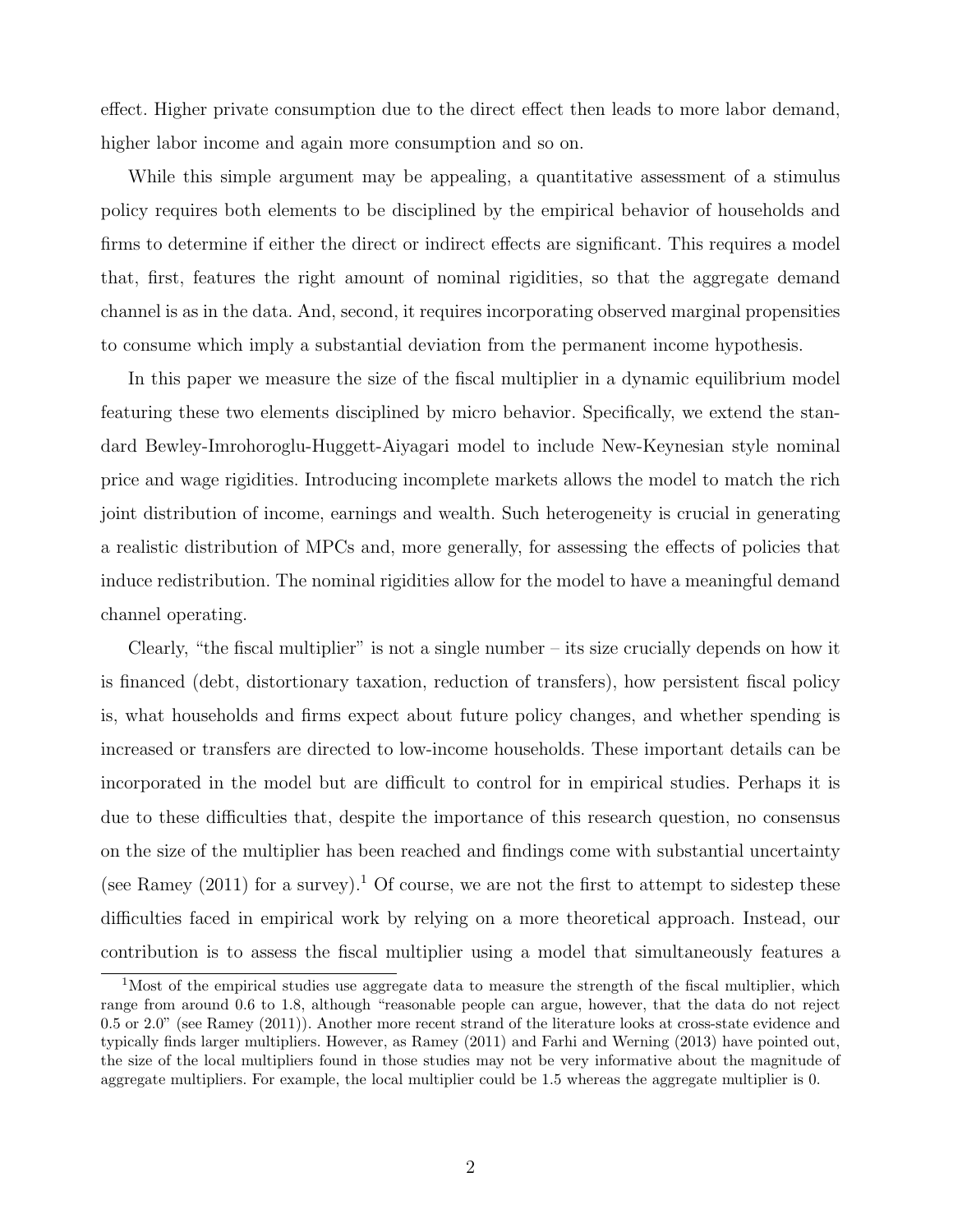demand channel and a realistic consumption response to changes in income.<sup>2</sup>

One strand of the existing literature assumes flexible prices and thus eliminates the demand channel. An early example is Baxter and King (1993) who used a representative agent model. Later contributions with heterogeneous agents and incomplete markets include Heathcote (2005) and Brinca et al. (2016). This framework is limited in its ability to provide a full assessment as only the supply but not the demand channel is operative, that is the first essential element is not present.

Another strand of the literature uses New Keynesian models with sticky prices and wages to compute the fiscal multiplier. Nominal rigidities provide a role for the demand channel but now the second essential element is missing because in existing models used for the analysis of fiscal stimulus households are assumed to be representative agents. Such households behave exactly like permanent-income ones and there is no heterogeneity in the marginal propensity to consume. Further, the MPC in response to a temporary shock is small, which stands in the face of the findings of a large empirical literature that has documented substantial MPC heterogeneity and large consumption responses to transitory income and transfer payments. More generally, the consumption block embedded in the Representative Agent New Keynesian (RANK) model focuses on intertemporal substitution of consumption only, whereas the data assign only a small role to such considerations (Kaplan and Violante (2014), Kaplan et al.  $(2016)$ ).

In our model the fiscal multiplier operates through two channel — intertemporal substitution and redistribution — with interesting interactions. The intertemporal substitution channel describes how government spending changes real interest rates and how this changes private consumption. The strength of this channels depends first on the magnitude of the response of real interest rates and second on how this change in real interest rates affects private consumption. The distributional channel describes the redistributional consequences changes in prices, income, taxes etc. induced by government spending. The strength of this channel depends on the magnitude of the changes in response to spending, and on how that redistribu-

<sup>2</sup>There is a growing literature which incorporates nominal rigidities into incomplete markets models, for example Oh and Reis (2012), Guerrieri and Lorenzoni (2015), Gornemann et al. (2012), Kaplan et al. (2016), Auclert (2016) and Lütticke (2015), McKay and Reis (2016), McKay et al. (2015), Bayer et al. (2015), Ravn and Sterk (2013) and Den Haan et al. (2015), but we are not aware of any contribution in this literature which considers fiscal multipliers.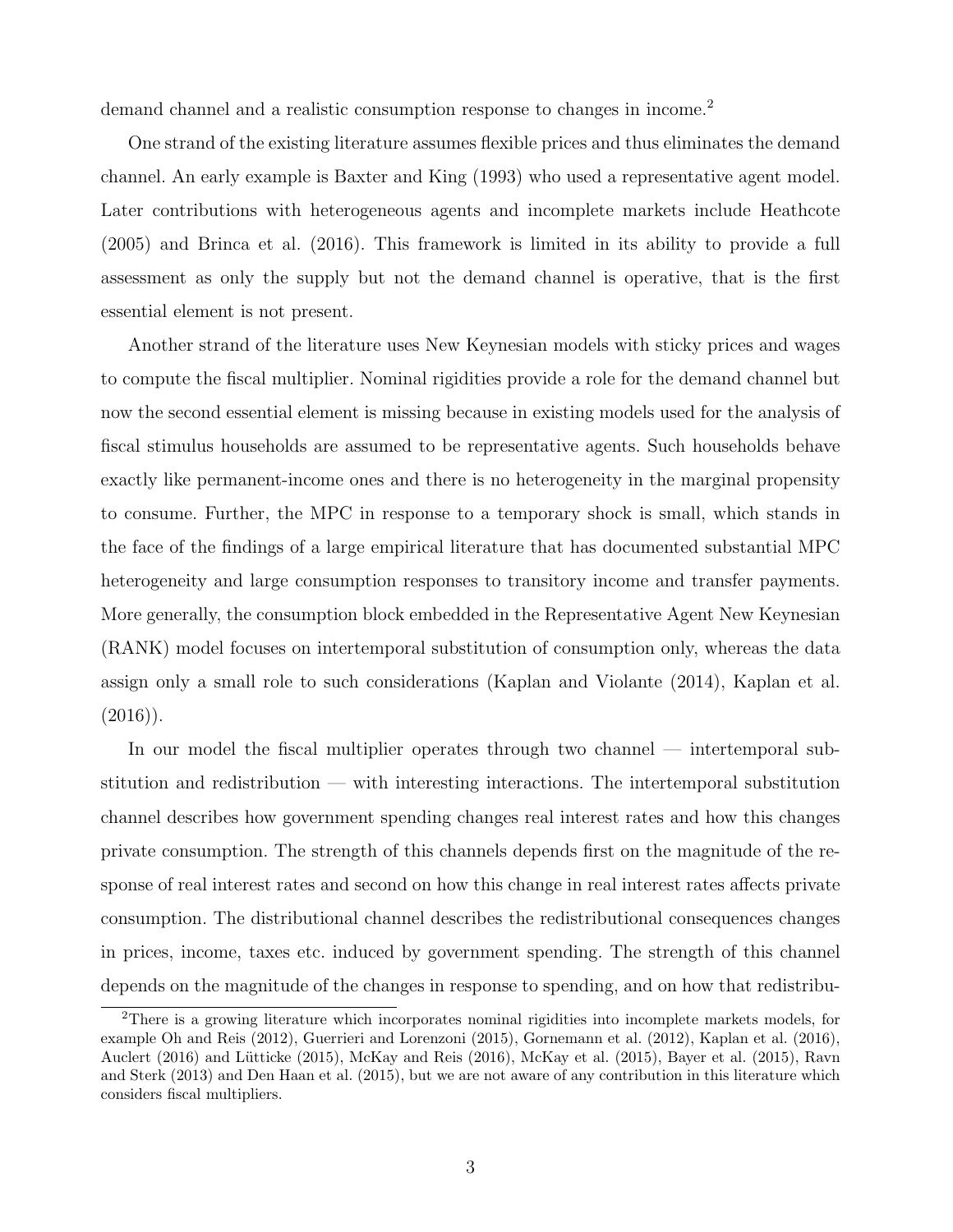tion affect private consumption. Here it is important that the response of labor earnings is in line with the data for at least two reasons. First, for asset poor workers income moves basically one-to-one with earnings. Second, the profits of firms move roughly inversely with wages in response to a demand stimulus. Introducing wage rigidities to match the empirical properties of wages bounds the volatility of profits in the model, which is crucial for policy evaluation as the distributional effects arising from the distribution of profits have first order implications. That is why we extend previous work on HANK-type models (that feature incomplete markets and price rigidities, but flexible wages), and allow wages to be as rigid as observed in the data. In addition, these two channels do not operate independently of each other in general equilibrium, but may reinforce or attenuate each other as changes in real interest rate have distributional effects, and redistribution itself affects the equilibrium real interest rate. Panel a) of Figure 1 illustrates the two channels in incomplete markets. In contrast Panel b) of Figure 1 shows the mechanism in complete markets. In this special but standard case only the intertemporal channel is operative.



Figure 1: Channels of Fiscal Stimulus

Our paper is the first to quantify the size of those channels in a model where both are present in a meaningful way and compare our results to the standard model with complete markets. On the one hand, theoretical arguments<sup>3</sup> show that the response of real interest

<sup>&</sup>lt;sup>3</sup>Indeed, the theoretical findings in Hagedorn (2016) imply that the response of inflation and real interest rates to changes in government spending are smaller in incomplete markets than in complete market models. This is a consequence of the result that incomplete markets combined with fiscal policy specified partially in nominal terms delivers a globally determined price level independently of how monetary policy is specified.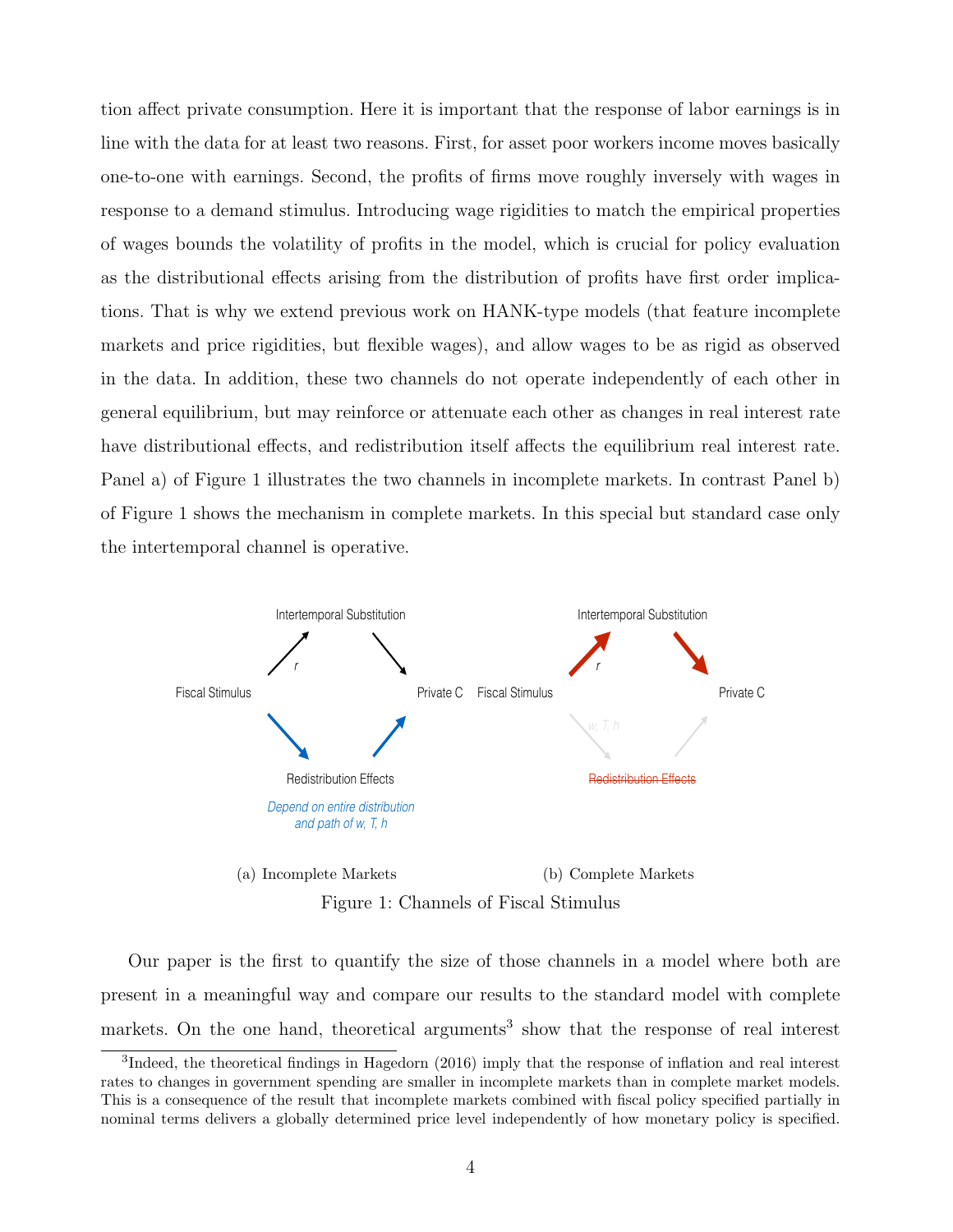rates is weaker in incomplete markets models than in complete market models, suggesting that the multiplier is smaller here. And Kaplan et al. (2016) show that a given change in real interest rate has smaller effects in incomplete market models than in complete market models. Both arguments together - a smaller response and and a smaller effect of real interest rates imply that the intertemporal channel is weaker here than if markets were complete. On the other hand, the redistributional channel is larger in incomplete market models (as it is absent in complete markets), suggesting that the multiplier is larger here than in complete market models.

We find that the impact multiplier of an increase in government spending is equal to 0.6 if spending is tax financed and 1.5 if it is deficit financed outside. We then apply our model to assess the size of the fiscal multiplier in a liquidity trap, a question that has received renewed interest in the aftermath of the Great Recession. We threfore engineer a liquidity trap where the natural real interest rate falls below zero and is consistent with salient aggregate dynamics during the Great Recession. The results from the benchmark analysis are relatively little changed. The impact multiplier is now about 0.7 for tax financed and 1.5 for deficit financed spending. Two stark differences to the complete market case require an explanation: the size if the multiplier depends on how it is financed, and the multiplier is quite independent from the state of the economy. The dependence on the type of financing and specifically deficit spending being more effective in stimulating the economy than tax financing is not surprising in models where Ricardian equivalence is violated. Increasing spending and taxes at the same time first stimulates demand but then offsets it through raising taxes which also affects high MPC households. In contrast with deficit financing, the newly issued debt is largely bought by low MPC households whereas high MPC households largely consume additional income. Deficit financing thus implicitly redistributes from asset-rich households with low MPC who finance their consumption more from asset income to low-asset households with high MPC who rely more on labor income so that the aggregate MPC increases.

The reason why we do not find big differences in and outside of a liquidity trap is that the response of the real interest rate in our model is very similar in both scenarios whereas the

In a liquidity trap a large drop in prices on impact is ruled out as this would lead to a large increase in the real value of government debt, which requires an increase in real interest rates (=further drop in prices) for households to be willing to absorb the debt, and so on such that the real value of debt converges to infinity, violating households transversality condition.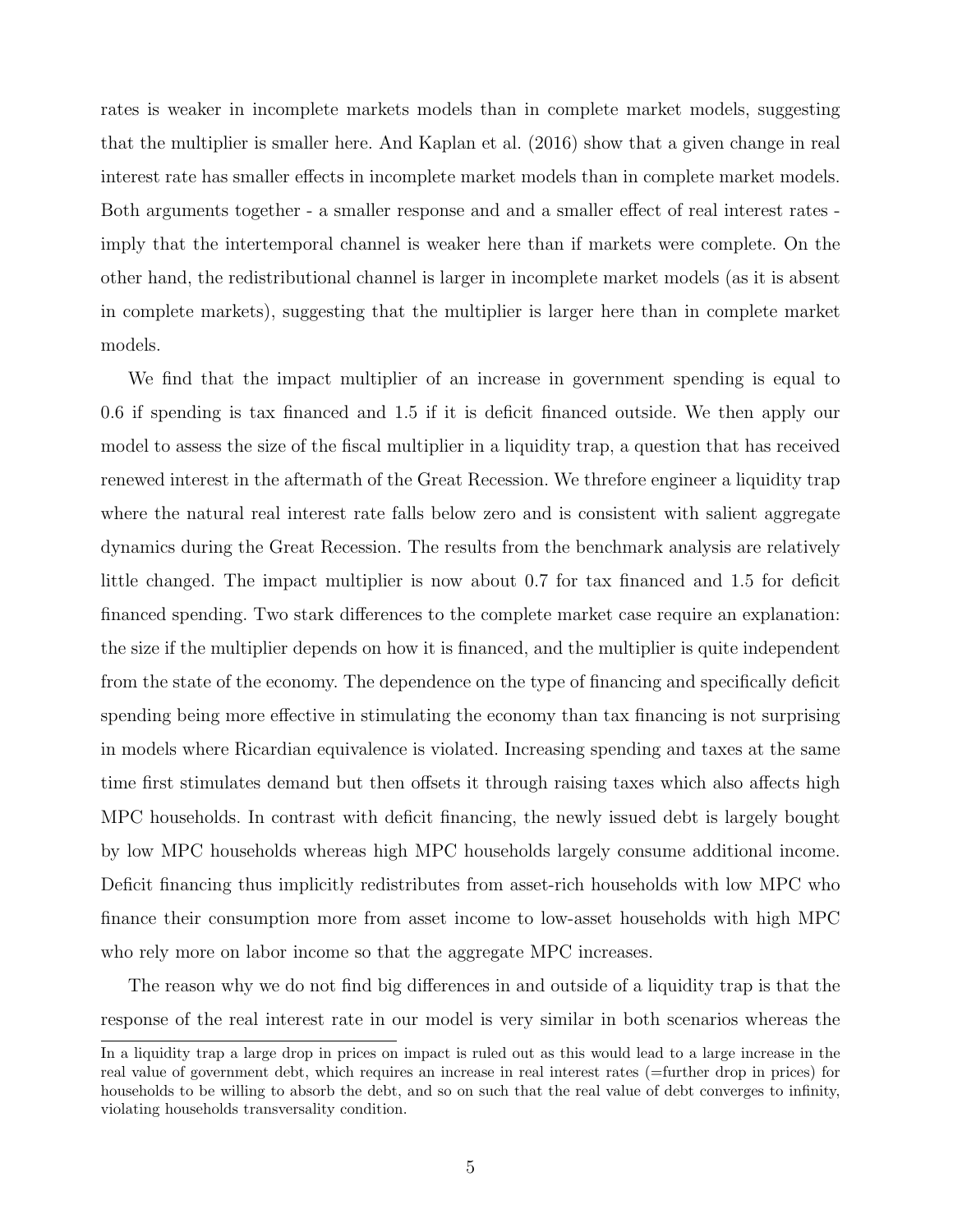response is much larger in a liquidity trap if markets are complete. As a result the magnitude of the intertemporal channel is quite similar across scenarios in our model whereas it is much larger in than outside a liquidity trap if markets are complete. Our preferred decomposition of the strength of the two channels shows that the intertemporal channel contributes 0.95(0.95) and the redistributional channel contributes  $0.55(-0.35)$  to the multiplier of  $1.5(0.6)$  if deficit (tax) financed with a similar decomposition in a liquidity trap. We also find that the multiplier in a liquidity trap gets smaller if prices become more flexible in contrast to the typical findings in the New Keynesian literature. Our results also indicate some limits to scaling up the stimulus since the multiplier is decreasing in the size of the spending stimulus.

The multiplier is high on impact but dies out quite quickly so that the cumulative multiplier, which is the discounted average multiplier over time, falls to 0.5 if spending is tax financed and 1.2 if it is deficit financed. Considering the effect of a pre-announced anticipated spending increase, we find this "forward-spending" to be less effective than an unexpected stimulus. For example, the cumulative multiplier for spending pre-announced four quarters in advance is 0.45 if it is tax financed and 1.3 if it is deficit financed. The main reason being that firms raise prices immediately in anticipation of future higher demand which leads to output losses before the actual policy is implemented.

The benchmark analysis isolates the effects of fiscal policy by assuming a nominal interest fixed at zero. However, we corroborate our benchmark findings when we deviate from this assumption and assume that monetary policy is described by an interest rate feedback rule instead. This happens because prices do not move much. Firms anticipate correctly that the long-run price level returns eventually to its pre-stimulus level which dampens the incentives to increase prices. Together with strong price rigidities, this makes prices move only little so that the interest rate feedback rule implies little movement in interest rates as well.

Incomplete markets models also allows us to conduct a meaningful analysis of transfer multipliers, which is an important objective as many stimulus policies take the form of transfers and not an increase in spending. We also use the theoretical model to compute the welfare consequences of temporary increases in government spending and in transfer payments. This exercise is more interesting than in a complete markets environment since the welfare gains of high MPC households may outweigh the losses of low MPC (rich) households.

Finally, we compare our findings to those of a Two-Agent New Keynesian (TANK) model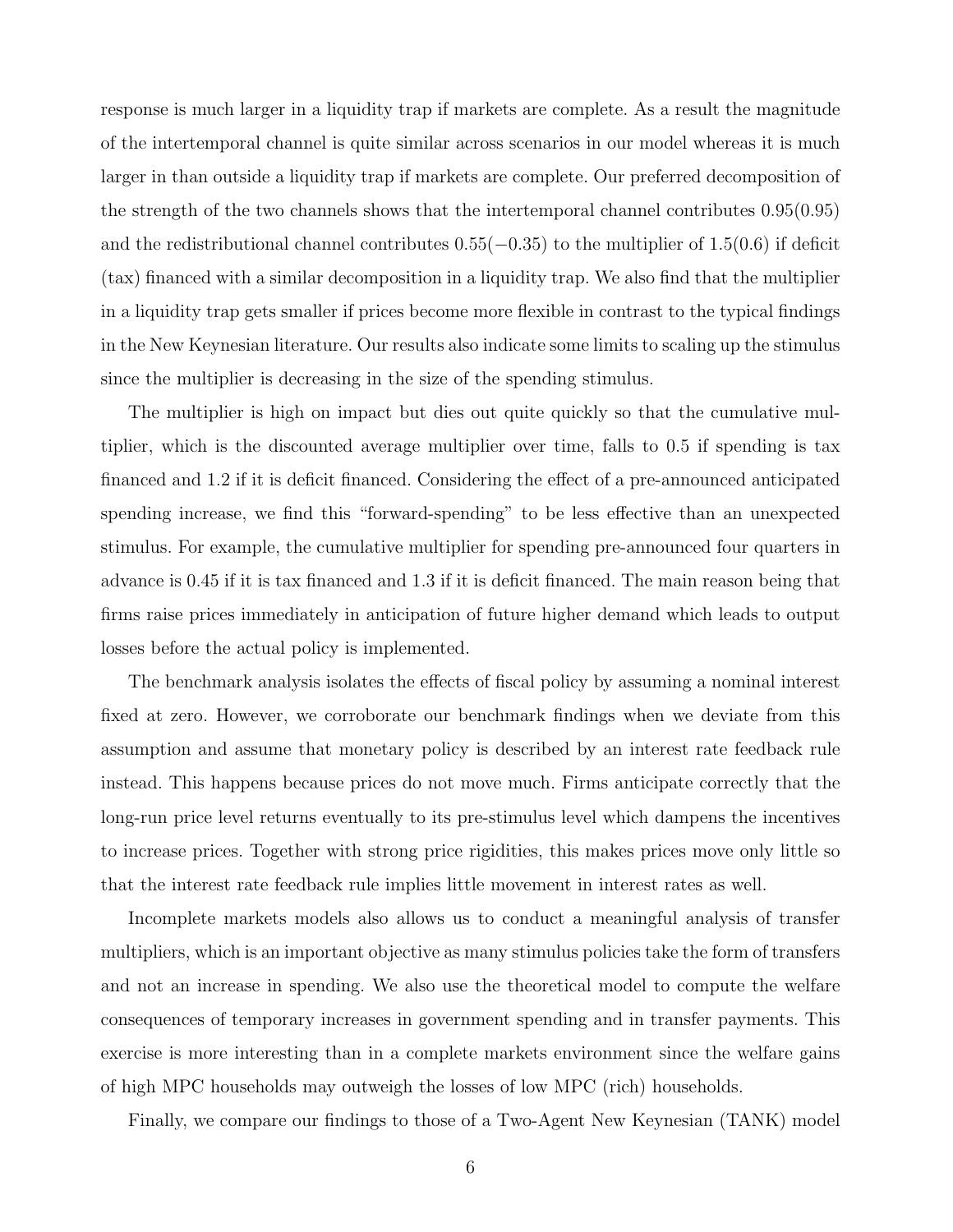where one fraction of households is hand-to-mouth and the other fraction behaves according to the permanent income hypothesis delivers a much smaller multiplier even for the same MPC - relating current income to current consumption - as in our HANK model. The reason for this stark difference is the different consumption response both to current and future income increases in both models. Hand-to-mouth consumers spend the full increase in current income but do not respond to increases in future income. In contrast the consumption response is less extreme in our model. Households respond to both current and future income changes, albeit the latter response is smaller. As a result the logic underlying the size of the multiplier is dynamic. An increase in fiscal spending leads to higher income which leads to higher private consumption demand not only today but also in all future periods. This higher path of private spending leads to a higher income path which again increases spending in all periods. In particular we find that today's consumption responds mainly because future income increases and not because of an increase in current income. Indeed the increase in private consumption due to the increase in current income is similar to the small consumption increase in the TANK model which is not surprising since both models feature the same impact MPC.

The paper is organized as follows. Section 2 presents our incomplete markets model with price and wage rigidities. In Section 3 we study the size of the government-spending multiplier both for an interest rate peg and when monetary policy is described by a Taylor rule.

## 2 Model

The model is a standard New Keynesian model with one important modification: Markets are incomplete as in Aiyagari (1994, 1995) whereas they are complete in a standard New Keynesian model. We add the standard features of new Keynesian models to an incomplete markets model. Price setting faces some constraints as price adjustments are costly as in Rotemberg (1982) leading to price rigidities. As is standard in the New Keynesian literature, final output is produced in several intermediate steps. Final good producers combine the intermediate goods to produce a competitive goods market. Intermediate goods producers are monopolistically competitive. They set a price they charge to the final good producer to maximize profits taking into account the price adjustment costs they face. The intermediate goods producer buy the input, labor, in competitive markets. We also allow for sticky wages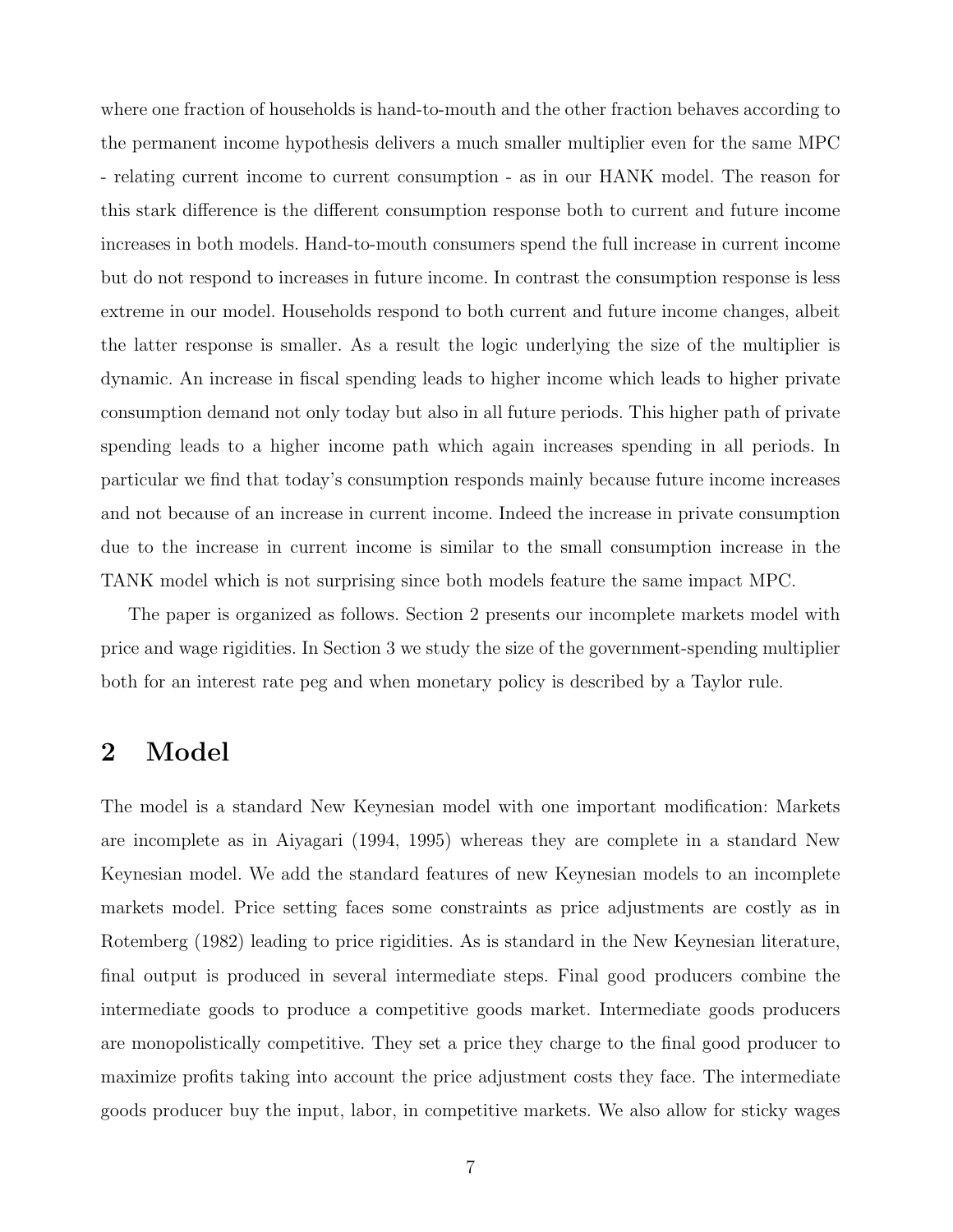and assume that differentiated labor is monopolistically supplied as well.

### 2.1 Households

The economy consists of a continuum of agents normalized to measure 1 with CRRA preferences over consumption and additively separable preferences for leisure:

$$
U = E_0 \sum_{t=0}^{\infty} \beta^t u(c_t, h_t)
$$

where:

$$
u(c,h) = \begin{cases} \frac{c^{1-\sigma}-1}{1-\sigma} - g(h) & \text{if } \sigma \neq 1\\ \log(c) - g(h) & \text{if } \sigma = 1, \end{cases}
$$

where  $\beta \in (0,1)$  is the discount factor and  $g(h)$  is the disutility of labor. Agents' labor productivity  $\{s_t\}_{t=0}^{\infty}$  is stochastic and is characterized by an N-state Markov chain that can take on values  $s_t \in \mathcal{S} = \{s_1, \dots, s_N\}$  with transition probability characterized by  $p(s'|s)$  and  $\int s = 1$ . Agents rent their labor services, hs, to firms for a real wage  $w_t$  and their nominal assets a to the capital market for a nominal rent  $i^a$  and a real return  $(1+r^a) = \frac{1+i^a}{1+r^a}$  $\frac{1+i^a}{1+\pi}$ , where  $1+\pi = \frac{P'}{P}$ P is the inflation rate. The nominal return on bonds is i with a real return  $(1+r) = \frac{1+i}{1+\pi}$ . There are two classes of assets, bonds and capital with potentially different returns, but households can invest in one asset A, which the mutual fund (described below) collects and allocates to bonds and capital.

To allow for sticky wages we follow the literature and assume that each household j provides differentiated labor services,  $h_{jt}$ . These differentiated labor services are transformed by a representative, competitive labor packer firm into an aggregate effective labor input,  $H_t$  using the following technologies:

$$
H_t = \left(\int_0^1 s_{jt}(h_{jt})^{\frac{\epsilon_w - 1}{\epsilon_w}} df\right)^{\frac{\epsilon_w}{\epsilon_w - 1}},\tag{1}
$$

where  $\epsilon_w$  is the elasticity of substitution across labor services.

A middleman firm (e.g. a union) sells households labor services to the labor packer, which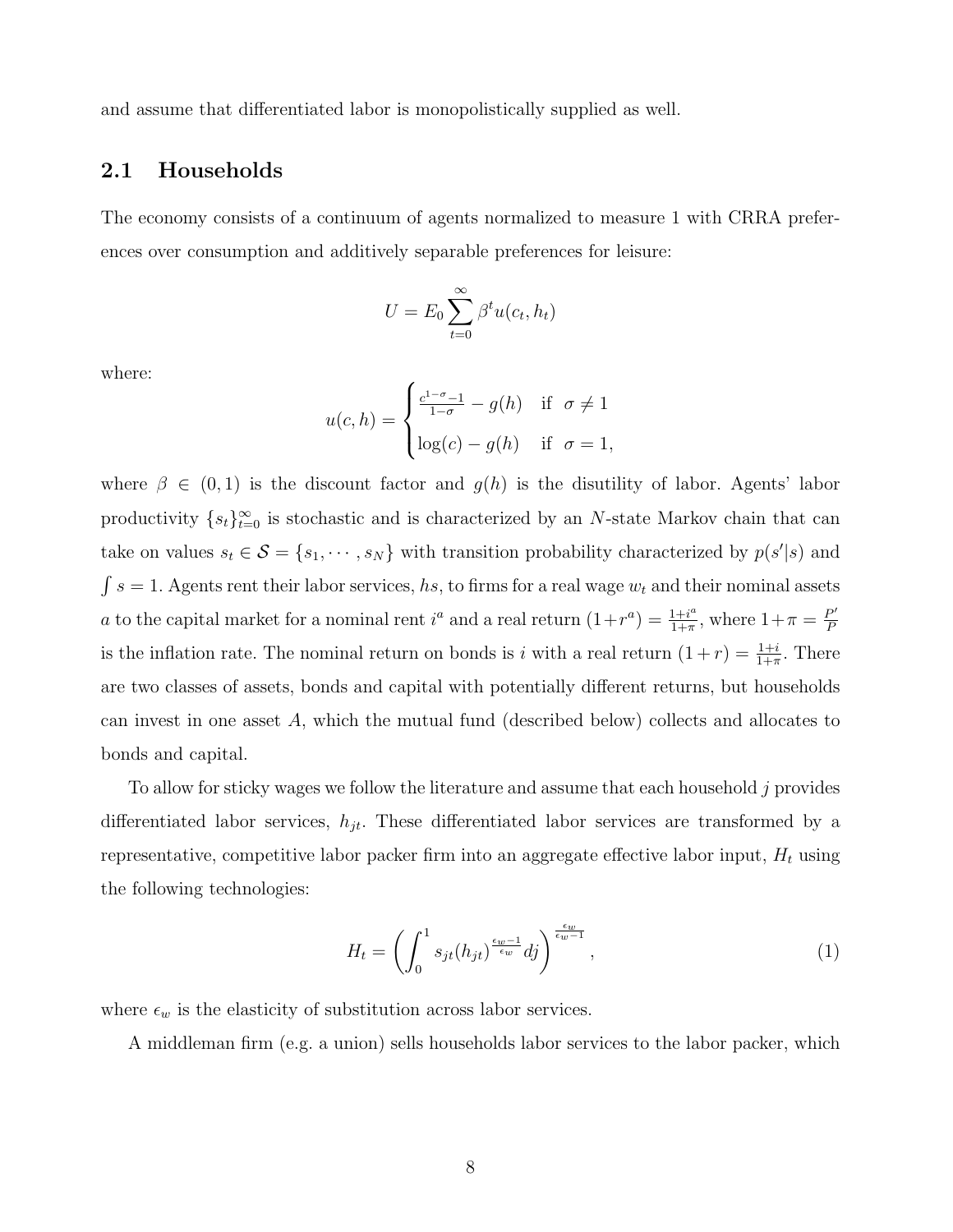given aggregate labor demand  $H$  by the intermediate goods sector, minimizes costs

$$
\int_0^1 W_{jt} s_{jt} h_{jt} dj,\tag{2}
$$

implying a demand for the labor services of household  $j$ :

$$
h_{jt} = h(W_{jt}; W_t, H_t) = \left(\frac{W_{jt}}{W_t}\right)^{-\epsilon_w} H_t,
$$
\n(3)

.

where  $W_t$  is the (equilibrium) nominal wage which can be expressed as

$$
W_t = \left(\int_0^1 s_{jt} W_{jt}^{1-\epsilon_w} dj\right)^{\frac{1}{1-\epsilon_w}}
$$

The middleman sets a nominal wage  $\hat{W}_t$  for an effective unit of labor so that  $W_{jt} = \hat{W}_t$ to maximize profits subject to wage adjustment costs similar to the price adjustment costs as in Rotemberg (1982). These adjustment costs are proportional to idiosyncratic productivity s and are measured in units of aggregate output and are given by a quadratic function of the change in wages above and beyond steady state wage inflation  $\overline{\Pi}^w$ ,

$$
\Theta\left(s_{jt}, W_{jt} = \hat{W}_{t}, W_{jt-1} = \hat{W}_{t-1}; Y_t\right) = s_{jt} \frac{\theta_w}{2} \left(\frac{W_{jt}}{W_{jt-1}} - \overline{\Pi}^w\right)^2 H_t = s_{jt} \frac{\theta_w}{2} \left(\frac{\hat{W}_t}{\hat{W}_{t-1}} - \overline{\Pi}^w\right)^2 H_t.
$$

The middleman's wage setting problem is to maximize<sup>4</sup>

$$
V_t^w\left(\hat{W}_{t-1}\right) \equiv \max_{\hat{W}_t} \int \left(\frac{s_{jt}(1-\tau_t)\hat{W}_t}{P_t} h(\hat{W}_t; W_t, H_t) - \frac{g(h(\hat{W}_t; W_t, H_t))}{u'(C_t)} \, dy\right) - \int s_{jt} \frac{\theta_w}{2} \left(\frac{\hat{W}_t}{\hat{W}_{t-1}} - \overline{\Pi}^w\right)^2 H_t \, dy + \frac{1}{1+r_t} V_{t+1}^w\left(\hat{W}_t\right),
$$
\n(4)

where  $C_t$  is aggregate consumption. Some algebra (delegated to the appendix) yields, using  $h_{jt} = H_t$  and  $\hat{W}_t = W_t$  and defining the real wage  $w_t = \frac{W_t}{P_t}$  $\frac{W_t}{P_t}$ , the wage inflation equation

$$
\theta_w \left( \pi_t^w - \overline{\Pi^w} \right) \pi_t^w = (1 - \tau_t)(1 - \epsilon_w)w_t + \epsilon_w \frac{g'(h(\hat{W}_t; W_t, H_t))}{u'(C_t)} + \frac{1}{1 + r_t} \theta_w \left( \pi_{t+1}^w - \overline{\Pi^w} \right) \pi_{t+1}^w \frac{H_{t+1}}{H_t}.
$$
\n(5)

<sup>4</sup>Equivalently one can think of a continuum of middlemen each setting the wage for a representative part of the population with  $\int s = 1$  at all times.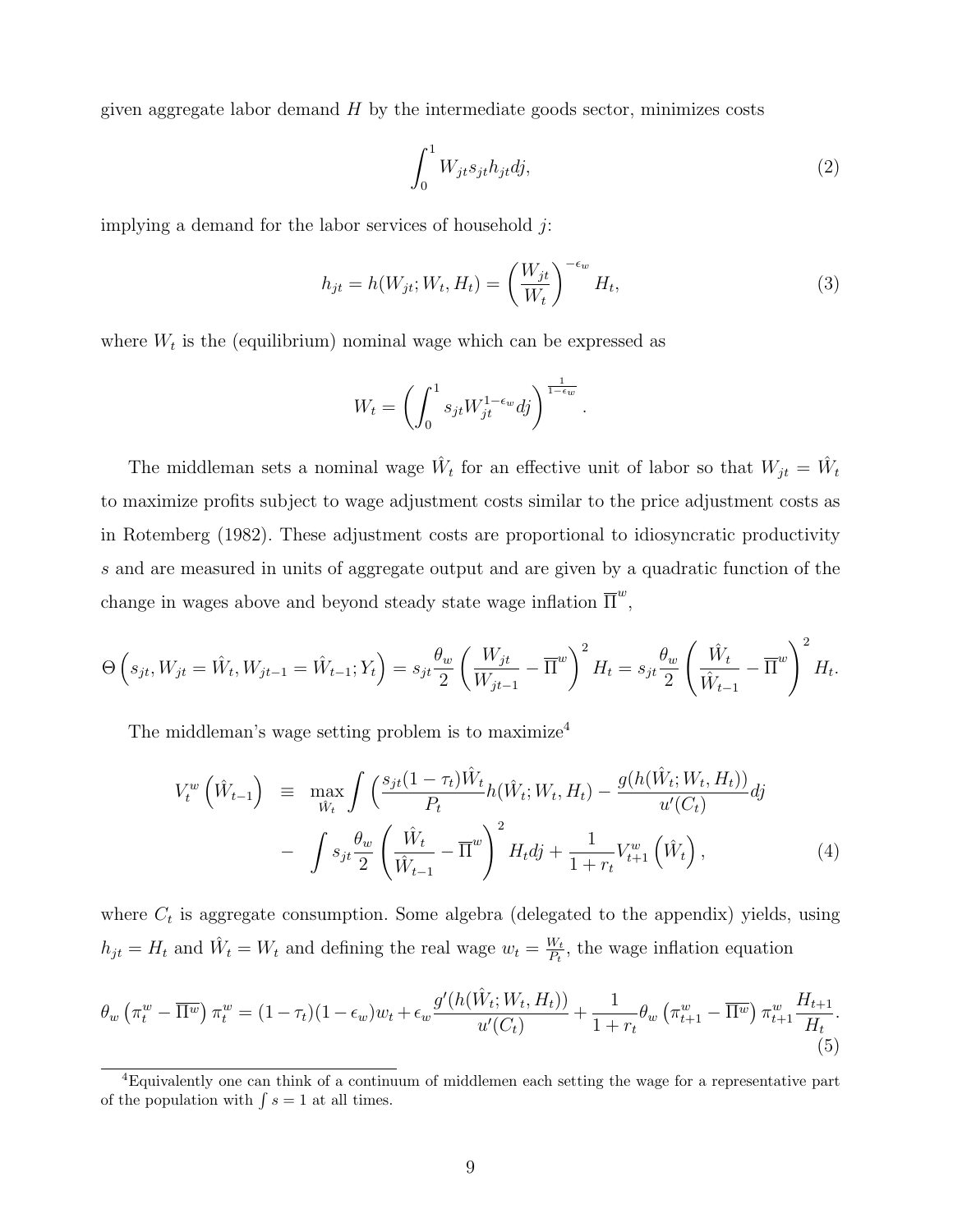The wage adjustment process does not involve actual costs but is as-if those costs were actually present. We make this assumption to avoid significant movements of these adjustment costs in response to a fiscal stimulus or in a liquidity trap. Such swings would matter in our incomplete markets model and might yield quite different implications from price setting à la Calvo.

Thus, at time  $t$  an agent faces the following budget constraint:

$$
P_t c_t + a_{t+1} = (1 + i_t^a) a_t + (1 - \tau_t) P_t w_t h_t s_t + T_t
$$

where  $\tau_t$  is a proportional labor tax and  $T_t$  is a nominal lump sum transfer. Agents are price takers. In addition households take wages and hours  $h$  from the middleman's wage setting problem as given. Thus, we can rewrite the agent's problem recursively as follows:

$$
V(a,s;\Omega) = \max_{c \ge 0, a' \ge 0} u(c,l) + \beta \sum_{s \in S} p(s'|s) V(a',s';\Omega')
$$
\n
$$
\text{subj. to} \quad Pc + a' = (1 + i^a)a + P(1 - \tau)whs + T
$$
\n
$$
\Omega' = \Gamma(\Omega)
$$
\n(6)

where  $\Omega(a, s) \in \mathcal{M}$  is the distribution on the space  $X = A \times S$ , agents asset holdings  $a \in A$  and labor endowment  $s \in S$ , across the population, which will together with the policy variables determine the equilibrium prices.  $\mathcal{H}$  is an equilibrium object that specifies the evolution of the wealth distribution.

### 2.2 Production

Final Good Producer A competitive representative final goods producer aggregates a continuum of intermediate goods indexed by  $j \in [0, 1]$  and with prices  $p_j$ :

$$
Y_t = \left(\int_0^1 y_{jt}^{\frac{\epsilon - 1}{\epsilon}} df\right)^{\frac{\epsilon}{\epsilon - 1}}.
$$

where  $\epsilon$  is the elasticity of substitution across goods. Given a level of aggregate demand Y, cost minimization for the final goods producer implies that the demand for the intermediate good  $j$  is given by

$$
y_{jt} = y(p_{jt}; P_t, Y_t) = \left(\frac{p_{jt}}{P_t}\right)^{-\epsilon} Y_t,\tag{7}
$$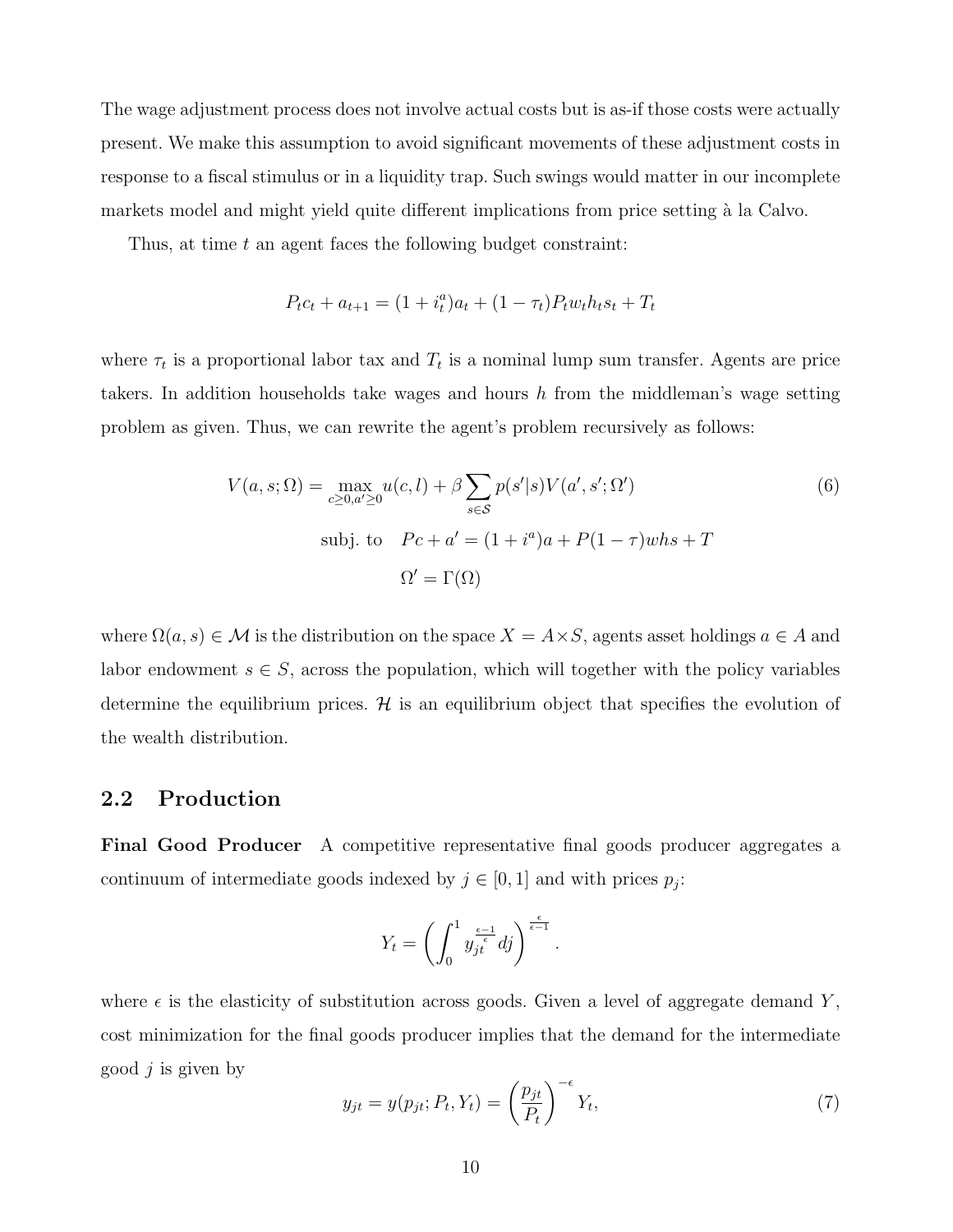where  $P$  is the (equilibrium) price of the final good and can be expressed as

$$
P_t = \left(\int_0^1 p_{jt}^{1-\epsilon} dj\right)^{\frac{1}{1-\epsilon}}
$$

#### 2.2.1 Intermediate-Goods Firms

A monopolist produces intermediate good  $j \in [0, 1]$  using the following technology:

$$
Y_{jt} = \begin{cases} Z_t K_{jt}^{\alpha} H_{jt}^{1-\alpha} - Z_t F & \text{if } \ge 0 \\ 0 & \text{otherwise} \end{cases}
$$
 (8)

.

where  $0 < \alpha < 1$ ,  $K_{jt}$  is capital services rented,  $H_{jt}$  is labor services rented and the fixed cost of production are denoted  $F > 0$ .

Intermediate firms rent capital and labor in perfectly competitive factor markets. Profits are fully taxed by the government. A firm's real marginal cost is  $mc_{jt} = \partial S_t(Y_{jt})/\partial Y_{jt}$ , where

$$
S_t(Y_{jt}) = \min_{K_{jt}, H_{jt}} r_t^K K_{jt} + w_t H_{jt}, \text{ where } Y_{jt} \text{ is given by (8)}
$$
 (9)

Given our functional forms, we have

$$
mc_t = \left(\frac{1}{\alpha}\right)^{\alpha} \left(\frac{1}{1-\alpha}\right)^{1-\alpha} \frac{(r_t^k)^{\alpha}(w_t)^{1-\alpha}}{Z_t}
$$
(10)

and

$$
\frac{K_{jt}}{H_{jt}} = \frac{\alpha w_t}{(1 - \alpha)r_t^k} \tag{11}
$$

Prices are sticky as there are the same Rotemberg (1982) price adjustment costs as in the simple model.

Given last period's individual price  $p_{jt-1}$  and the aggregate state  $(P_t, Y_t, Z_t, w_t, r_t)$ , the firm chooses this period's price  $p_{jt}$  to maximize the present discounted value of future profits, satisfying all demand. The firm's pricing problem is

$$
V_t(p_{jt-1}) \equiv \max_{p_{jt}} \frac{p_{jt}}{P_t} y(p_{jt}; P_t, Y_t) - S(y(p_{jt}; P_t, Y_t)) - \frac{\theta}{2} \left( \frac{p_{jt}}{p_{jt-1}} - \overline{\Pi} \right)^2 Y_t - Z_t \Phi + \frac{1}{1 + r_t} V_{t+1}(p_{jt}),
$$

where  $\Phi$  are fixed operating costs.

The same algebra as in the appendix for the case with labor as the only input into pro-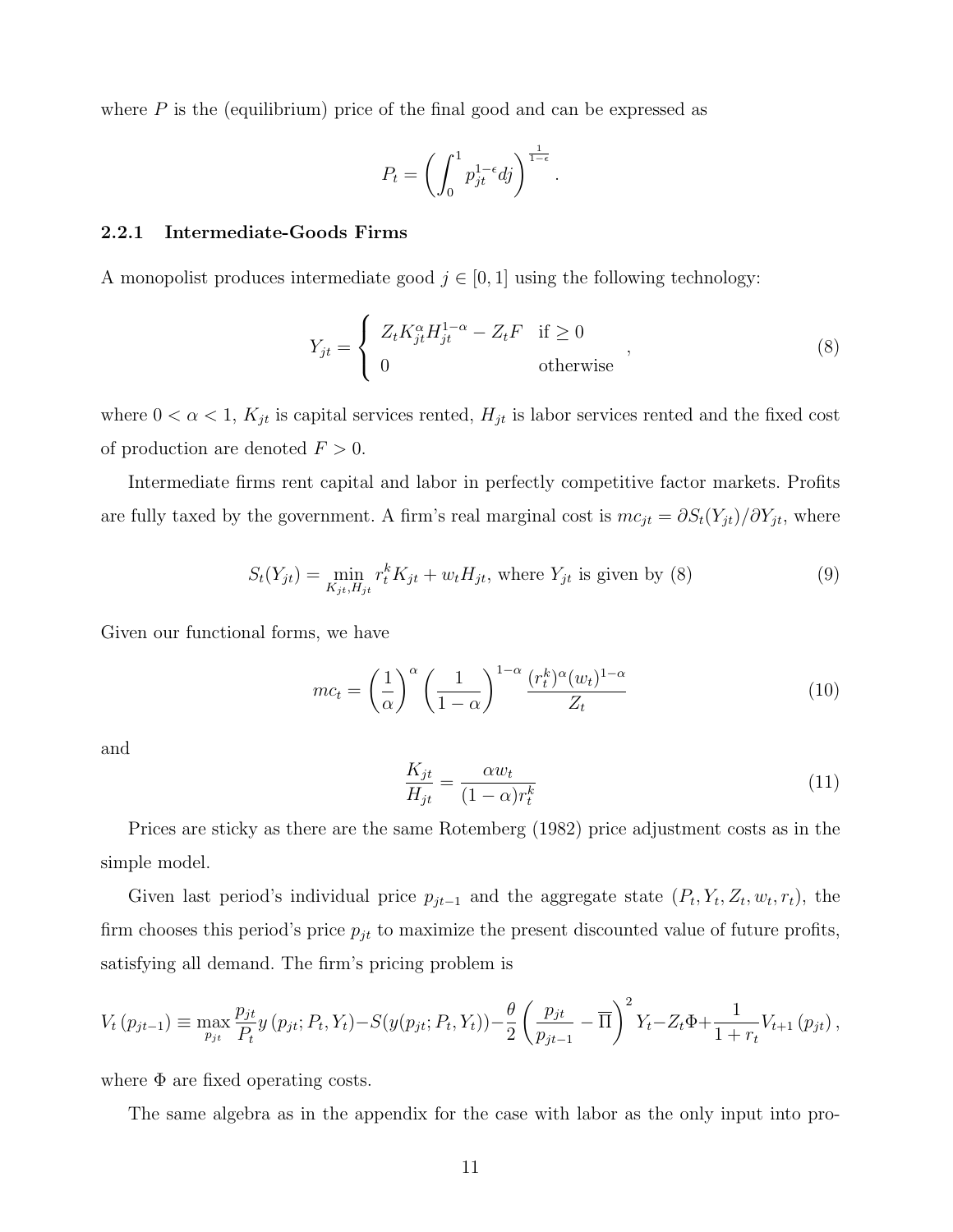duction yields the New Keynesian Phillips Curve

$$
(1 - \epsilon) + \epsilon mc_t - \theta \left(\pi_t - \overline{\Pi}\right) \pi_t + \frac{1}{1 + r_t} \theta \left(\pi_{t+1} - \overline{\Pi}\right) \pi_{t+1} \frac{Y_{t+1}}{Y_t} = 0
$$

The equilibrium real profit of each intermediate goods firm is then

$$
d_t = Y_t - Z_t F - S(Y_t).
$$

#### 2.2.2 Mutual Fund

The mutual fund collects households savings  $A_{t+1}/P_{t+1}$  and pays a real return  $\tilde{r}_t^a$  and invest them in real bonds  $B_{t+1}/P_{t+1}$  and capital  $K_{t+1}$ . It maximizes

$$
\Phi(K_{t+2}, K_{t+1}) + (1 + r_{t+1}^k - \delta)(K_{t+1}) + (1 + r_{t+1})B_{t+1}/P_{t+1} - (1 + \tilde{r}_{t+1}^a)(A_{t+1}/P_{t+1}),
$$

sucht that  $A_{t+1}/P_{t+1} = K_{t+1} + B_{t+1}/P_{t+1} + \Phi(K_{t+1}, K_t)$  and for adjustment costs  $\Phi(K_{t+1}, K_t)$ , taking  $K_t$  and  $K_{t+2}$  as given. In equilibrium

$$
r_{t+1} = \tilde{r}_{t+1}^a
$$
  
\n
$$
1 + r_{t+1}^k - \delta = (1 + \tilde{r}_{t+1}^a)(1 + \Phi_1(K_{t+1}, K_t)) - \Phi_2(K_{t+2}, K_{t+1})
$$
  
\n
$$
A_{t+1}/P_{t+1} = K_{t+1} + B_{t+1}/P_{t+1} + \Phi(K_{t+1}, K_t).
$$

The same first order conditions would arise in an intertemporal optimization problem where profits are discounted at rate  $\tilde{r}^a$ . The objective function above shows all parts of the full intertemporal objective function where  $t + 1$  terms appear, evaluated in period  $t + 1$ .

The total profits of the fund are

$$
D_{t+1}^{MF} = (1 + r_{t+1}^k - \delta)K_{t+1} + (1 + r_{t+1})B_{t+1}/P_{t+1} - (1 + \tilde{r}_{t+1}^a)(A_{t+1}/P_{t+1}),
$$

and per unit of investment are  $d_{t+1}^{MF} = D_{t+1}^{MF}/(A_{t+1}/P_{t+1})$ . Households therefore receive (or have to pay)  $d_{t+1}A_{t+1}/P_{t+1}$  in period  $t+1$  per unit invested such that households' return equals

$$
(1 + r_{t+1}^a) = (1 + \tilde{r}_{t+1}^a + d_{t+1}^{MF}).
$$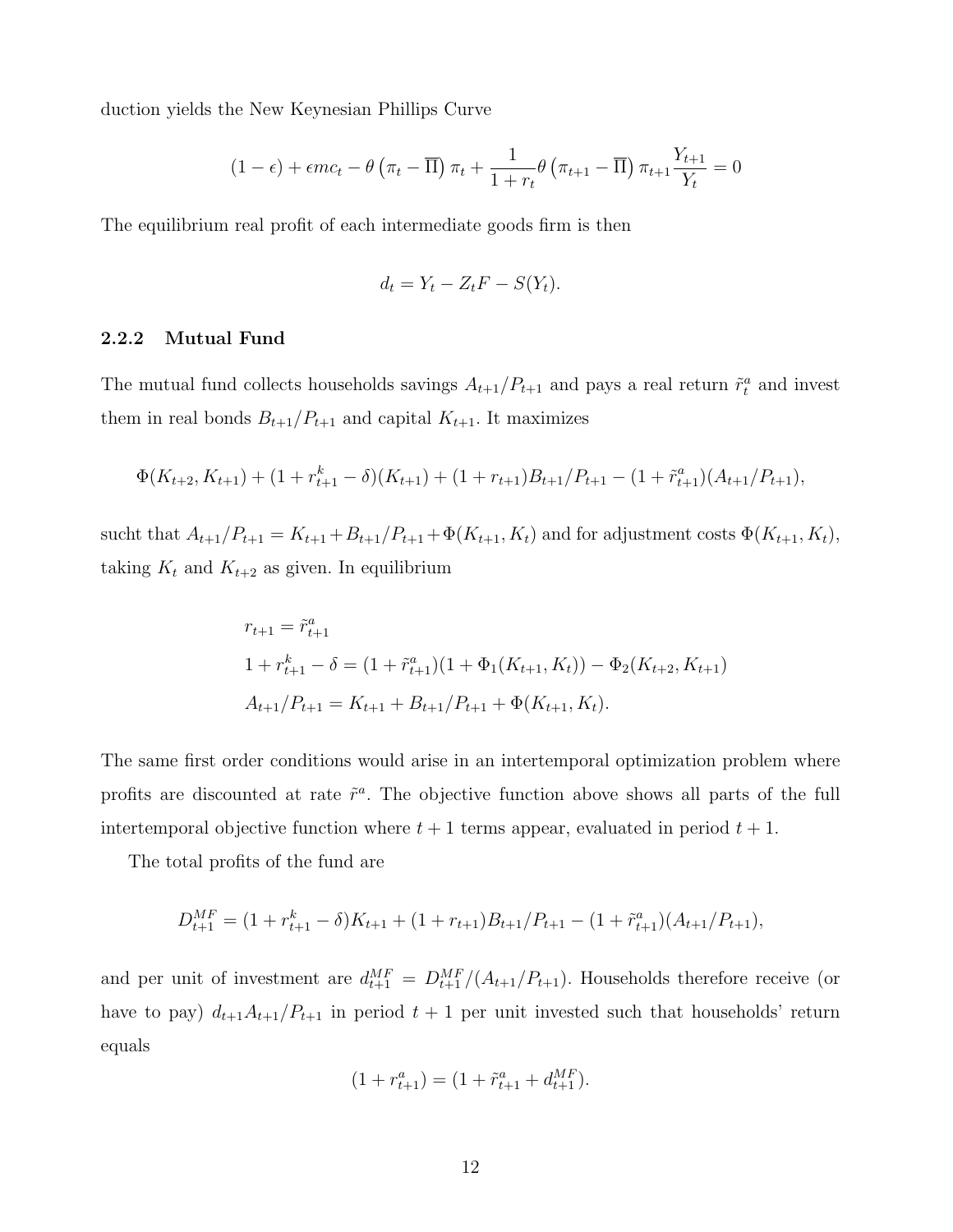### 2.3 Government

The government obtains revenue from taxing labor income, issuing bonds and taxing profits at 100%. Household labor income  $wsl$  is taxed progressively with a nominal lump-sum transfer  $T_t$  and a proportional tax  $\tau$ :

$$
\tilde{T}(wsh) = -T + \tau P w sh.
$$

The government issues nominal bonds denoted by  $B<sup>g</sup>$ , with negative values denoting government asset holdings and fully taxes profits away, obtaining nominal revenue  $Pd$ .

The government uses the revenue to finance exogenous nominal government expenditures,  $G_t$ , interest payments on bonds and transfers to households.

The government budget constraint is therefore given by:

$$
B_{t+1}^{g} = (1 + i_t)B_t^g + G_t - P_t d_t - \int \tilde{T}_t(w_t s_t h_t) d\Omega.
$$
 (12)

### 2.4 Equilibrium

Market clearing requires that the labor demanded by the firm is equal to the aggregate labor and that the bonds issued by the government and capital demand equals the amount of assets provided by households:

$$
K_{t+1} + B_{t+1}/P_{t+1} + \Phi(K_{t+1}, K_t) = A_{t+1}/P_{t+1} = \int_{a_t} \sum_{s_t \in \mathcal{S}} a_{t+1}(a_t, s_t) d\Omega_t(a_t, s_t)
$$
(13)

$$
H_t = \int n_{jt} dj \tag{14}
$$

where we have abused notation slightly here,  $a_{t+1}(a_t, s_t)$  is the asset choice of an agent with asset level  $a_t$  and period labor endowment  $s_t$ .

**Definition:** A monetary competitive equilibrium is a sequence of prices  $P_t$ , tax rates  $\tau_t$ , nominal transfers  $T_t$ , nominal government spending  $G_t$ , bonds  $B_t^g$  $t^g$ , a value functions  $v_t$ :  $X \times M \to \mathcal{R}$  with policy functions  $a_t: X \times M \to \mathcal{R}_+$  and  $c_t: X \times M \to \mathcal{R}_+$ , hours  $H_t: A \to \mathcal{R}_+$ , capital  $K_t: A \to \mathcal{R}_+$ , pricing functions  $r_t: A \to \mathcal{R}$  and  $w_t: A \to \mathcal{R}_+$ , and a law of motion  $\Gamma: A \to A$ , such that:

1.  $v_t$  satisfies the Bellman equation with corresponding policy functions  $a_t$  and  $c_t$  given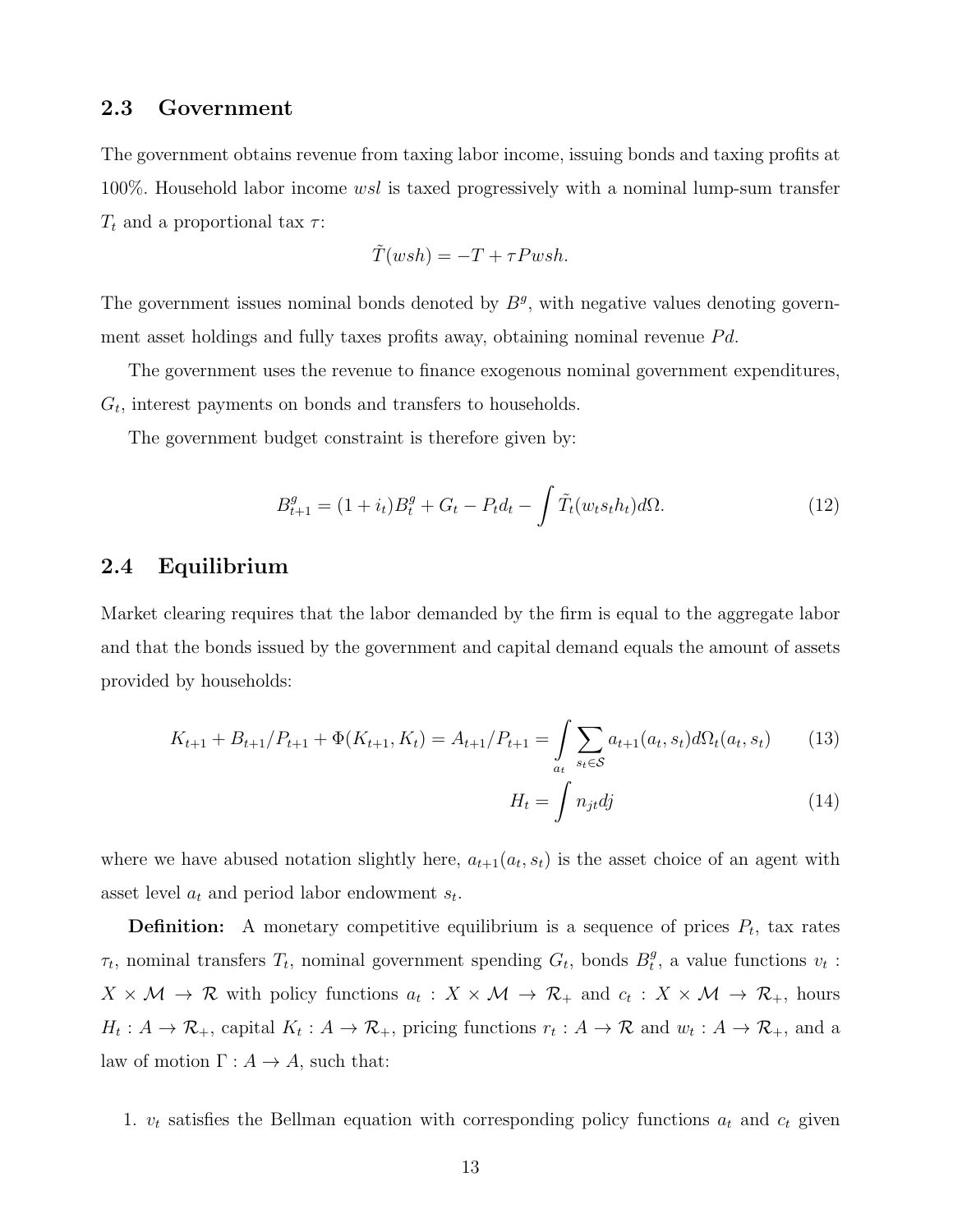price sequences  $r_t($ ,  $w_t()$  and hours  $H_t$ .

- 2. Prices are set optimally by firms.
- 3. Wages are set optimally by middlemen.
- 4. The mutual fund maximizes profits taking prices as given.
- 5. For all  $\Omega \in \mathcal{M}$ :

$$
K_{t+1} + B_{t+1}/P_{t+1} + \Phi(K_{t+1}, K_t) = \int a_{t+1}(a, s; \Omega_t) d\Omega_t / P_{t+1},
$$
  
\n
$$
H_t(\Omega_T) = \int n_{jt} d j,
$$
  
\n
$$
Y_t = Z_t K_t^{\alpha} H_t^{1-\alpha} = \int c(a, s; \Omega) d\Omega_t + \frac{G}{P} + F + K_{t+1} - (1 - \delta)K_t + \Phi(K_{t+1}, K_t).
$$

6. Aggregate law of motion  $\Gamma$  generated by a' and p.

## 3 The Fiscal Multiplier

In this Section we calculate the fiscal multiplier in our model with incomplete markets, conducting the following experiment. Assume that the economy is in steady state with nominal bonds  $B_{ss}$ , government spending  $G_{ss}$ , transfers  $T_{ss}$  and a tax rate  $\tau_{ss}$  and where the price level is  $P_{ss}$ . The real value of bonds is then  $B_{ss}/P_{ss}$ , the real value government expenditure is  $G_{ss}/P_{ss}$  and so on. We then consider an M.I.T. (unexpected and never-again-occuring) shock to government expenditures and compute the impulse response to this persistent innovation in G. Eventually the economy will reach the new steady state characterized by government bonds  $B_{ss}^{new} = B_{ss}$ , government spending  $G_{ss}^{new} = G_{ss}$ , transfers  $T_{ss}^{new} = T_{ss}$  and a tax rate  $\tau_{ss}^{new} = \tau_{ss}$  the price level is  $P_{ss}^{new}$ .

### 3.1 The Fiscal Multiplier in Incomplete Market Models

In our model the fiscal multiplier operates through two channel — intertemporal substitution and redistribution — with interesting interactions. The intertemporal substitution channel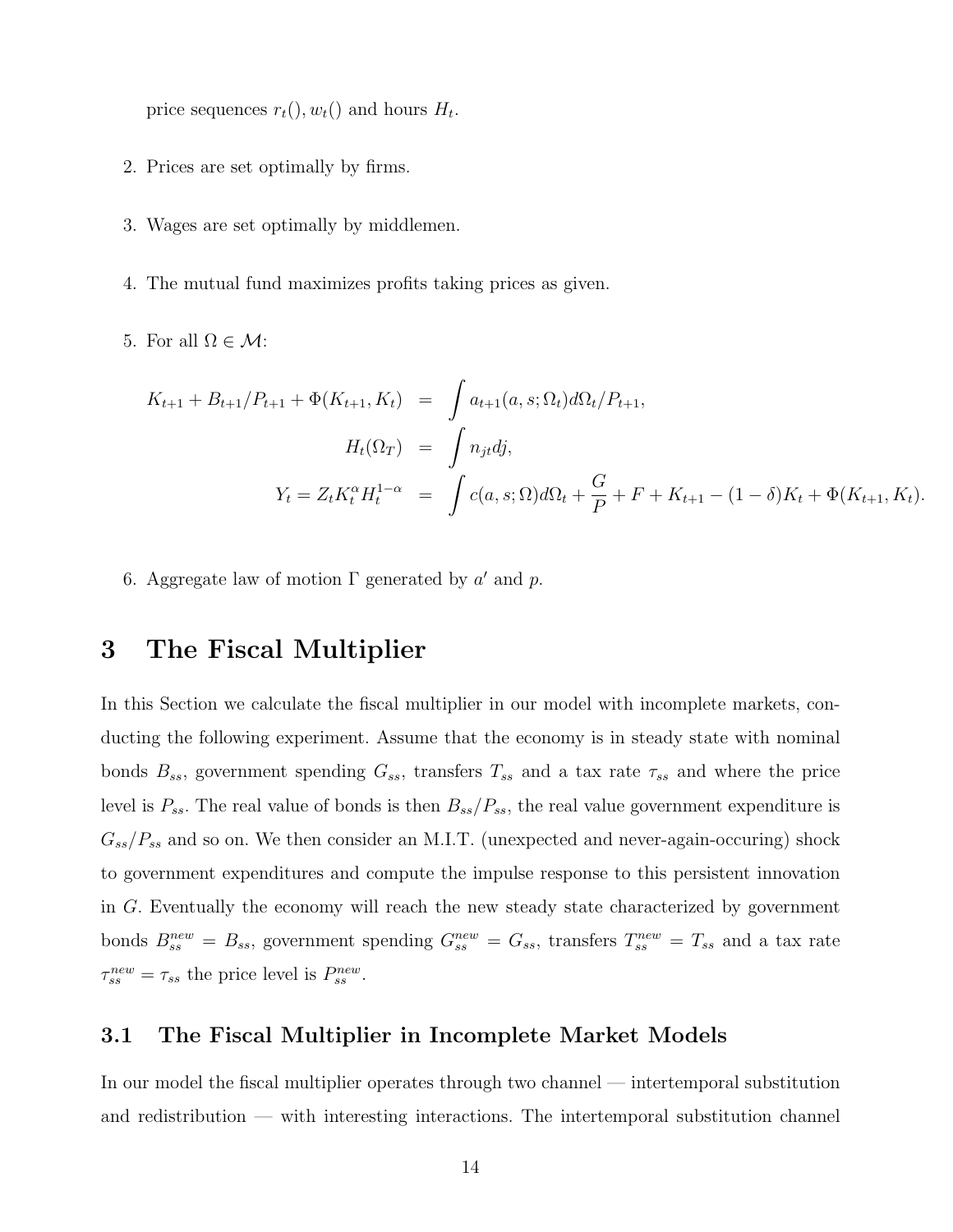describes how government spending changes real interest rates and how this changes private consumption. The distributional channel describes how government spending changes prices, income, taxes etc., the redistributional consequences of these changes and the resulting impact on private consumption. We now explain the role of these two channels in determining the fiscal multiplier in our model, what determines their strength and explain the differences to complete markets.

#### 3.1.1 Intertemporal Substitution Channel

To understand the workings of the intertemporal substitution channel in our model it is instructive to start with the complete markets case where this is the only channel operational. We then move to incomplete markets to explain and understand the differences.

The size of the multiplier  $m$  is determined by the response of the real interest rates only. The Consumption Euler equation for our utility function,  $\frac{C^{1-\sigma}}{1-\sigma} + \dots$ 

$$
C_t^{-\sigma} = \beta (1 + r_{t+1}) C_{t+1}^{-\sigma}.
$$
\n(15)

Iterating this equation and assuming that consumption is back to the steady state level at time T,  $C_T = C_{ss}$ , we obtain for consumption at time  $t = 1$  when spending is increased,

$$
C_1^{-\sigma} = \left(\prod_{t=1}^{T-1} (\beta(1+r_{t+1})\right) C_T^{-\sigma},\tag{16}
$$

so that the initial percentage increase in consumption and thus the fiscal multiplier equals

$$
m = \frac{C_1}{C_{ss}} = \left(\prod_{t=1}^{T-1} \beta(1 + r_{t+1})\right)^{\frac{-1}{\sigma}} = \left(\prod_{t=1}^{T-1} \frac{1 + r_{t+1}}{1 + r_{ss}}\right)^{\frac{-1}{\sigma}}
$$
(17)

where we have used that  $\beta(1 + r_{ss}) = 1$  in a complete markets steady state. As a result the size of the fiscal multiplier is one-to-one related to the accumulated response of real interest rate which is induced by the fiscal stimulus,

$$
\log(m) = \underbrace{\frac{1}{\sigma}}_{\text{Intertemporal Substitution}} \sum_{t=1}^{T-1} \underbrace{(\log(1 + r_{ss}) - \log(1 + r_{t+1})}_{\text{Change of real interest rates}}, \tag{18}
$$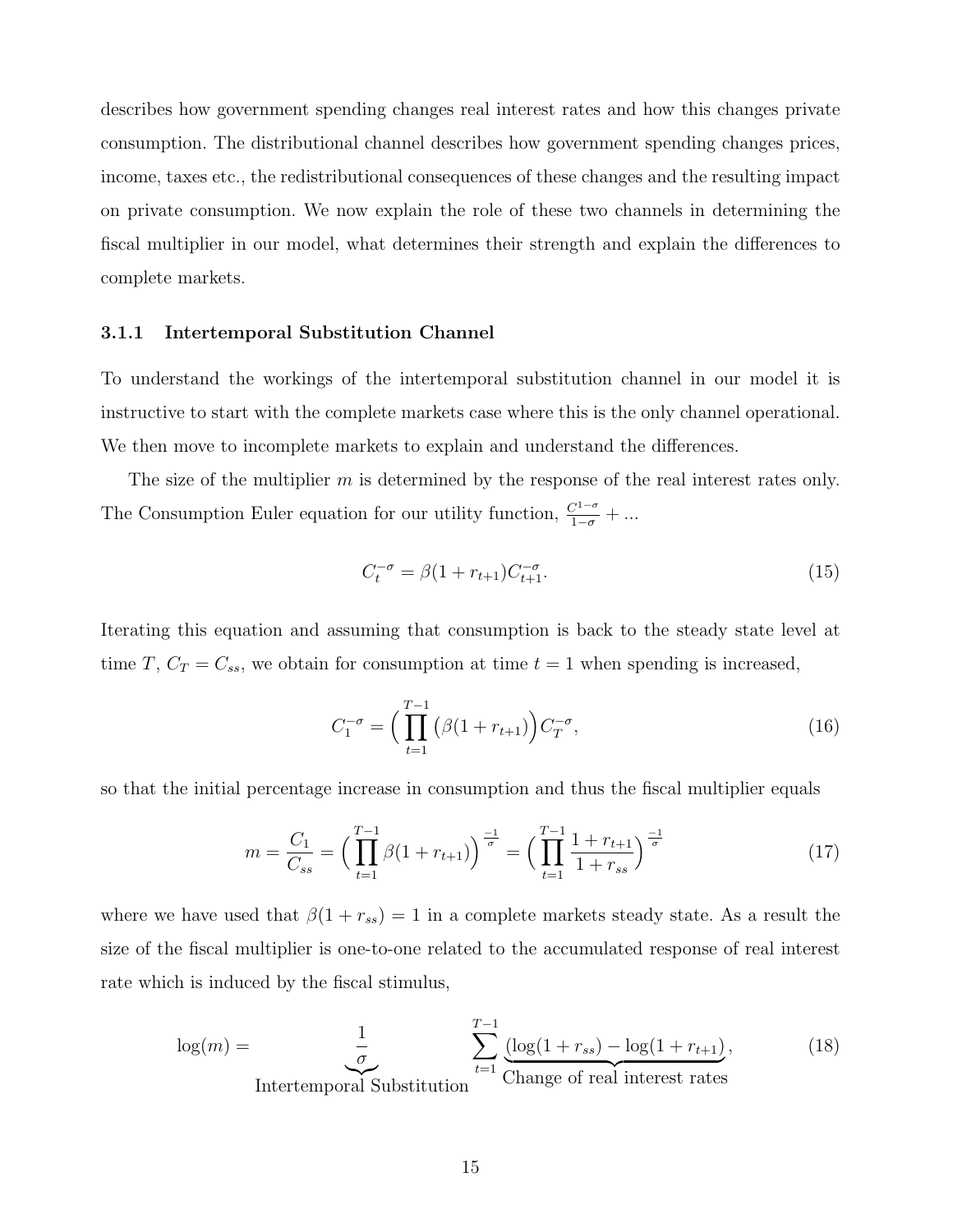which can be decomposed in the change in the real interest rate,  $\approx r_t - r_{ss}$ , and the effect of this change on consumption, whose strength is governed by the IES,  $\frac{1}{\sigma}$ . Both components of the intertemporal substitution channel are weaker in incomplete market models. The effect of the real interest rate on consumption is smaller since some households are credit constrained and thus not on their Euler equation, breaking the tight link between consumption and real interest rates. Also the change in real interest rates is smaller. To understand the difference assume for simplicity that the nominal interest rate is fixed at  $i_{ss}$  and that the steady state is reached after T periods such that

$$
\prod_{t=1}^{T-1} (1 + r_{t+1}) = \prod_{t=1}^{T-1} \left( \frac{1 + i_{ss}}{1 + \pi_{t+1}} \right) = \prod_{t=1}^{T-1} (1 + i_{ss}) \frac{P_T}{P_1} = \prod_{t=1}^{T-1} (1 + i_{ss}) \frac{P_{ss}}{P_1},\tag{19}
$$

so that the response of  $\log(\prod_{t=1}^{T-1}(1+r_{t+1}))$  is one-to-one related to the response of  $\log(P_{ss}^{new})$  –  $log(P_1)$ . This response is quite large in complete market models (Christiano et. al. (2011)) but small here. The reason is that  $P_{ss}^{new}$  does not respond at all and  $P_1$  falls but not that much.

Both results are a consequence of the result that incomplete markets combined with fiscal policy specified partially in nominal terms delivers a globally determined price level independently of how monetary policy is specified (Hagedorn (2016)). A large drop in  $P_1$  is ruled out as this would lead to a large increase in the real value of government debt, which requires an increase in real interest rates (=further drop in prices) for households to be willing to absorb the debt, and so on such that the real value of debt converges to infinity, violating households transversality condition. The reason why  $P_{ss}^{new} = P_{ss}$  is that both prices solve the same asset market clearing condition

$$
S(1 + r_{ss}, \ldots) = \frac{B_{ss}}{P_{ss}} = \frac{B_{ss}^{new}}{P_{ss}} = \frac{B_{ss}^{new}}{P_{ss}^{new}}.
$$
\n(20)

Together these arguments imply that the intertemporal substitution channel is weaker in our incomplete markets model than in the corresponding complete markets model.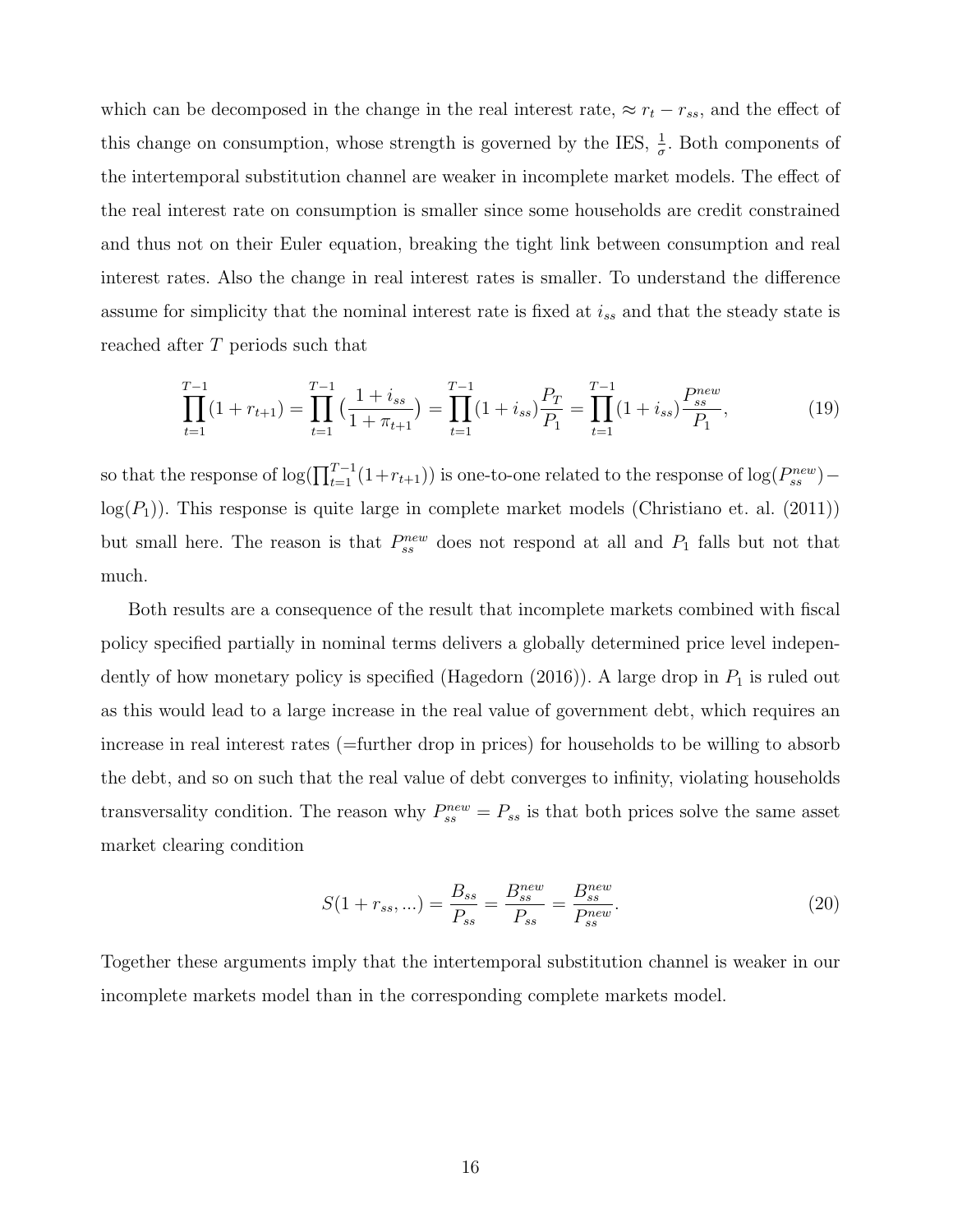#### 3.1.2 Distributional Consequences of a Stimulus

An increase in spending, the necessary adjustments in taxes and transfers and the resulting responses of prices and hours operate through various distributional channels. Changes in the tax code naturally deliver winners and losers. An increase in the price level and of labor income leads to a redistribution from households who finance their consumption more from asset income to households who rely more on labor income. Changes in interest rates also redistribute between debtors and lenders.

These redistributions matter due to the endogenous heterogeneity in the MPCs in the data and in our incomplete markets model. This heterogeneity together with the redistribution determines the aggregate consumption response, and since output is demand determined due to price rigidities, also determines output. Individual household consumption  $c_t$  depends on transfers T, tax rates  $\tau$ , labor income wh, prices P and nominal interest rates i, so that aggregate private consumption

$$
C_t(\{T_t, \tau_t, w_t h_t, P_t, i_t\}_{t\geq 0}) = \int c_t(a, s; \{T_t, \tau_t, w_t h_t, P_t, i_t\}_{t\geq 0}) d\Omega_t.
$$
\n(21)

In our model hours is a household choice variable but demand determined as well. Of course consumption and hours worked are jointly determined in equilibrium but to understand the demand response of the fiscal stimulus it turns out to be useful to consider wh as exogenous for consumption decisions here. In particular it allows us to distinguish between the initial impact,"first round", demand impulse due to the policy change and "second, third ... round" due to equilibrium responses. Those arise in our model since an initial policy-induced demand stimulus leads to more employment by firms, and so higher labor income which in turn implies more consumption demand, which again leads to more employment and so on until an equilibrium is reached where all variables are mutually consistent. Denoting pre stimulus variables by a bar, we can now decompose the aggregate consumption response,

$$
(\Delta C)_t = C_t(\{T_t, \tau_t, w_t h_t, P_t, i_t\}_{t \ge 0}) - C_t(\{\bar{T}, \bar{\tau}, \bar{w}\bar{h}, \bar{P}, \bar{i}\}_{t \ge 0})
$$
(22)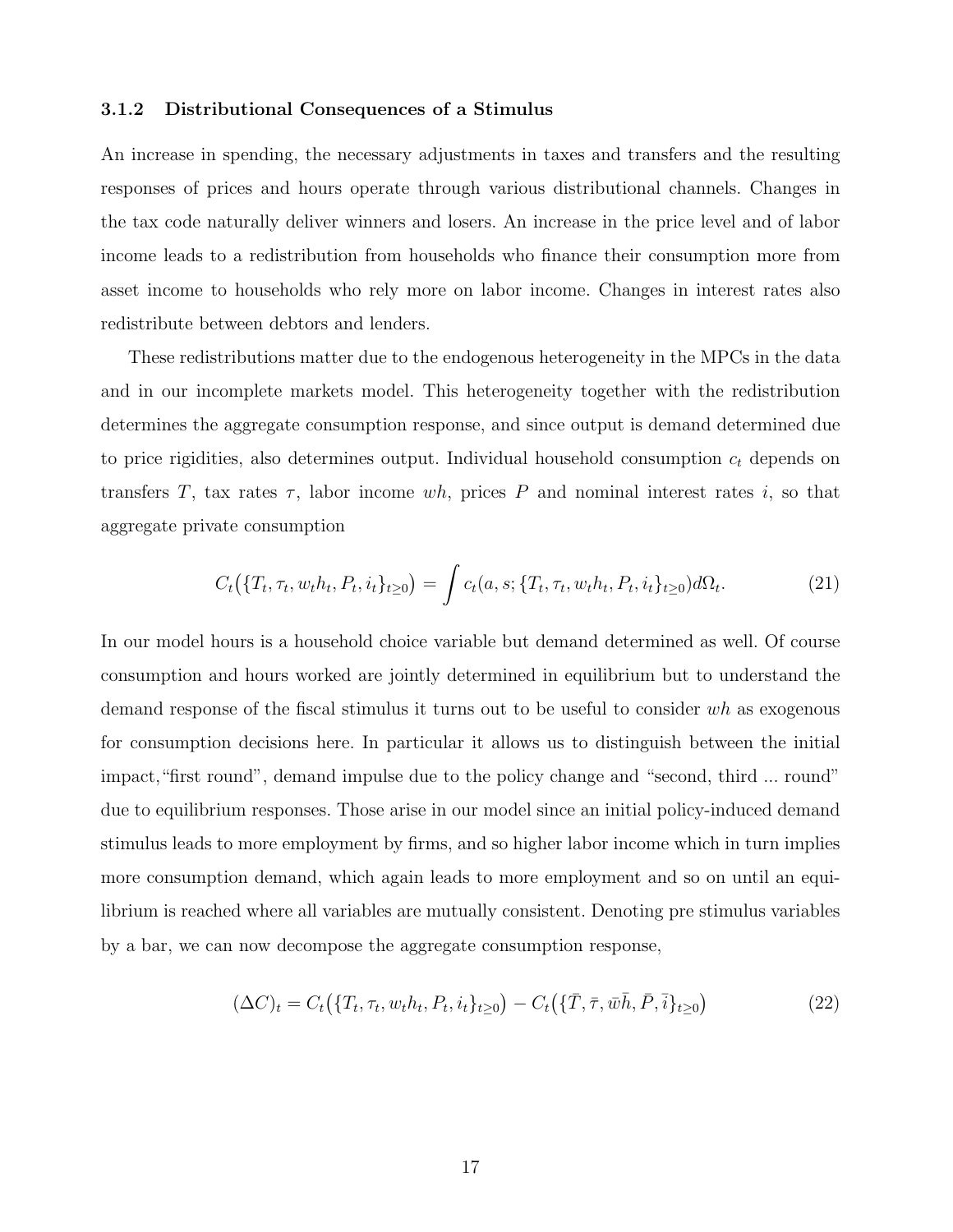into its different channels:

$$
(\Delta C)_t = \underbrace{C_t(\{T_t, \tau_t, \bar{w}\bar{h}, \bar{P}, \bar{i}\}_{t\geq 0}) - C_t(\{\bar{T}, \bar{\tau}, \bar{w}\bar{h}, \bar{P}, \bar{i}\}_{t\geq 0})}_{\text{Direct Impact of Transfers and Taxes}}
$$
(23)

+ 
$$
C_t(\{T_t, \tau_t, w_t h_t, \bar{P}, \bar{i}\}_{t\geq 0}) - C_t(\{T_t, \tau_t, \bar{w} \bar{h}, \bar{P}, \bar{i}\}_{t\geq 0})
$$
 (24)

Indirect Equilibrium Effect: Labor Income  
+ 
$$
C_t(\lbrace T_t, \tau_t, w_t h_t, P_t, i_t \rbrace_{t \geq 0}) - C_t(\lbrace T_t, \tau_t, w_t h_t, \overline{P}, \overline{i} \rbrace_{t \geq 0})
$$
 (25)  
Price and Interest rate Adjustment

Total demand is the sum of private consumption demand C and real government consumption  $g = G/P$ , which both determine output. The private consumption response does not directly depend on  $G/P$  but it does indirectly. First, transfers T and taxes  $\tau$  have to adjust to balance the intertemporal government budget constraint. Second, increases in  $G/P$  translate one-forone into increases in demand. On impact an increase by  $\Delta g$  increases demand by  $\Delta g$  and thus our worked from  $h_{ss}$  to  $h_{ss} + \Delta g$ . As before, this increase in labor income stimulates private demand which in turn leads to higher employment, then again higher consumption and so on until convergence. We therefore decompose the total demand effect  $\Delta D$  of an increase in government spending by  $\Delta g$  as

$$
(\Delta D)_t = \underbrace{(\Delta g)_t}_{\text{Direct Govt}} + \underbrace{(\Delta C)_t}_{\text{Spending Response}} \tag{26}
$$
 (26)

$$
= (\Delta \mathbf{g})_{\mathbf{t}} + \underbrace{C_{t}(\{\bar{T}, \bar{\tau}, \bar{w}(\bar{h} + \Delta \mathbf{g}), \bar{P}, \bar{i}\}_{t \geq 0}) - C_{t}(\{\bar{T}, \bar{\tau}, \bar{w}\bar{h}, \bar{P}, \bar{i}\}_{t \geq 0})}_{\text{Direct Impact on Private Consumption}}
$$
(27)

+ 
$$
\underbrace{C_t(\{T_t, \tau_t, w_t h_t, P_t, i_t\}_{t\geq 0}) - C_t(\{\bar{T}, \bar{\tau}, \bar{w}(\bar{h} + \Delta g), \bar{P}, \bar{i}\}_{t\geq 0})}_{\text{Indirect Private Consumption Response}}
$$
(28)

A fiscal stimulus, in addition to the immediate impact on government demand, also leads to higher employment and labor income and thus stimulates private consumption, the *Direct* Impact on Private Consumption. The remainder of the private consumption is as above the sum of the direct impact of transfers and taxes, the indirect equilibrium effects of labor income and and price and interest rate adjustment, such that the full decomposition of the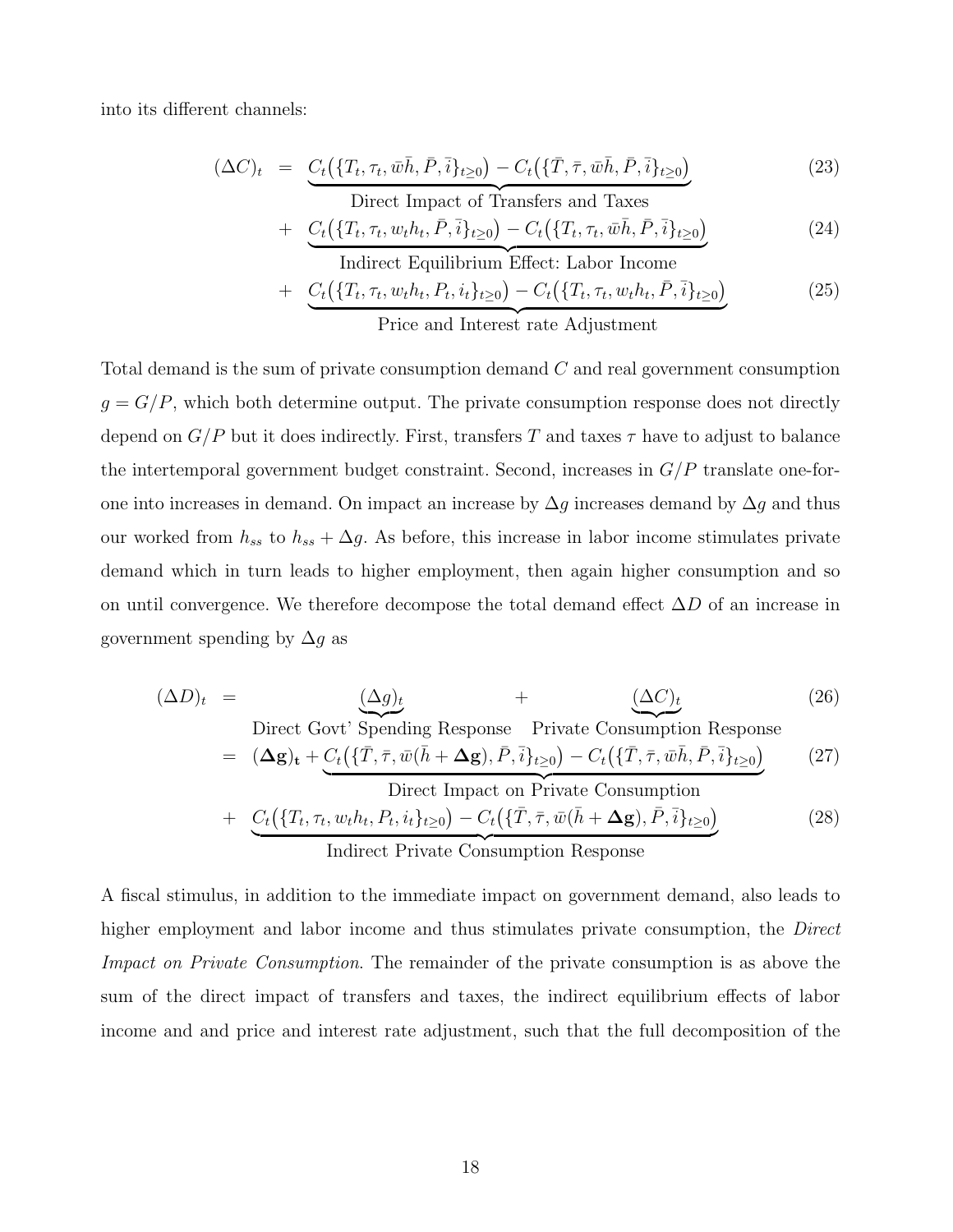total demand effect  $\Delta D$  is

$$
(\Delta D)_t = \underbrace{(\Delta g)_t}_{\text{Direct G Impact}} \tag{29}
$$

+ 
$$
\underbrace{C_t(\{\bar{T}, \bar{\tau}, \bar{w}(\bar{h} + \Delta g), \bar{P}, \bar{i}\}_{t \geq 0}) - C_t(\{\bar{T}, \bar{\tau}, \bar{w}\bar{h}, \bar{P}, \bar{i}\}_{t \geq 0})}_{\text{Direct G Impact on C}}
$$
(30)

+ 
$$
C_t(\lbrace T_t, \tau_t, \bar{w}(\bar{h} + \Delta g), \bar{P}, \bar{i} \rbrace_{t \geq 0}) - C_t(\lbrace \bar{T}, \bar{\tau}, \bar{w}(\bar{h} + \Delta g), \bar{P}, \bar{i} \rbrace_{t \geq 0})
$$
 (31)  
Indirect Tax/Transfer Impact

+ 
$$
\underbrace{C_t(\{T_t, \tau_t, w_t h_t, \bar{P}, \bar{i}\}_{t\geq 0}) - C_t(\{T_t, \tau_t, \bar{w}(\bar{h} + \Delta g), \bar{P}, \bar{i}\}_{t\geq 0})}_{\text{Indirect Labor Income Impact}}
$$
(32)

$$
+ C_t(\{T_t, \tau_t, w_t h_t, P_t, i_t\}_{t\geq 0}) - C_t(\{T_t, \tau_t, w_t h_t, \bar{P}, \bar{i}\}_{t\geq 0})
$$
\n(33)

Indirect Price and Interest Impact

#### 3.1.3 Multiplier: Definition

As we can now be sure that the fiscal multiplier is well defined in our economy, we now follow Farhi and Werning (2013) in computing the response of the economy to a fiscal stimulus.

Concretely, we compute the response of the economy to an unexpected increase in the path of nominal government spending to  $G_0, G_1, G_2, \ldots, G_t, \ldots, G_{ss}$ , where  $G_{ss}$  is the steady nominal spending level and  $G_t \geq G_{ss}$ .

We summarize the effects of spending on output in several ways. First, we compute the path of dynamic multipliers as the sequence of

$$
m_t^{DYN} = \frac{\frac{Y_t}{Y_{ss}} - 1}{\frac{G_0 P_{ss}}{P_0 G_{ss}} - 1} \frac{Y_{ss}}{G_{ss}/P_{ss}},\tag{34}
$$

and the present value multipliers as

$$
m_t^{PV} = \frac{\sum_{k=0}^t \beta^k (\frac{Y_k}{Y_{ss}} - 1)}{\sum_{k=0}^t \beta^k (\frac{G_k P_{ss}}{P_k G_{ss}} - 1)} \frac{Y_{ss}}{G_{ss}/P_{ss}},\tag{35}
$$

where the two statistics coincide at  $t = 0$  and represent the impact multiplier. A useful statistic is then the long-run present value multiplier, which represents the discounted percentage change in real output to the discounted percentage change in real government spending for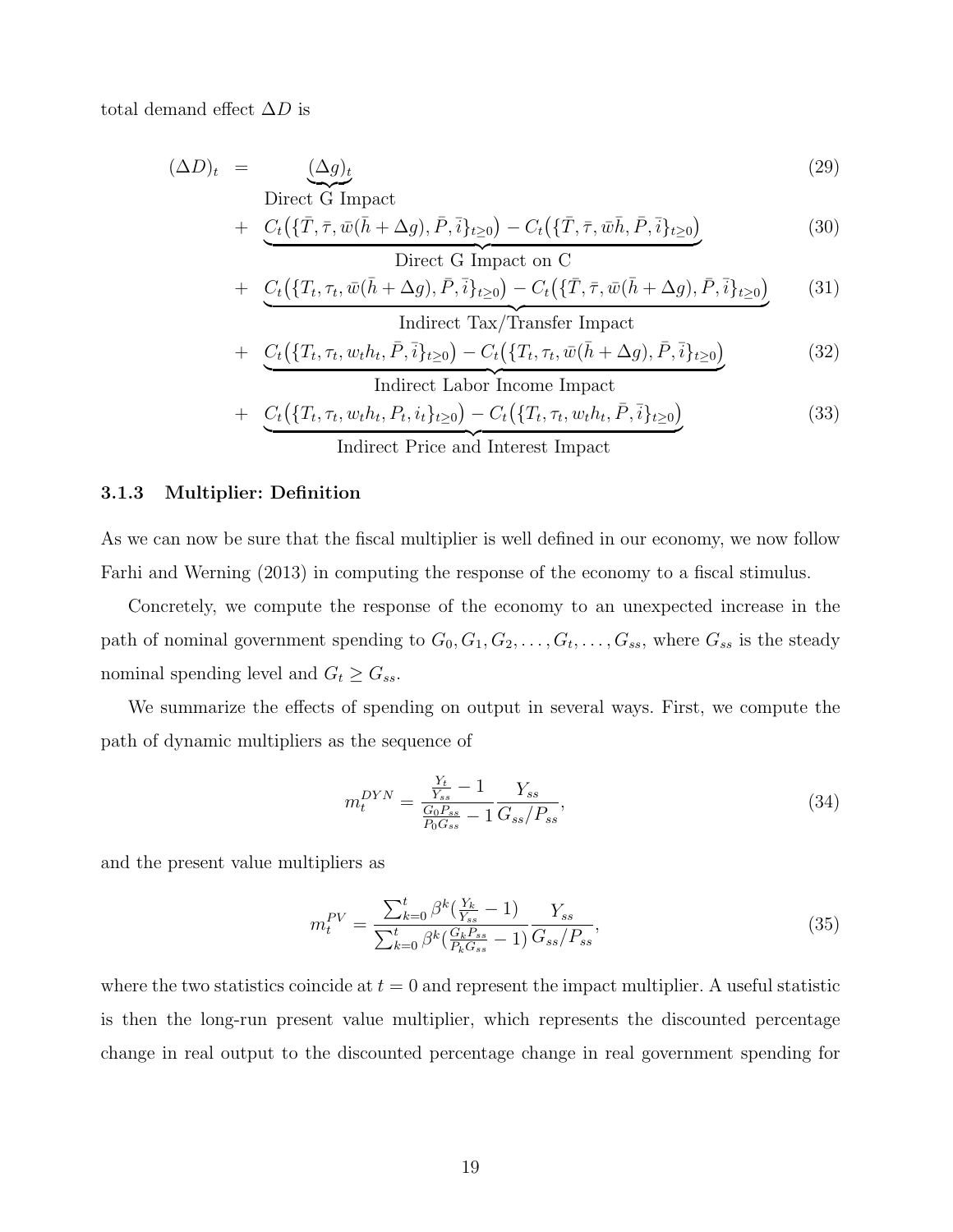any path of government spending:

$$
\overline{M} = m_{\infty}^{PV} = \frac{\sum_{t=0}^{\infty} \beta^t \left( \frac{Y_t}{Y_{ss}} - 1 \right)}{\sum_{t=0}^{\infty} \beta^t \left( \frac{G_t P_{ss}}{P_t G_{ss}} - 1 \right)} \frac{Y_{ss}}{G_{ss}/P_{ss}},\tag{36}
$$

where  $P_{ss}$ ,  $G_{ss}$ ,  $Y_{ss}$  are the steady state price level, nominal spending and real output respectively and  $\frac{G_t}{P_t}$  is real government spending. For comparison with the complete markets case we also compute the as-if dynamic complete markets multiplier,  $m_t^{CM}$ , using the price path we obtain from our model. Iterating the consumption Euler equation yields the as-if percentage response of aggregate consumption,

$$
\frac{C_t}{C_{ss}} - 1 = \prod_{s=t}^{\infty} (1 + \pi_{t+1}) - 1 = \frac{P_{ss}^{new}}{P_t} - 1.
$$

Since the multiplier is in terms of units of consumption and not in percentages, adjusting for the magnitudes of steady state consumption, output and government spending,

$$
m_t^{CM} = \frac{\frac{C_t - C_{ss}}{C_{ss}} \frac{C_{ss}}{Y_{ss}} + \frac{G_t/P_t - G_{ss}/P_{ss}}{Y_{ss}}}{\frac{G_0 P_{ss}}{P_0 G_{ss}} - 1} \frac{Y_{ss}}{G_{ss}/P_{ss}}
$$
  

$$
= \frac{\frac{C_t - C_{ss}}{C_{ss}}}{\frac{G_0 P_{ss}}{P_0 G_{ss}} - 1} \frac{C_{ss}}{G_{ss}/P_{ss}} + \frac{G_t/P_t - G_{ss}/P_{ss}}{G_0/P_0 - G_{ss}/P_{ss}}
$$
  

$$
= \frac{\frac{\mathbf{P_{ss}}}{\mathbf{P_{s}}} - \mathbf{P_{t}}}{\frac{G_0 P_{ss}}{P_0 G_{ss}} - 1} \frac{C_{ss}}{G_{ss}/P_{ss}} + \frac{G_t/P_t - G_{ss}/P_{ss}}{G_0/P_0 - G_{ss}/P_{ss}}
$$

### 3.2 Calibration

To quantitatively assess the size of the fiscal multiplier we now calibrate the model.

Preferences Households have separable preferences over labor and constant relative risk aversion preferences for consumption. We set the risk-aversion parameter,  $\sigma$ , equal to 1. Following Krueger et al. (2016), we assume there permanent discount factor heterogeneity across agents. We allow for two values of the discount factor, which we choose to match the Gini of net worth net of home equity in the 2013 SCF and aggregate savings to quarterly GDP of 11.46<sup>5</sup>. We assume the functional form for  $g$ :

<sup>&</sup>lt;sup>5</sup>We calibrate to a capital to quarterly output ratio of 10.26, and government debt to quarterly GDP ratio of 1.2.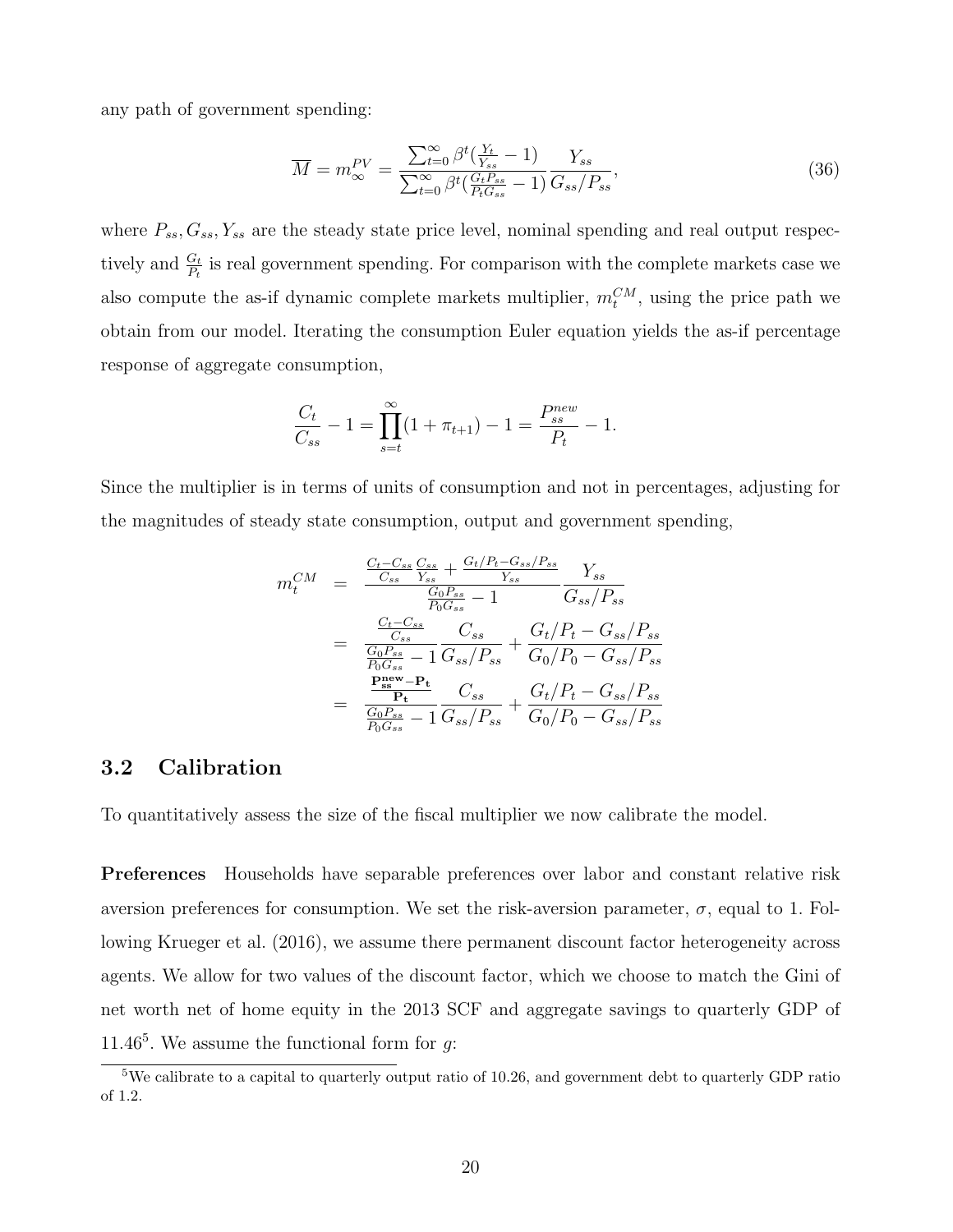$$
g(h) = \psi \frac{h^{1 + \frac{1}{\varphi}}}{1 + \frac{1}{\varphi}} \tag{37}
$$

We set the Frisch elasticity,  $\varphi = 0.5$ , following micro estimates. We choose  $\psi = 0.6$  such that in steady state  $h = 1/3$ .

Productivity Process We follow Krueger et al. (2016) who use data from the Panel Survey of Income Dynamics to estimate a stochastic process for labor productivity. They estimate that log income consists of a persistent and transitory component. They estimate that the persistent shock has an annual persistence of 0.9695 and variance of innovations of 0.0384. The transitory shock is estimated to have variance 0.0522. We follow Krueger et al. (2016) in converting these annual estimates into a quarterly process. We discretize the persistent shock into a seven state Markov chain using the Rouwenhorst method and integrate over the transitory shock using Gauss-Hertmite quadrature with three nodes.

**Production Technology** We set the capital share  $\alpha = 0.36$ . We choose the quarterly depreciation rate  $\delta = 0.032$  to generate a real return on capital net of depreciation of 0 BP when the capital output ratio is 10.26. We asume the function form for  $\Phi$ :

$$
\Phi(K', K) = \frac{\phi_k}{2} \left(\frac{K' - K}{K}\right)^2 K,\tag{38}
$$

and set  $\phi_k = 17$  to match estimates of the elasticity of investment to Tobin's q from Eberly, Rebelo, and Vincent (2008). We choose the elasticity of substitution between intermediate goods,  $\epsilon = 10$ , to match an average markup of 10%. The adjustment cost parameter on prices,  $\theta = 300$ , to match a slope of the NK Philips curve,  $\epsilon/\theta = 0.03$ . We set the firm operating cost Φ equal to the steady state markup such that steady state profits equal 0 (Basu and Fernald (1997)). These profits are fully taxed and are distributed to households as lump-sum transfers in the benchmark.

**Government** We set the proportional labor income tax,  $\tau$  equal to 25%. We set nominal government spending,  $G$  in steady state equal to  $15\%$  of output. The value of of lump-sum transfers T is set to 8.55% of output such that roughly  $40\%$  of households receive a net transfer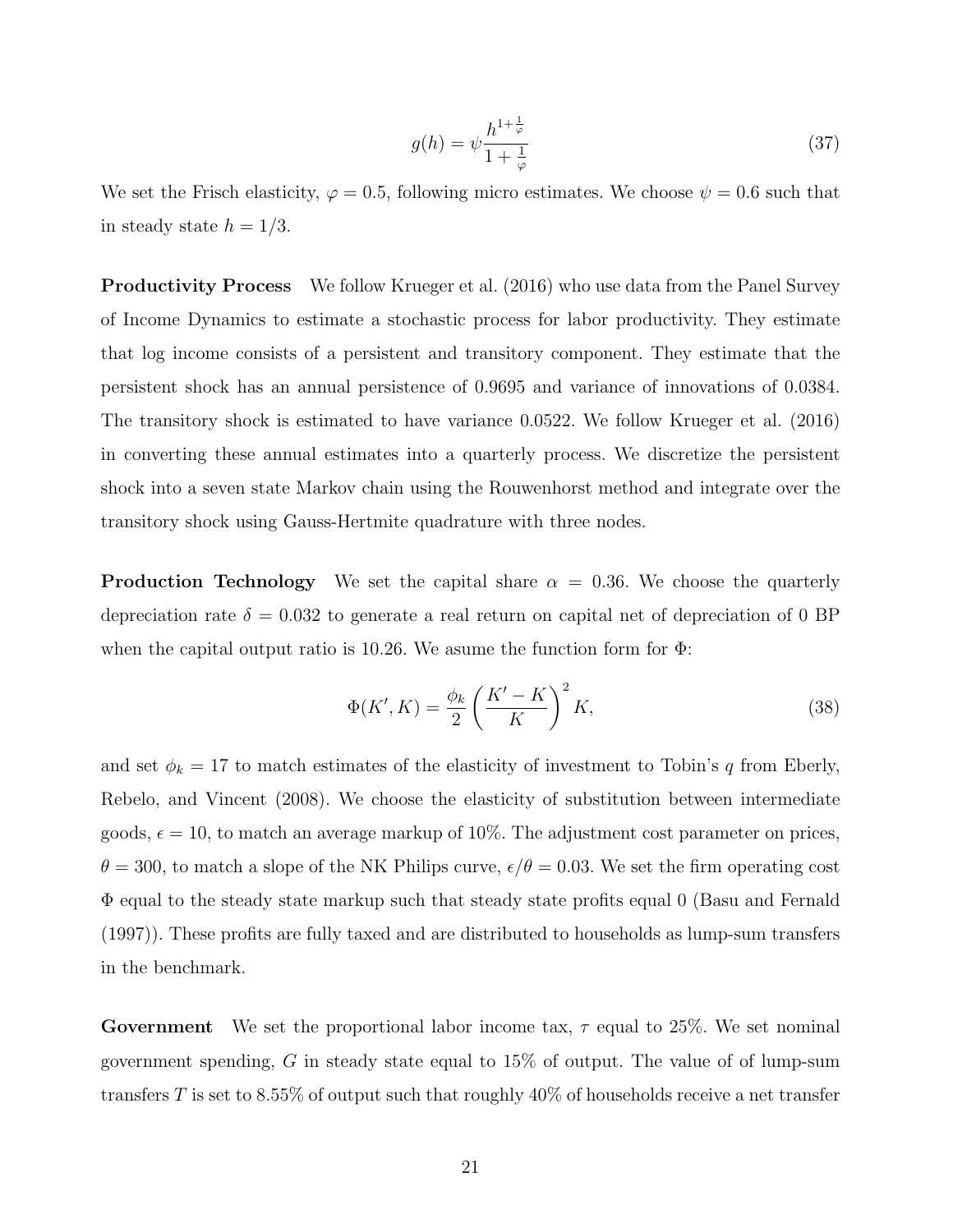from the government (Kaplan et al., 2016).

**Monetary Policy** For the benchmark specification we assume that the monetary authority operates a constant interest rate peg of  $i = 0$ . Note that the results in Hagedorn (2016) imply that there is a unique response of prices, output, consumption and employment although monetary policy is not following an active rule, a necessary requirement for a locally determined equilibrium. For purposes of comparison, we will also solve for transitions where we assume that the monetary authority follows a Taylor rule, which sets the nominal interest rate according to:

$$
i_{t+1} = \max(X_{t+1}, 0) \tag{39}
$$

where

$$
X_{t+1} = \left(\frac{1}{\zeta}\right) \left(\frac{P_t}{P_{ss}}\right)^{\phi_1(1-\rho_R)} \left(\frac{Y_t}{Y_{ss}}\right)^{\phi_2(1-\rho_R)} \left[\zeta(1+i_t)\right]^{\rho_R} - 1.
$$

We follow the literature in setting  $\rho_R = 0.8$ ,  $\phi_1 = 1.5$ ,  $\phi_2 = 0$  and  $\zeta = 1/(1 + r_{ss})$ . Fiscal monetary coordination will be carried out under various schemes listed in the next section.

**Price and Wage Philips Curves** We set the slopes of both the NK price and wages Philips curve to 0.03, which is at the lower end of available estimates.

#### Parameter Values

Steady State Model Fit Table II shows that we match the distribution of net worth as well as the Gini coefficient quite well.

In the model 2% of agents have 0 wealth, and 14% of agents less than \$1000. The annual MPC out of transitory income equals 0.4, which is in the middle range of empirical estimates 0.2-0.6 (e.g. ?.) Figure 2 shows the distribution of first period MPCs as function of households assets for transfers of various sizes, 1\$, 1000\$ and 10000\$.

Figure 3 shows the dynamic response of aggregate consumption  $\{C_t\}_{t=0,1,2,...}$  to transfers of various sizes, 1\$, 1000\$ and 10000\$ paid once at periods 0, 4, 8 and 12.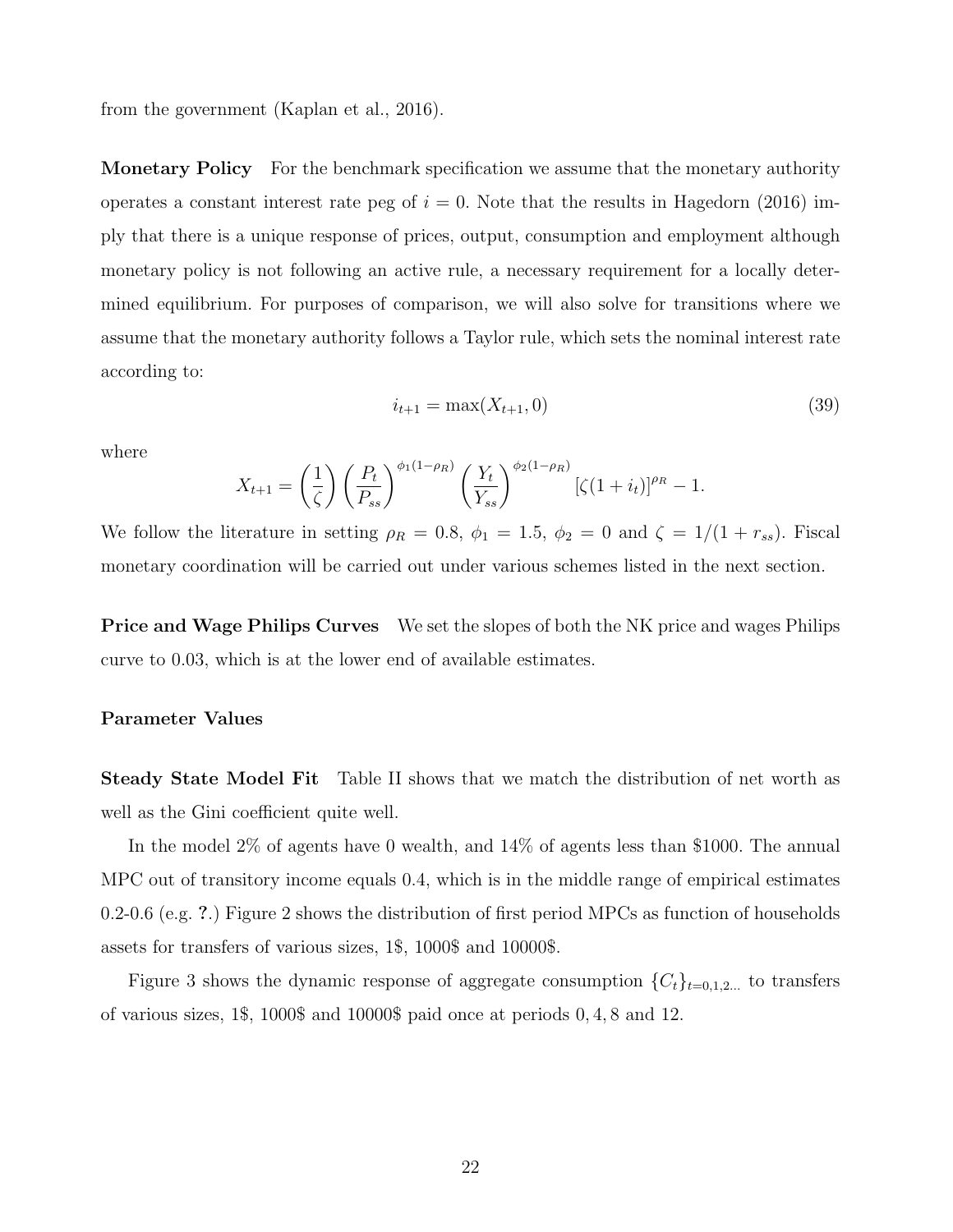| Parameter  | Interpretation     | Internally Calibrated Value |                |  |
|------------|--------------------|-----------------------------|----------------|--|
| $\sigma$   | Risk-aversion      | N                           | $\overline{2}$ |  |
|            | Discount Factor    | Υ                           | 1.3            |  |
| $\varphi$  | Frisch Elasticity  | N                           | 0.5            |  |
| $\psi$     | Labor disutility   | Υ                           | 0.6            |  |
| $\epsilon$ | Elas. substitution | N                           | 10             |  |
| $\theta_p$ | Price adjustment   | N                           | 300            |  |
| $\theta_w$ | Wage adjustment    | N                           | 300            |  |
| $\Phi$     | Firm Fixed Cost    | Y                           | 0.1            |  |
| $\tau$     | Labor tax          | N                           | 25\%           |  |
| T          | Transfer           | Y                           | 7.5% of income |  |
| $\theta_w$ | Wage adjustment    | N                           | 300            |  |

Table I: Calibrated Parameters

| % Share held by: Data (SCF 07) |        | Model |
|--------------------------------|--------|-------|
| Q1                             | $-0.2$ | 0.3   |
| Q2                             | 1.2    | 1.3   |
| Q <sub>3</sub>                 | 4.6    | 3.4   |
| $Q_4$                          | 11.9   | 10.3  |
| Q <sub>5</sub>                 | 82.5   | 84.7  |
| 90-95                          | 11.1   | 16.7  |
| 95-99                          | 25.3   | 31.1  |
| Top $1\%$                      | 33.5   | 18.5  |
| Gini                           | 0.78   | 0.79  |

Table II: Net Worth Distributions: Data vs Model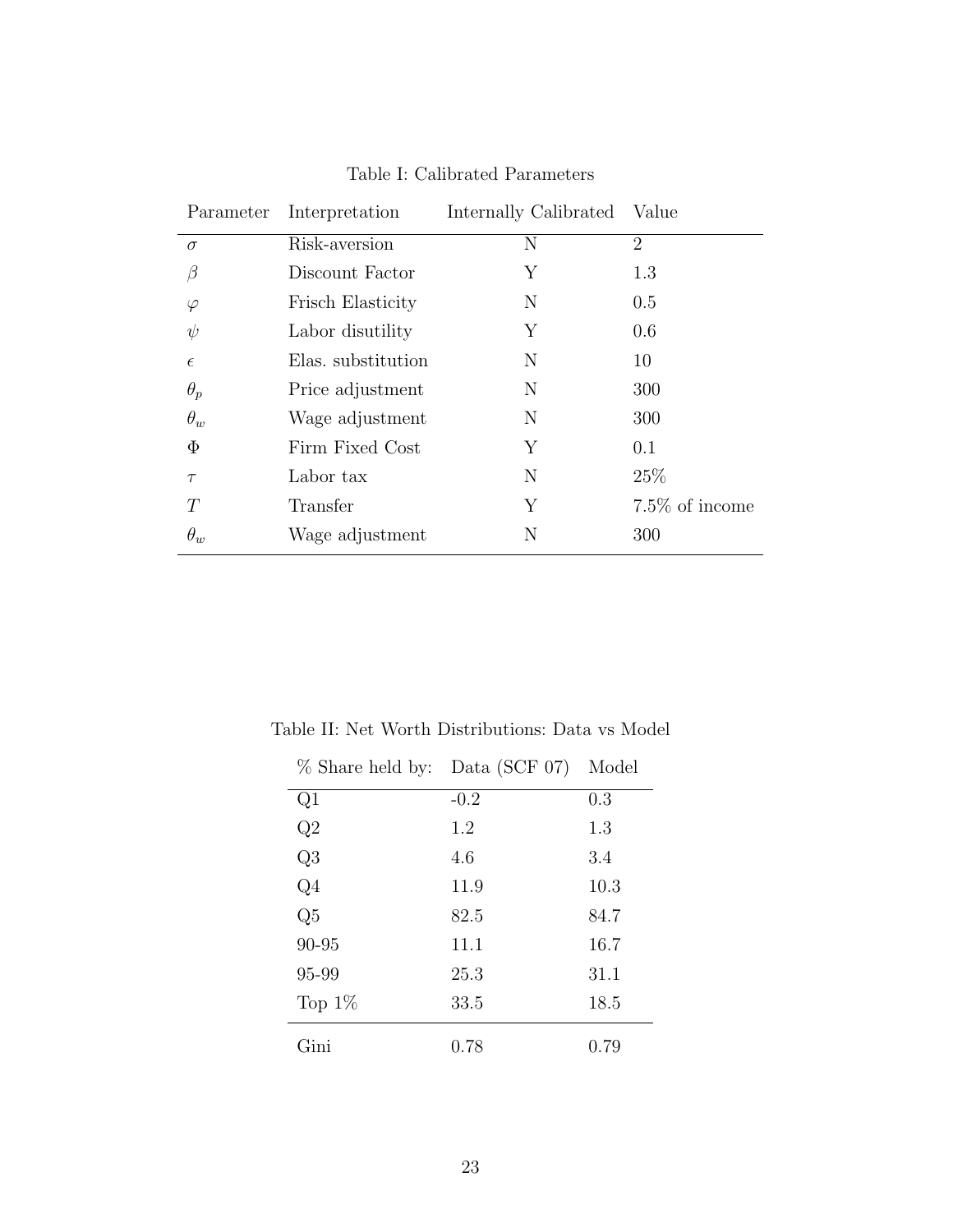

Wealth (thousands of \$) Figure 2: Propensity to consume for Transfers of Size 1\$, 1000\$ and 10000\$.

### 3.3 Results

We can now compute the response of prices, employment, output and consumption to a persistent increase in nominal government consumption by one percent where spending follows an AR(1) process with parameter  $\rho_g = 0.7$  after the initial innovation. Balancing the government budget when government spending is increased requires to adjust taxes or debt or both. As Ricardian equivalence does not hold in our model different assumptions on the path of taxes and debt will have different implications for the path of aggregate consumption and therefore prices and the change in output. We consider two scenarios:

- 1. Transfer are adjusted period by period to keep nominal debt constant.
- 2. Deficit financing and delayed transfers to pay back debt after 12 quarters.

For each of the two scenarios we report the dynamic response of hours, consumption, output, prices, tax revenue and debt as well as the of the path of dynamic and static multipliers  $m_t^D, m_t^S$  and of the as-if complete markets multiplier  $m_t^{CM}$  and the summary multiplier  $\overline{M}$ .

#### 3.3.1 Tax Financing: Constant nominal debt

Under the first financing scheme, we assume that the government adjusts lump-sum transfers period by period to keep the level of nominal debt constant. The four panels of Figure 5 show the results for the aggregate consumption and output response, the different multipliers, the decomposition of aggregate consumption, and government bonds<sup>6</sup>.

<sup>&</sup>lt;sup>6</sup>Note: the results presented in this section are for the model without physical capital. For the lastest draft see the authors' website.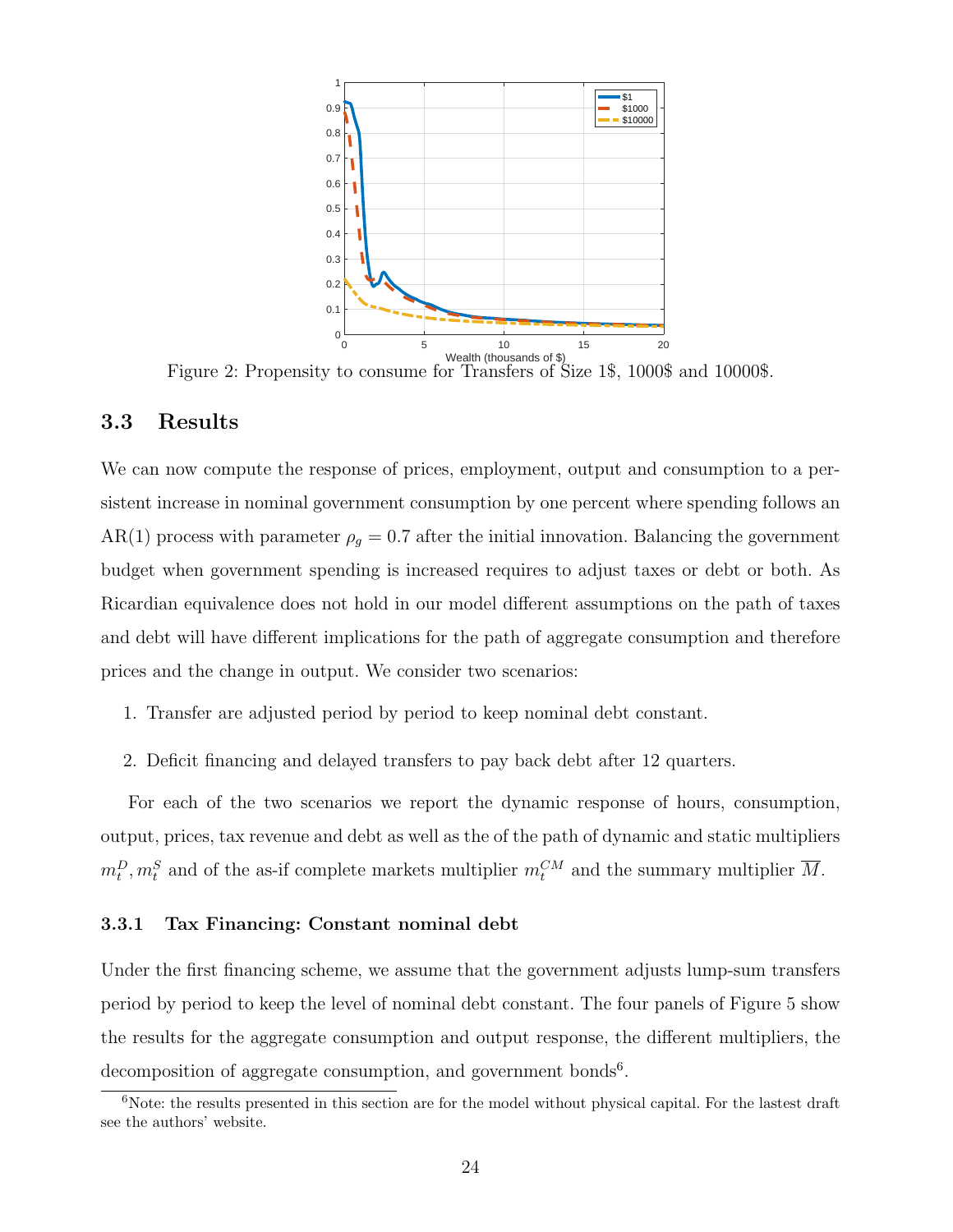

Figure 3: Propensity to consume for Transfers of Size 1\$, 100\$ 1000\$ and 10000\$.

The level of government bonds is unchanged since the stimulus is tax-financed. On impact G increases by 1% that is 0.15% of output and consumption decreases by 0.023% of output leading to an impact multiplier of 0.847. The consumption responds weakens over time and gets negative from period 6 onwards The dynamic multiplier converges to zero since the consumption response although negative slowly dies out and becomes small relative to initial government spending increase. The decomposition of the total consumption response reveals the quantitative importance of the direct, the indirect and the price effects. The stimulus of 0.15% directly increases households labor supply by the same amount, leading to a aggregate consumption response of 0.020% of output. (equation 30). The contemporaneous cut in transfers lowers aggregate consumption by 0.038% on impact (equation 31) , implying a total initial negative effect of −0.018%. This effect is negative since the government spending increases households income proportional to their productivity and thus benefits high income households more where the transfer cut is uniformly across all income groups and thus negatively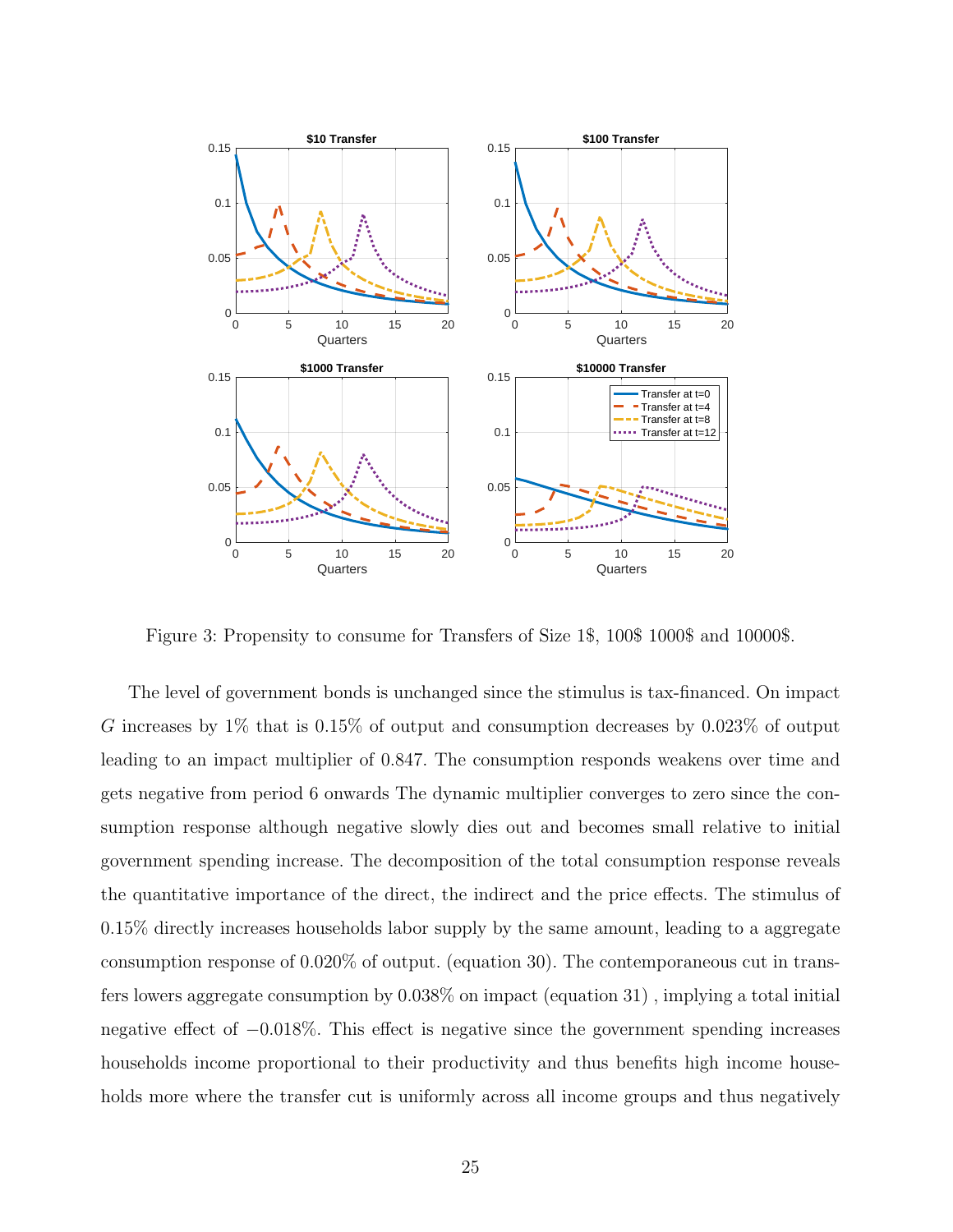

Figure 4: Propensity to consume for Transfers of Size 1\$, 100\$ 1000\$ and 10000\$ that are repaid after two years.

affects high MPH households. This decrease leads to lower consumption demand, which in turn leads to lower labor demand, lower labor income and again lower consumption demand until an equilibrium is reached. These indirect multiplier effects sum up to −0.005% (equation 32) further lowering the consumption response. Finally, the decomposition shows that the price increase (and the unchanged interest rate) effects are small (equation 33).

The impulse response of the remaining variables to a  $1\%$  innovation in government spending are plotted in Figure A-1 in the appendix. The cumulated multiplier, reported in Table III, is only 0.63.

#### 3.3.2 Deficit financing

Under this scenario we assume that real transfers are kept constant during the first 20 quarters after the innovation to government spending. Then, the government is assumed to adjust transfers linearly over eight quarters, keep them constant for eight quarters, and then allow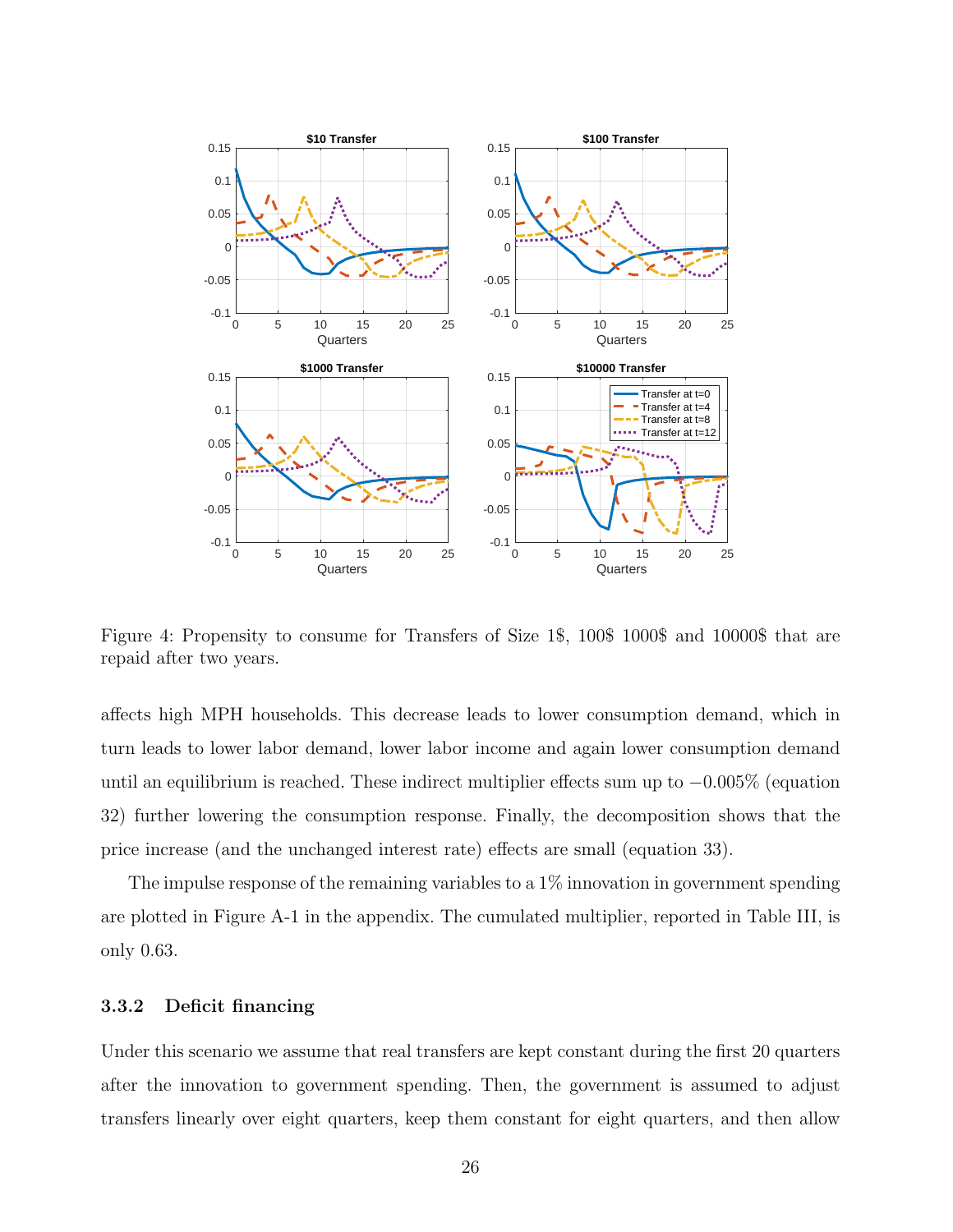

Figure 5: Fiscal Multiplier and Aggregate Consumption: Tax Financing

transfers to revert back to the real steady state level with an autocorrelation parameter of 0.8. Thus, under this timing scheme, the government chooses only the level of adjustment to transfers to guarantee that nominal government debt returns to its original level.

The four panels of Figure 6 summarize the main results for the aggregate consumption and output response, different multipliers, the decomposition of aggregate consumption, and government bonds.

Deficit instead of tax financing increases the initial multiplier from 0.847 to 1.156 and the initial aggregate consumption response from  $-0.023\%$  to 0.024%. The decomposition of the consumption responds makes clear why. The direct impact of the spending stimulus is basically identical (0.020%) but now there is no initial offsetting effect from contemporaneously higher taxes. The total initial effect thus equals 0.0197 (−0.018% before), almost identical to the direct spending impact, leading to a larger increase in labor demand and households income. The indirect multiplier effects now accumulate to 0.003% The deficit financing leads to an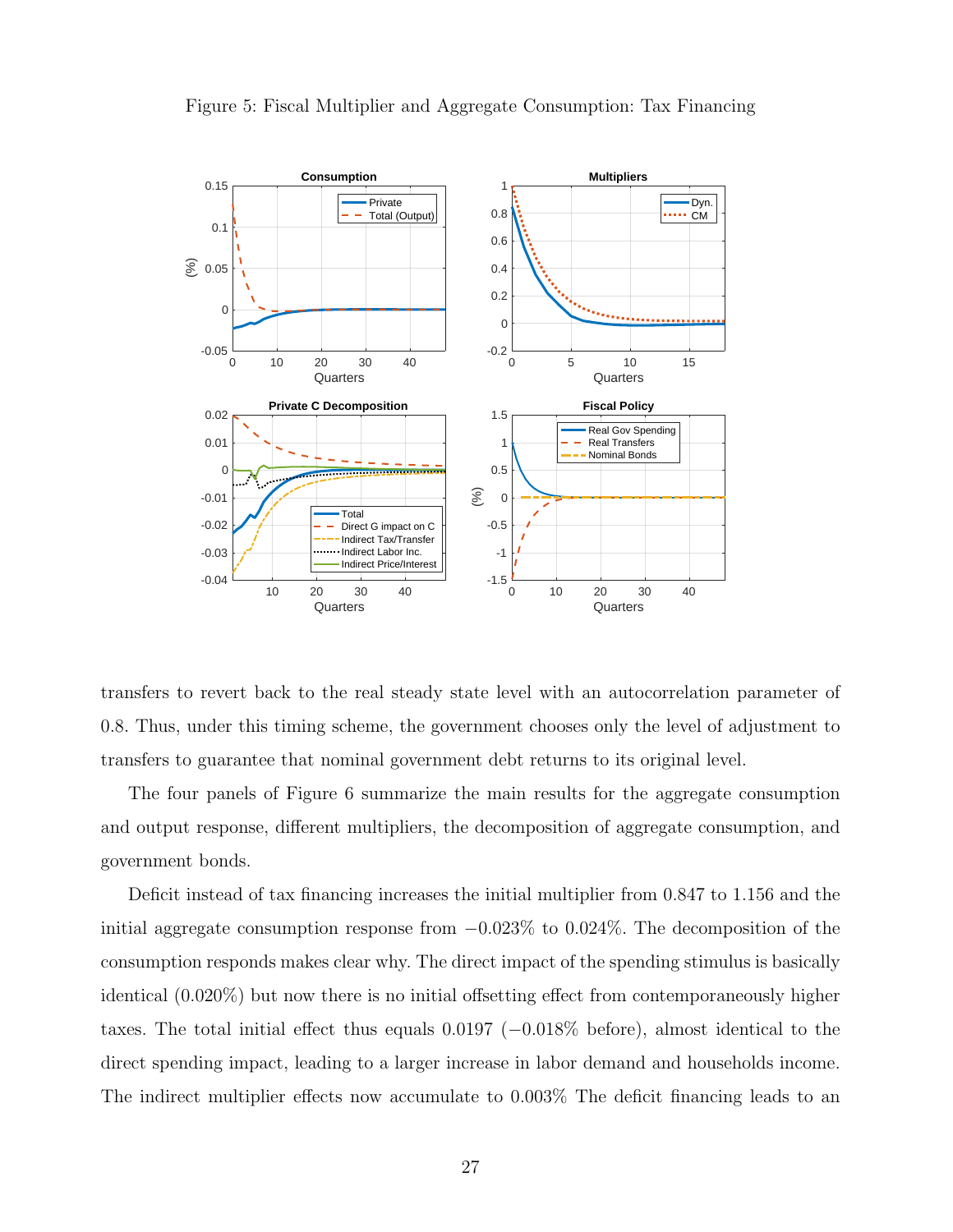

Figure 6: Fiscal Multiplier and Aggregate Consumption: Deficit Financing

increase in government bonds and the consumption response becomes negative only from period 9 onwards. However, the increase in government spending is ultimately financed through a future reduction in transfers, which results in a contraction in future output. Thus, despite the cumulated discounted multiplier is 1.081, slightly smaller than the impact multiplier. The impulse responses of the remaining variables are plotted in Figure A-2 in the appendix.

### 3.4 Further Analysis

We now extend the analysis in various directions. First we investigate in Section 3.4.1 how the size of the fiscal multiplier depends on the MPC by considering identical economies but with lower MPCs due to relaxed credit constraints. We then use a Taylor interest rate rule to describe monetary policy instead of a nominal interest rate fixed at the ZLB in Section 3.4.2. We then ask how the size of the fiscal multiplier depends on the timing of spending ("forward spending") and on the persistence of the stimulus in Sections 3.4.3 and 3.4.4. So far we have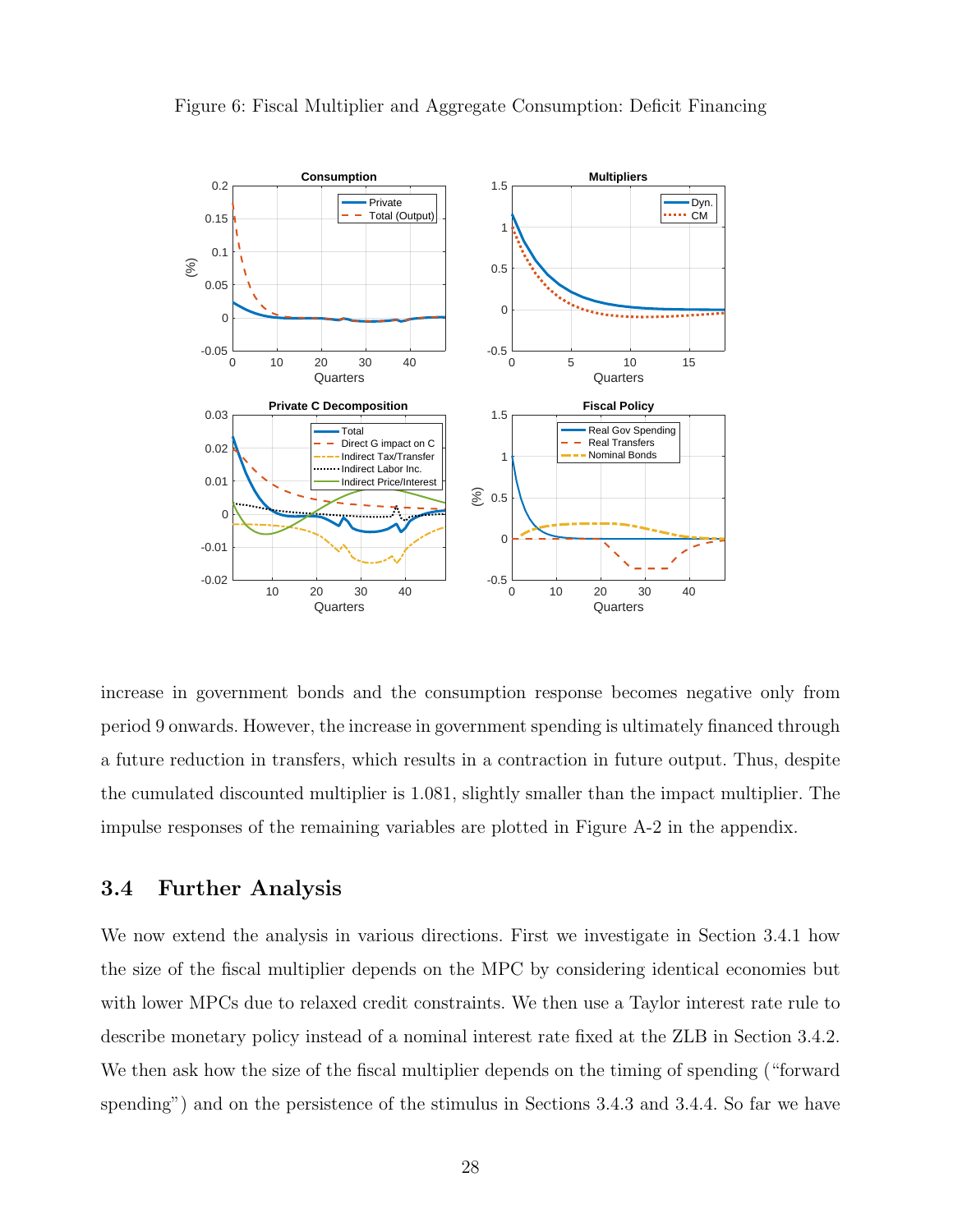|      | Tax Financing Deficit Financing |
|------|---------------------------------|
| 0.63 | 1.08                            |

Table III: Cumulated Multiplier  $\overline{M}$ 

focused - as does the literature - on the effects of an increase in government spending. Another stimulus policy is to increase transfers and we consider such policies in Section 3.4.5. Finally, we consider spending and transfer policies in a liquidity trap in Sections 3.4.6, 3.4.7 and 3.4.8. We also investigate how the size of the multiplier depends on the scale of the stimulus and on the degree of price and wage rigidities.

#### 3.4.1 Different MPCs

Here we consider in more detail how the fiscal multiplier depends on the MPC. In our benchmark analysis the annual aggregate MPC equals 0.4. We now redo the experiments from the previous Section but with lower MPCs. To obtain lower MPPs we loosen households credit constraints. In the benchmark households constraint is zero, that is they cannot obtain any credit. We now consider credit constraints  $xxx$  including the natural borrowing limit which implies annual aggregate MPCs of xxx.

The four panel in Figure xxx show the results for the aggregate consumption response and its components and the fiscal multiplier for all the MPCs we consider. For each MPC we have one Figure which includes consumption, its components and the multiplier which is just the sum of the aggregate consumption response and the increase in government expenditures

We find ...

#### 3.4.2 Taylor Rule

We find similar results if instead of an interest rate peg, the monetary authority follows a Taylor rule. This is not surprising since the prices respond only very little when the interest is pegged at zero. The four panels of Figure 6 summarize the main results. The impulse response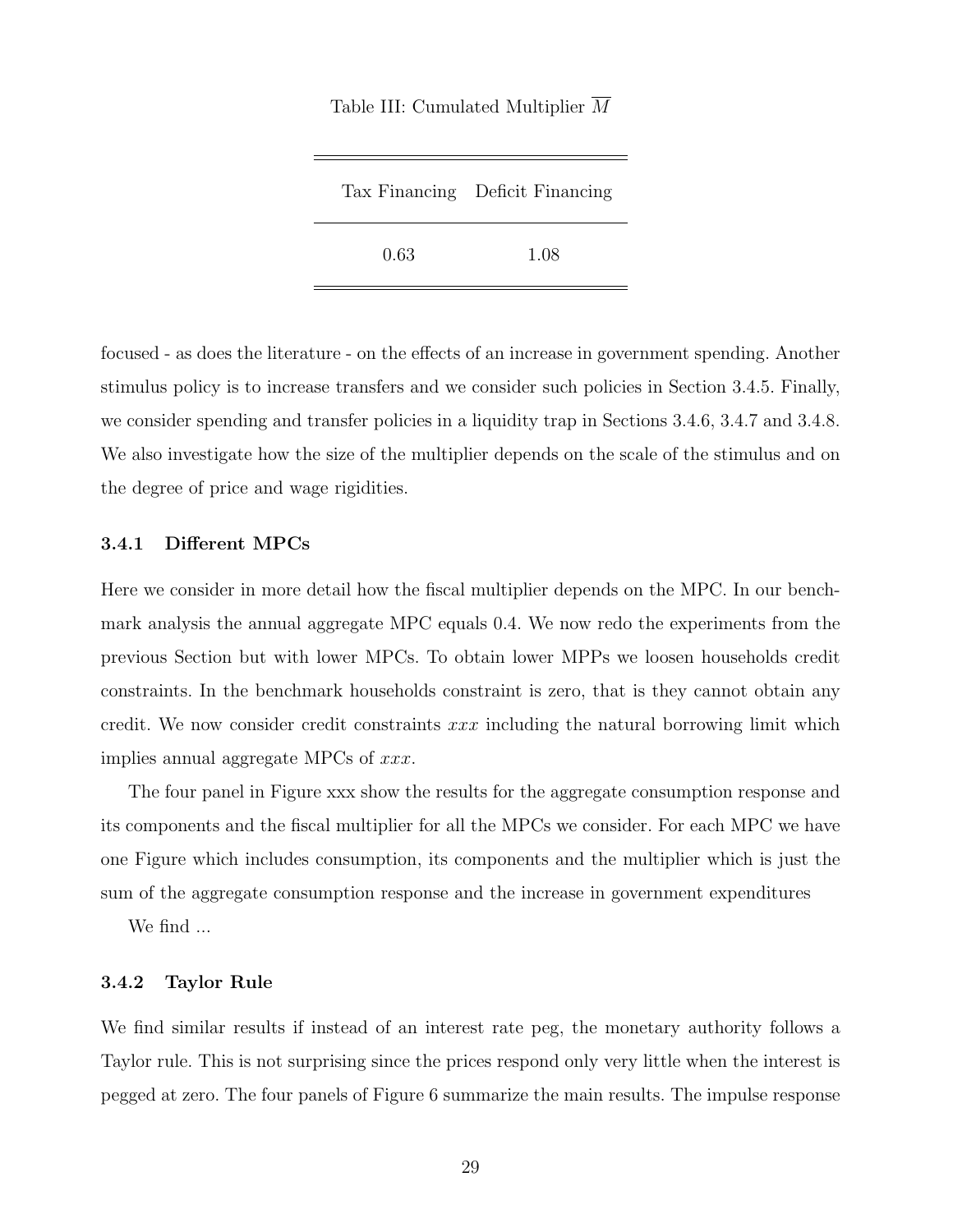

Figure 7: Fiscal Multiplier and Aggregate Consumption: Taylor Rule and Deficit Financing

are plotted in Figure A-3.The same conclusion is reached for tax instead of deficit financing as the impulse responses in Figure A-4 show.

### 3.4.3 Forward Spending

The multiplier gets smaller if the spending is pre-announced to occur at a future date, 8 quarters from now. The additional spending is deficit financed. The price level now increases gradually in anticipation of the future increase in government spending such that Initially output falls before it increases at the time of the spending increase 8 quarters in the future. However, the increase in consumption as well as the multiplier at that time are smaller than the corresponding multiplier in the case when the stimulus occurs immediately and is deficit financed. The impulse responses to a spending increase 8 quarters in the future are plotted in Figure A-6 in the appendix.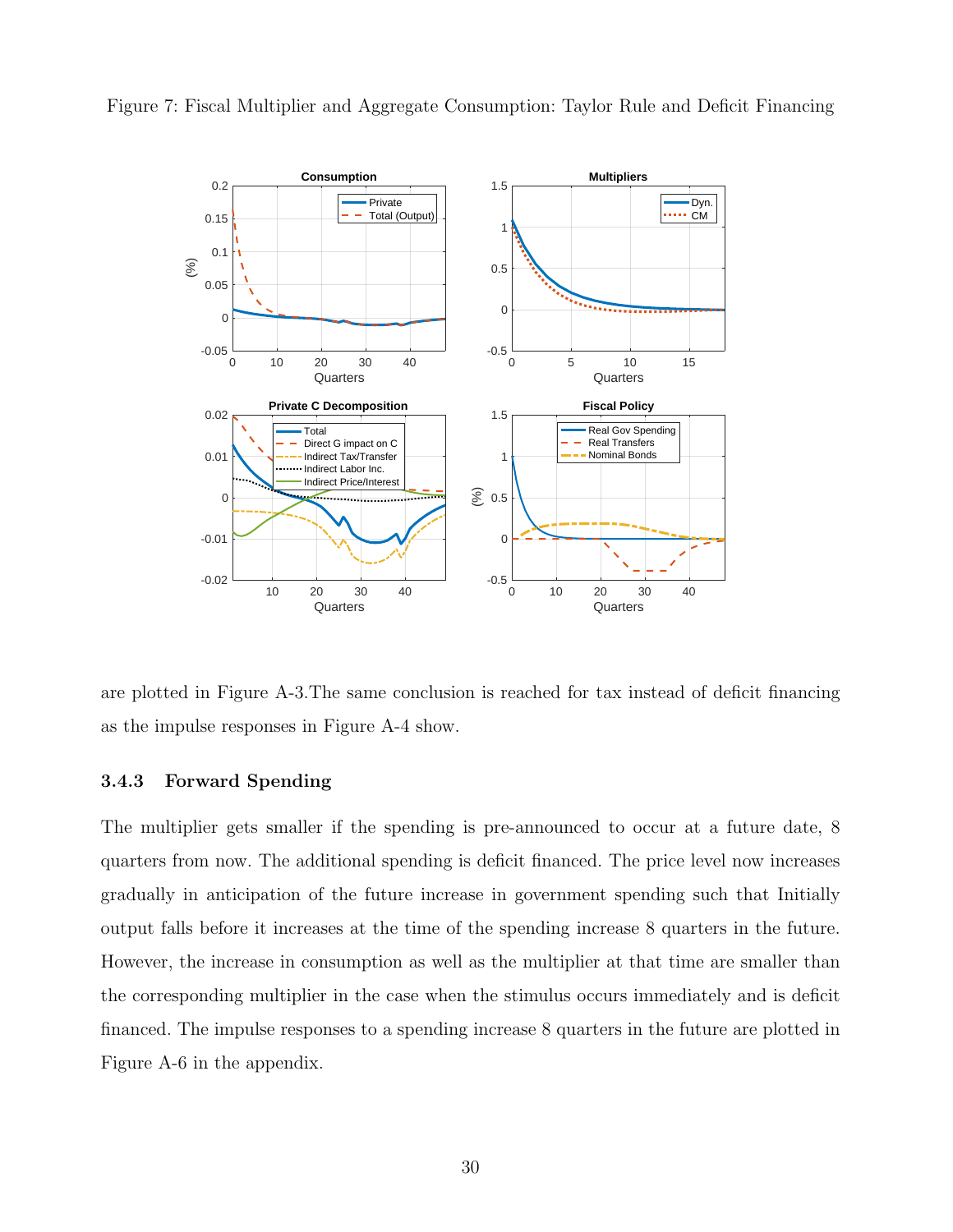

### Figure 8: Future (+8 quarters) spending: Deficit Financing

#### 3.4.4 More Persistent Spending

We now again compute the response of prices, employment, output and consumption to a persistent increase in nominal government consumption by one percent where spending follows an AR(1) process but now with a higher persistence parameter  $\rho_g = 0.9 > 0.7$ . Figure A-7 in the appendix shows the impulse responses and Figure 9 the dynamic and the cumulative multiplier for various degrees of persistence

#### 3.4.5 Transfer Multiplier

In this section we consider the multiplier in response to a one percent increase in government transfers. We assume that nominal government spending adjusts to keep real government spending constant in response to the innovation in transfers. We allow the government to finance the increase in transfers by first increasing government debt, but by increasing future transfers as in the previous section to pay back the debt.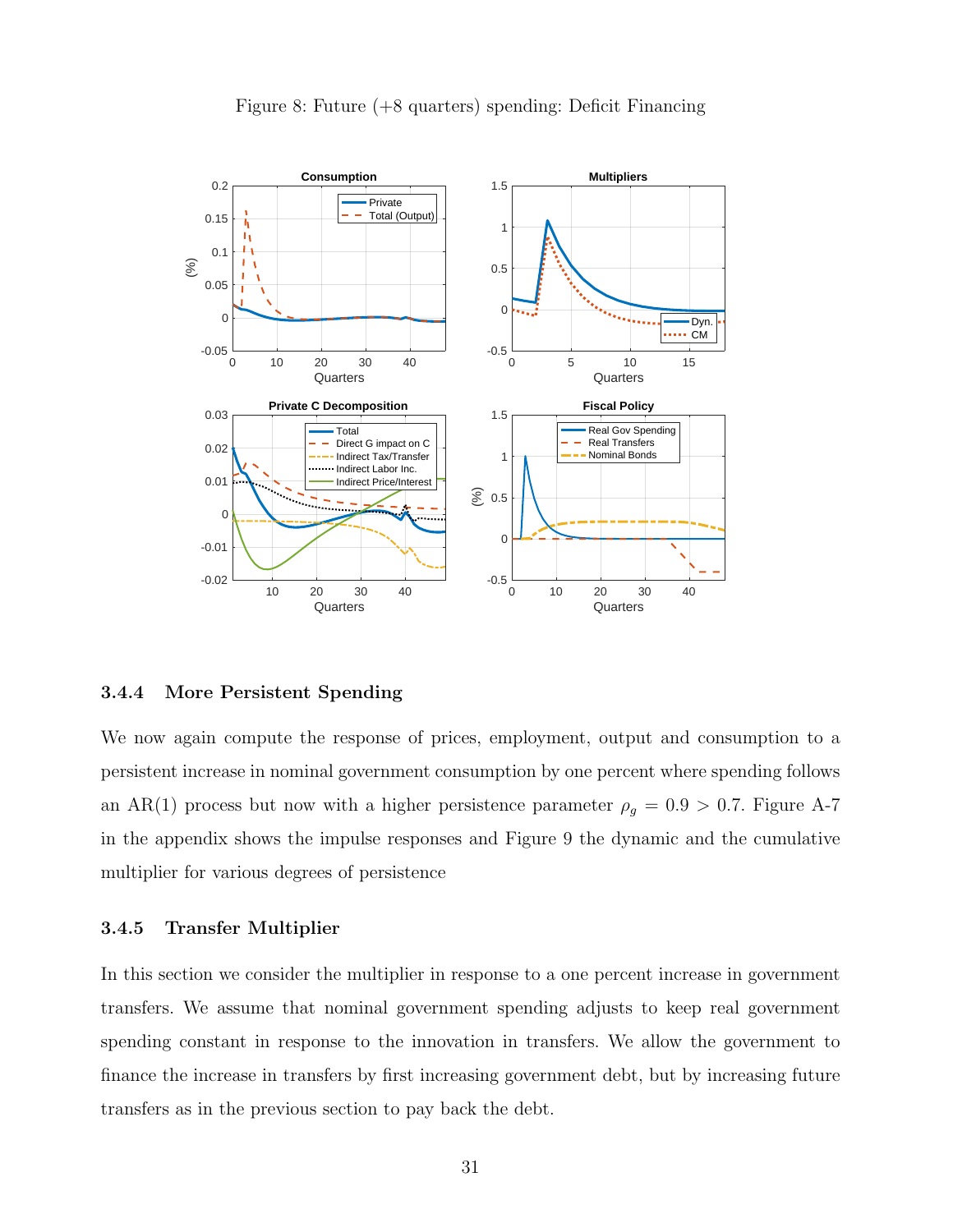

Figure 9: Multipliers: Persistence  $\rho_G$  of spending

The impulse response is plotted in Figure A-5. The impulse response is qualitatively and quantitatively similar to the impulse response to an increase in government spending with delayed repayment. Output rises more, however, when transfers increase than when spending increases. This can be understood because, in addition to an increase in spending coming from an increase in the price level and a decline in the real rate, the heterogeneity in marginal propensities to consume means that some households will increase their spending by even more than would be implied from the fall in the real rate in a representative agent model. However, the cumulative multiplier ends up being around -0.1. As the future decrease in transfers needed to return nominal government debt to its steady state level are sufficiently contractionary to offset the contemporaneous gains.

Figure 10 shows the results.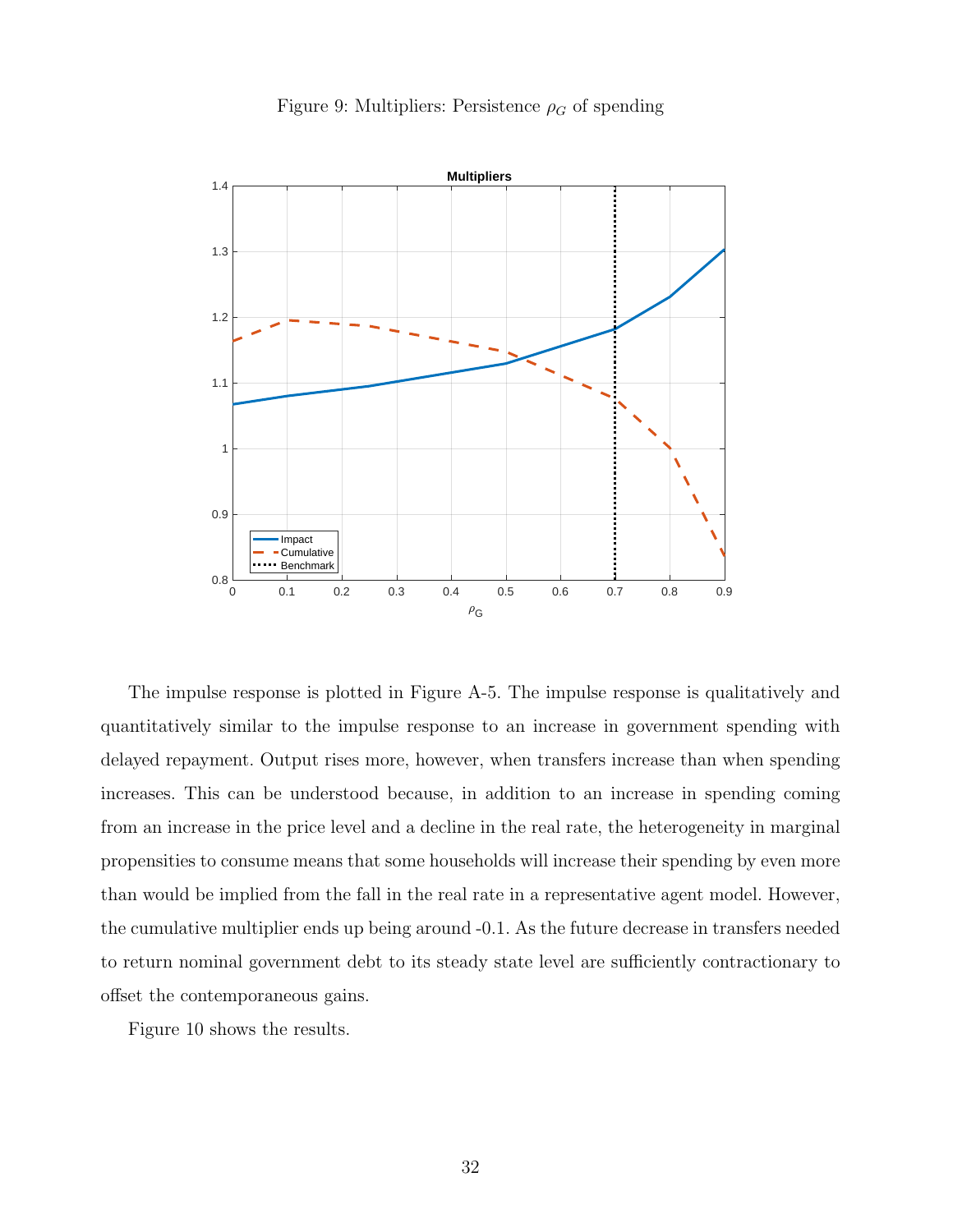|                               | <b>Baseline</b> |                   | Taylor Rule      | Forward  | Transfer |  |  |  |
|-------------------------------|-----------------|-------------------|------------------|----------|----------|--|--|--|
|                               | Tax-Finance     | Deficit           | Deficit          | Deficit  | Deficit  |  |  |  |
|                               | (1)             | $\left( 2\right)$ | $\left(3\right)$ | (4)      | (5)      |  |  |  |
| Impact Mult.                  | 0.8473          | 1.156             | 1.085            | 0.408    |          |  |  |  |
| Cumul                         | 0.6315          | 1.081             | 0.841            |          | 3.626    |  |  |  |
| $\Delta C_0$                  | $-0.0230$       | 0.024             | 0.013            | 0.020    | 0.031    |  |  |  |
| Decomposition of Consumption  |                 |                   |                  |          |          |  |  |  |
| Direct G on C                 | 0.0197          | 0.020             | 0.020            | 0.012    | $\theta$ |  |  |  |
| $\text{Tax}/\text{Transfers}$ | $-0.0375$       | $-0.003$          | $-0.003$         | $-0.002$ | 0.024    |  |  |  |
| Indirect Income               | $-0.0054$       | 0.003             | 0.005            | 0.009    | 0.008    |  |  |  |
| Prices                        | 0.0002          | 0.003             | $-0.008$         | 0.001    | $-0.001$ |  |  |  |

### Table IV: Main Results Consumption and Multipliers

Note - The table contains the impact and the cumulated multiplier  $\overline{M}$  as well as the initial consumption response  $\Delta C_0$ . The last four rows show the decomposition of the initial aggregate consumption response into the direct G impact on C (equation 30), the effect of taxes/transfers (equation 31), indirect income effects (equation 32) and the price and interest rate effects (equation 33).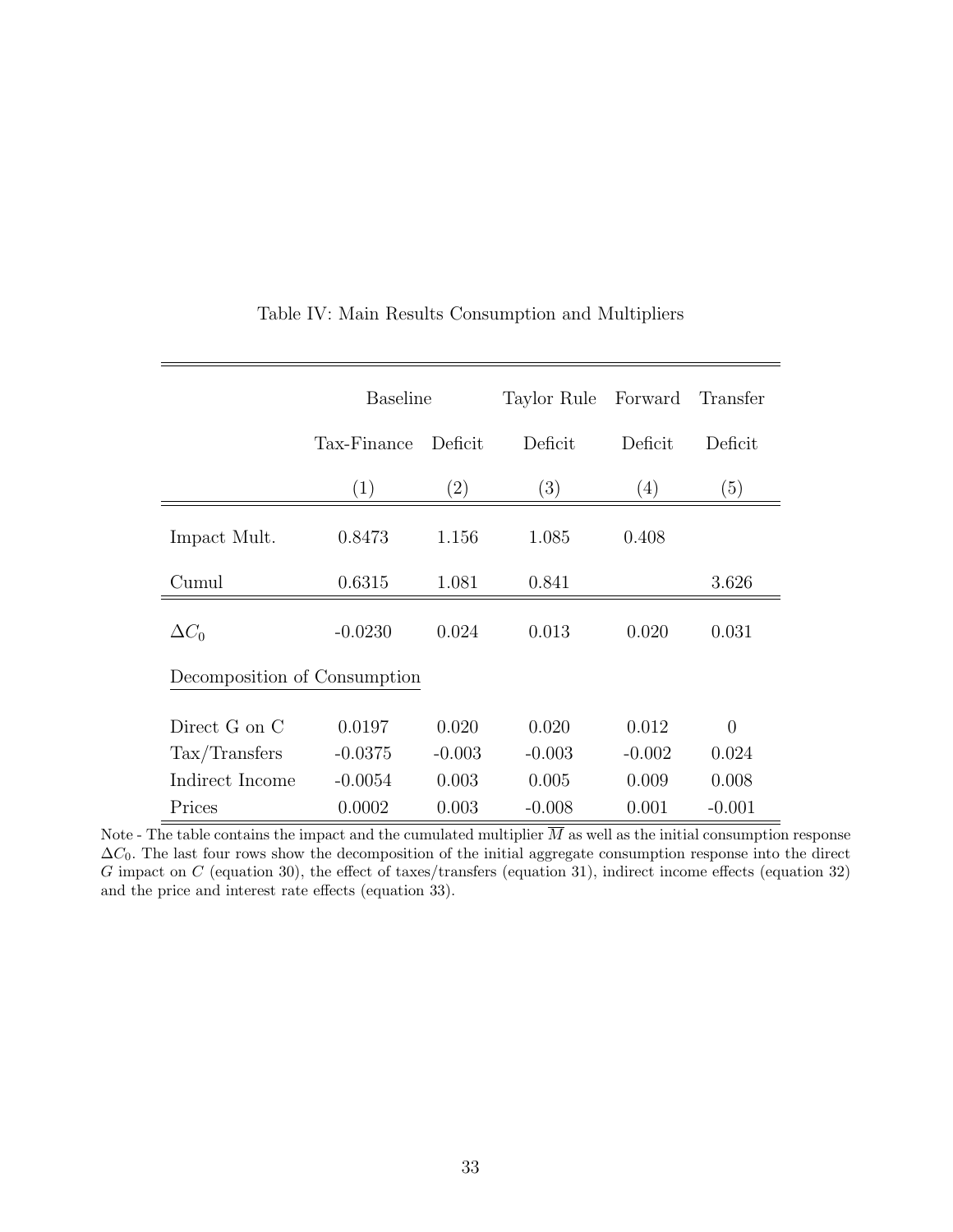

Figure 10: Transfer Multipliers (Deficit Financed)

#### 3.4.6 Liquidity Trap

In this section we explore the extent to which the size of the multiplier may vary with other shocks hitting the economy. In particular, we consider what the government multiplier is after a demand shock. We therefore first have to generate a liquidity trap in the model, where the ZLB on nominal interest rates is binding. In doing so we follow Cochrane (2015) and construct a series of discount factors  $\{\beta_t\}_{t=1,2,...}$  such that the natural real rate of interest - the real interest interest rate in a world with flexible prices and wages - equals −2% for 5 years and then returns to zero afterwards. All other parameters are unchanged.

We then feed the series of discount factors  $\{\beta_t\}_{t=1,2,...}$  into our model with price and wage rigidities and calculate the response of the economy, which is shown in Figure 11. The resulting recession is quite large as output initially drops by about 5 percent. We solve for the impulse response to the demand shock under two scenarios previously considered, one tax financing - where real government debt is kept constant and the other - deficit financing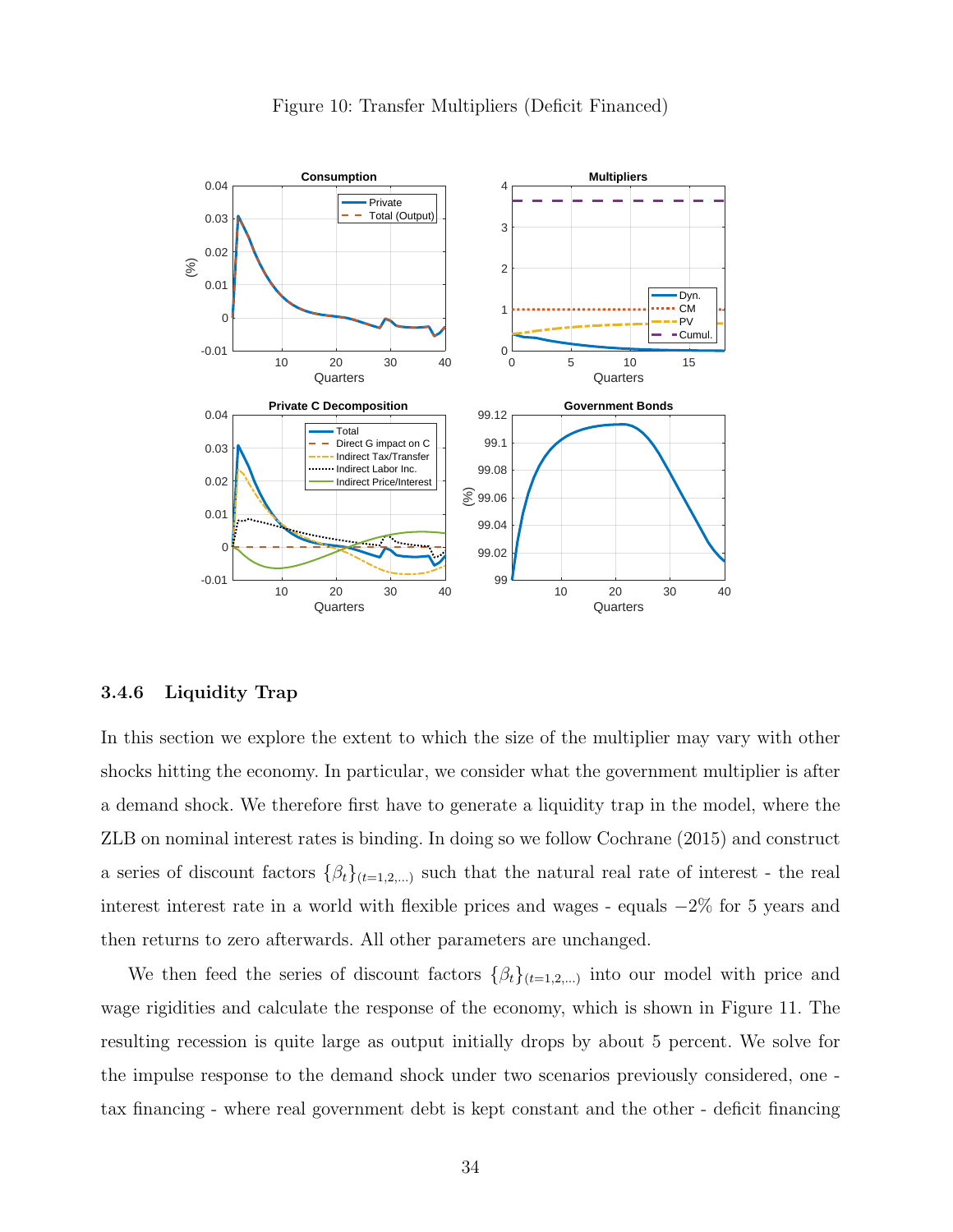- where we adjust transfers in the future to return back to steady state nominal debt.

Under these two scenarios, we also compute the effect of a simultaneous (at the same time as the liquidity trap starts) 1% increase in nominal government spending. Thus, we can compute the fiscal multiplier as the percent increase in output under this scenario, relative to the benchmark with no increase in spending, divided by the relative percent differences in government spending. The multipliers are plotted in the left panel of Figure 12. The right panel of Figure 12 shows the transfer multiplier, where again only deficit financing is meaningful.



Figure 11: Economy in a Liquidity Trap

#### 3.4.7 Scale Effects

We consider the size of the multiplier in the liquidity trap described above and how it depends on the scale of the government spending and transfer stimulus. The left panel of Figure 13 shows the government spending multiplier for a 1%, 2%, 5%, 10% increase. The right panel of Figure 13 shows the same for the transfer multiplier again for  $1\%, 2\%, 5\%, 10\%$  increases.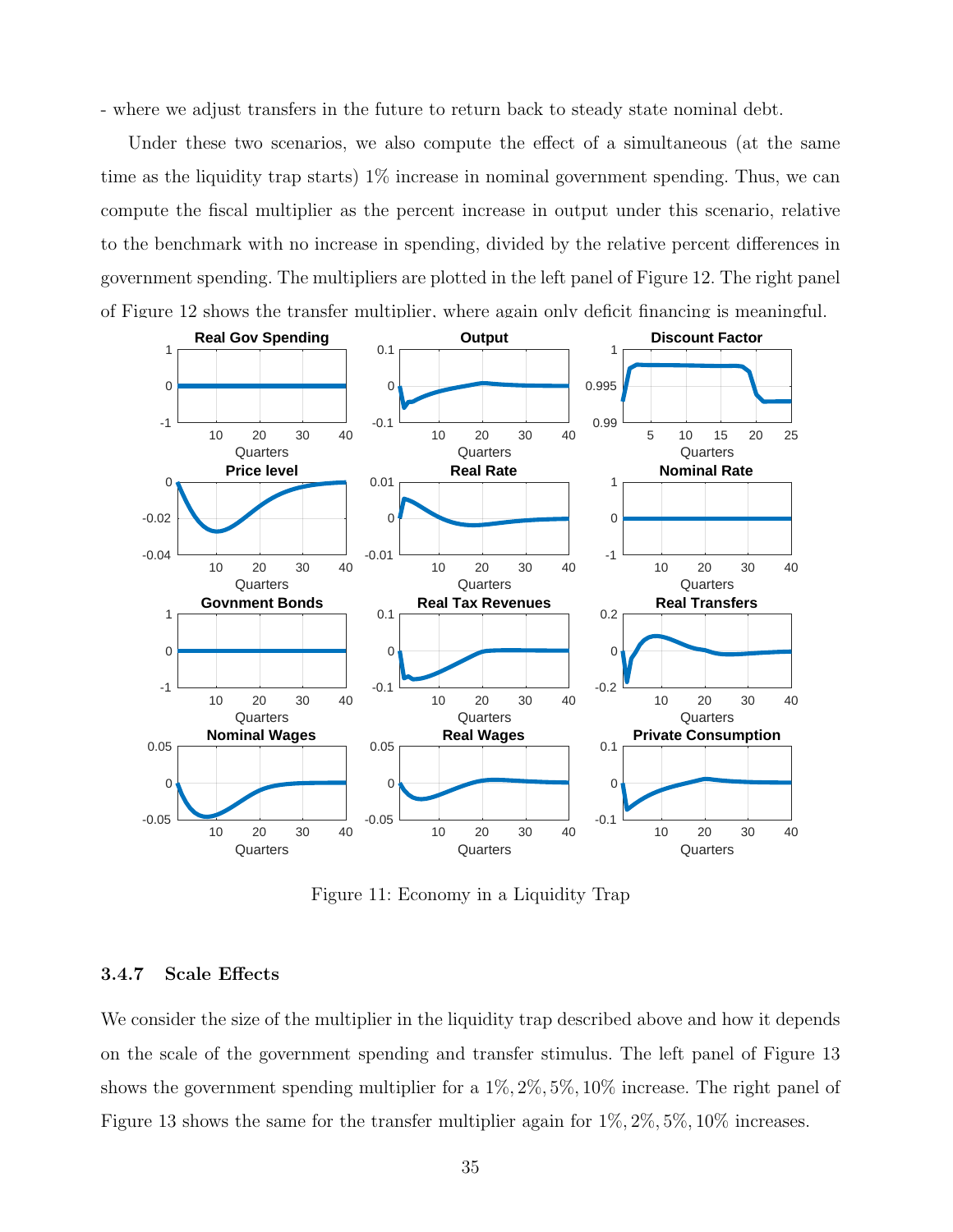

1 2 3 4 5 6 7 8 9 10<br>Percent increase in G<sub>0</sub> 1.05 1.1 1.15 1.2 1.25 1.3 1.35 **Multipliers** Impact Cumulative (a) Scale of Spending 0 5 10 15 20 25 30 35 40 45 50<br>Percent increase in T<sub>0</sub>  $0.4\frac{L}{0}$ 0.42  $0.44$ 0.46  $0.48$  $0.5$ 0.52 0.54 0.56 0.58 **Multipliers** Impact (b) Scale of Transfers

Figure 12: Fiscal Multipliers in a Liquidity Trap

Figure 13: Multiplier in a Liquidity Trap and Scale of Spending/Transfers (Deficit Financing)

### 3.4.8 The degree of price and wage rigidities

Show liquidity trap multiplier for various degrees of price and wage rigidities. The left panel of Figure 14 shows the government spending multiplier for various degrees of price rigidities, including fully flexible prices. The right panel of Figure 14 shows the same for wage rigidities.

## 4 Conclusions

### [TO BE COMPLETED]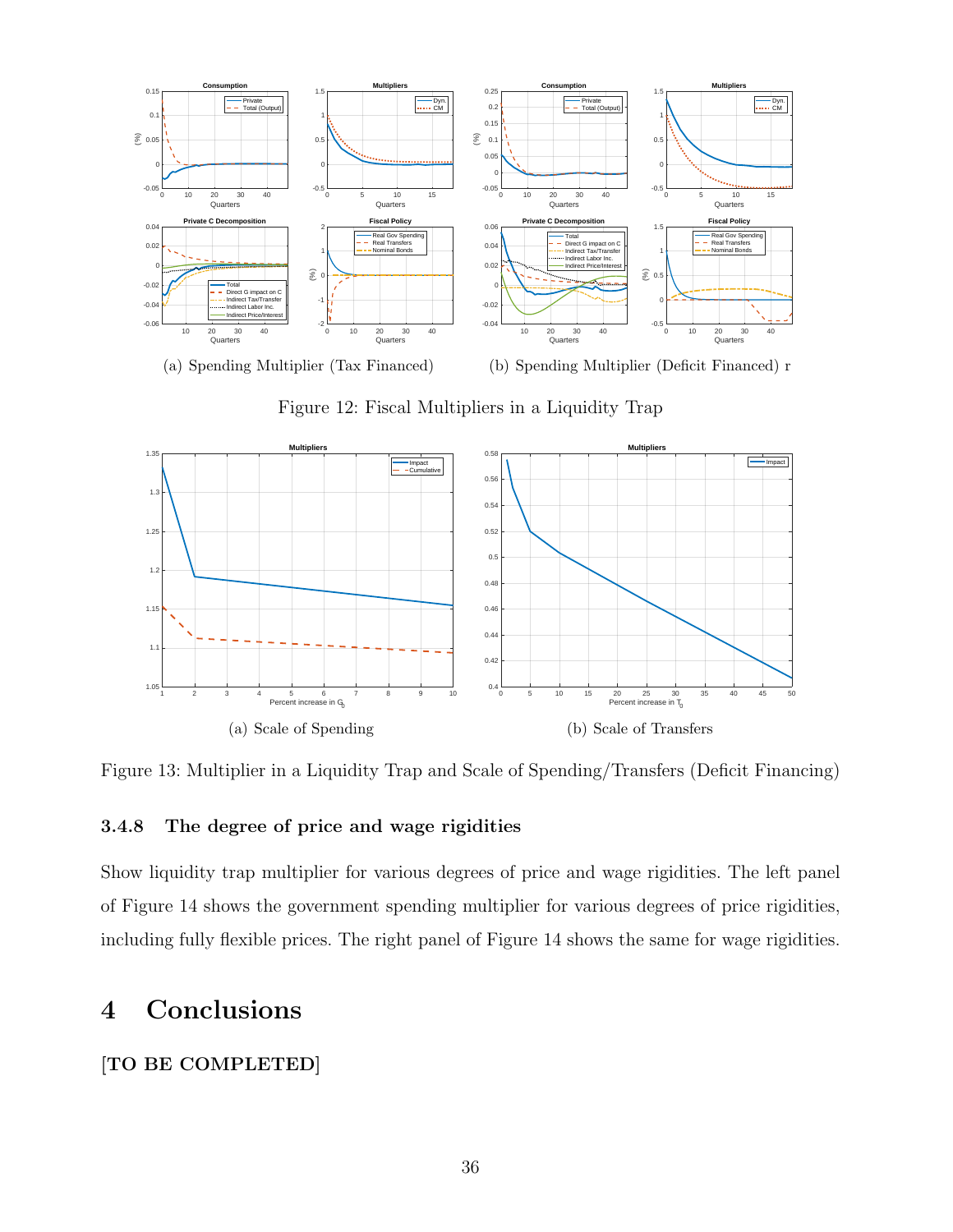



(b) Degree of Wage Rigidities

Figure 14: Multiplier in a Liquidity Trap and Degree of Rigidities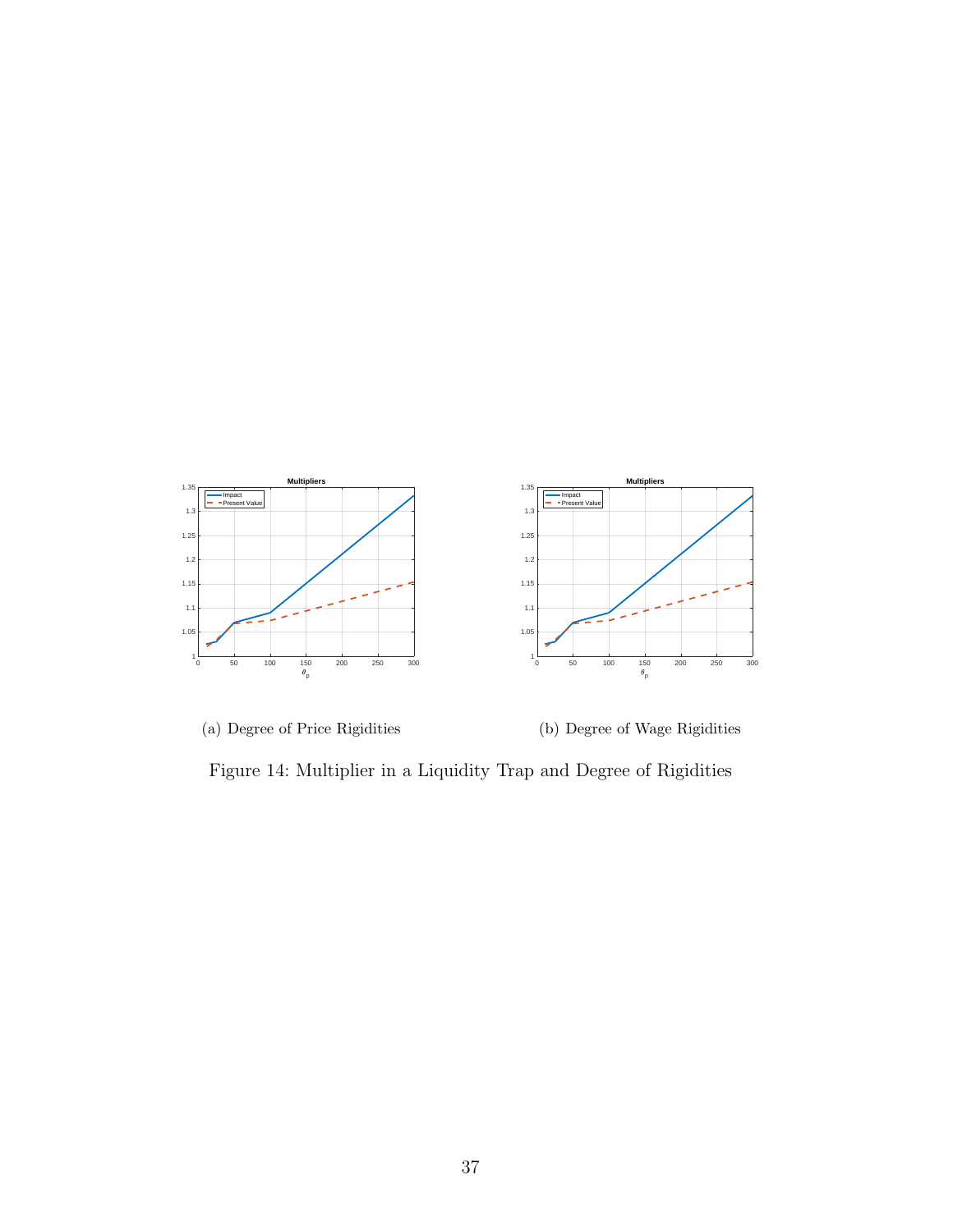## References

- AIYAGARI, S. R. (1994): "Uninsured Idiosyncratic Risk and Aggregate Saving," The Quarterly Journal of Economics, 109, 659–84.
- ——— (1995): "Optimal Capital Income Taxation with Incomplete Markets, Borrowing Constraints, and Constant Discounting," Journal of Political Economy, 103, 1158–1175.
- Auclert, A. (2016): "Monetary Policy and the Redistribution Channel," Working paper.
- BASU, S. AND J. G. FERNALD (1997): "Returns to Scale in U.S. Production: Estimates and Implications," Journal of Political Economy, 105, 249–283.
- BAXTER, M. AND R. G. KING (1993): "Fiscal Policy in General Equilibrium," The American Economic Review, 83, 315–334.
- BAYER, C., R. LÜTTICKE, L. PHAM-DAO, AND V. TJADEN (2015): "Precautionary Savings, Illiquid Assets, and the Aggregate Consequences of Shocks to Household Income Risk," Working paper, revise and resubmit, Econometrica.
- Brinca, P., H. A. Holter, P. Krusell, and L. Malafry (2016): "Fiscal multipliers in the 21st century," Journal of Monetary Economics,  $77, 53 - 69$ .
- Cochrane, J. H. (2015): "The New-Keynesian Liquidity Trap," Working paper, University of Chicago Booth School of Business.
- DEN HAAN, W., P. RENDAHL, AND M. RIEGLER (2015): "Unemployment (Fears) and Deflationary Spirals," CEPR Discussion Paper 10814.
- FARHI, E. AND I. WERNING (2013): "Fiscal Multipliers: Liquidity Traps and Currency Unions," mimeo.
- Gornemann, N., K. Kuester, and M. Nakajima (2012): "Monetary Policy with Heterogeneous Agents," Working paper 12-21, Federal Reserve Bank of Philadelphia.
- GUERRIERI, V. AND G. LORENZONI (2015): "Credit Crises, Precautionary Savings, and the Liquidity Trap," mimeo.
- HAGEDORN, M. (2016): "A Demand Theory of the Price Level," Working paper, University of Oslo.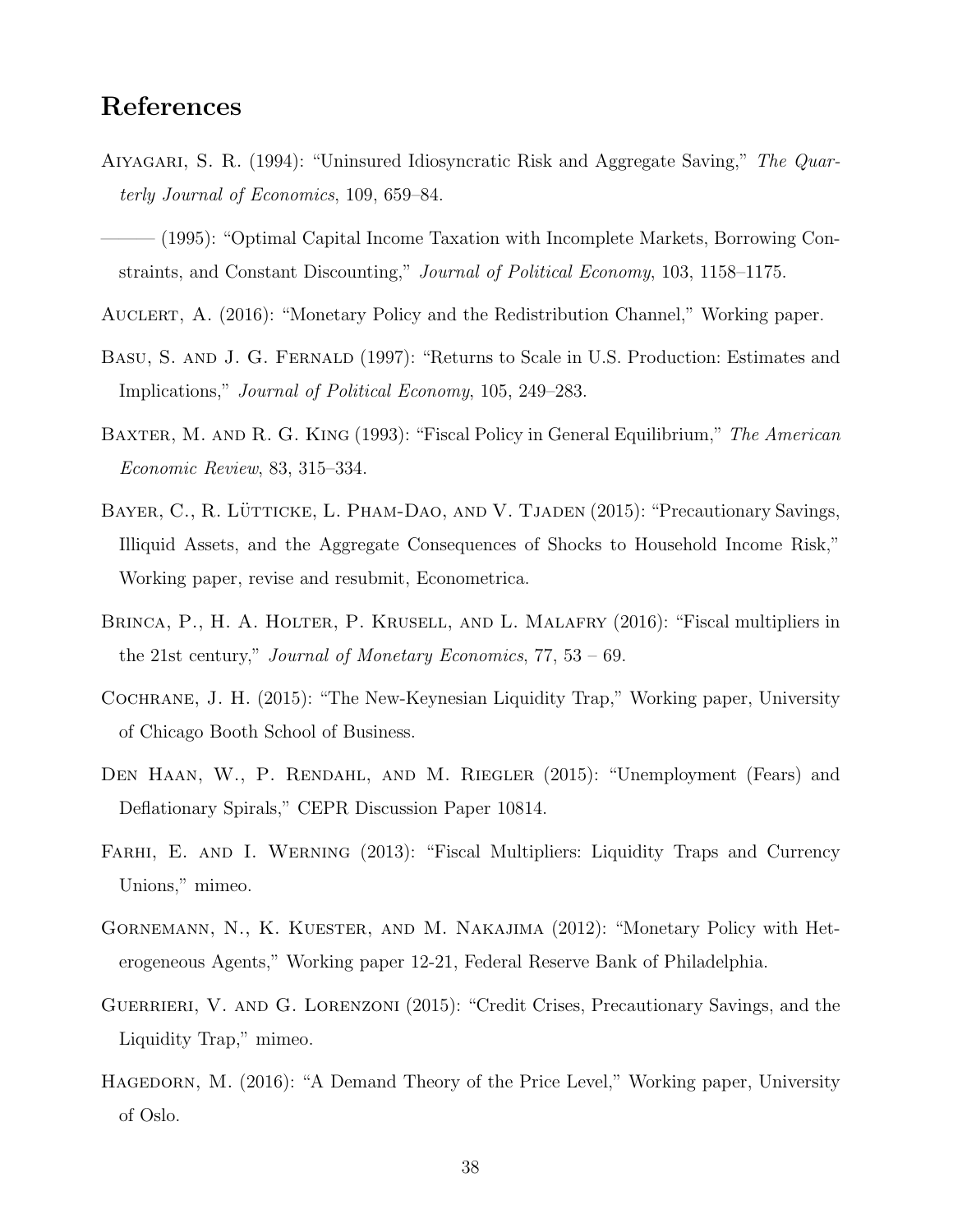- HEATHCOTE, J. (2005): "Fiscal Policy with Heterogeneous Agents and Incomplete Markets," The Review of Economic Studies, 72, 161–188.
- Kaplan, G., B. Moll, and G. Violante (2016): "Monetary Policy According to HANK," Working paper.
- Kaplan, G. and G. L. Violante (2014): "A Model of the Consumption Response to Fiscal Stimulus Payments," Econometrica, 82, 1199–1239.
- Krueger, D., K. Mitman, and F. Perri (2016): "Macroeconomics and heterogeneity, including inequality," in *Handbook of Macroeconomics, second edition*, ed. by J. Taylor and H. Uhlig, Elsevier.
- LÜTTICKE, R. (2015): "Transmission of Monetary Policy with Heterogeneity in Household Portfolios," Working paper.
- McKay, A., E. Nakamura, and J. Steinsson (2015): "The Power of Forward Guidance Revisited," Working paper, forthcoming, American Economic Review.
- McKay, A. and R. Reis (2016): "The Role of Automatic Stabilizers in the U.S. Business Cycle," Econometrica, 84, 141–194.
- OH, H. AND R. REIS  $(2012)$ : "Targeted transfers and the fiscal response to the great recession," Journal of Monetary Economics, 59, Supplement,  $50 - 64$ .
- RAMEY, V. A. (2011): "Can Government Purchases Stimulate the Economy?" *Journal of* Economic Literature, 49, 673–85.
- Ravn, M. O. and V. Sterk (2013): "Job Uncertainty and Deep Recessions," Working paper, conditionally accepted, Journal of Monetary Economics.
- ROTEMBERG, J. J. (1982): "Sticky prices in the United States," The Journal of Political Economy, 1187–1211.

#### APPENDICES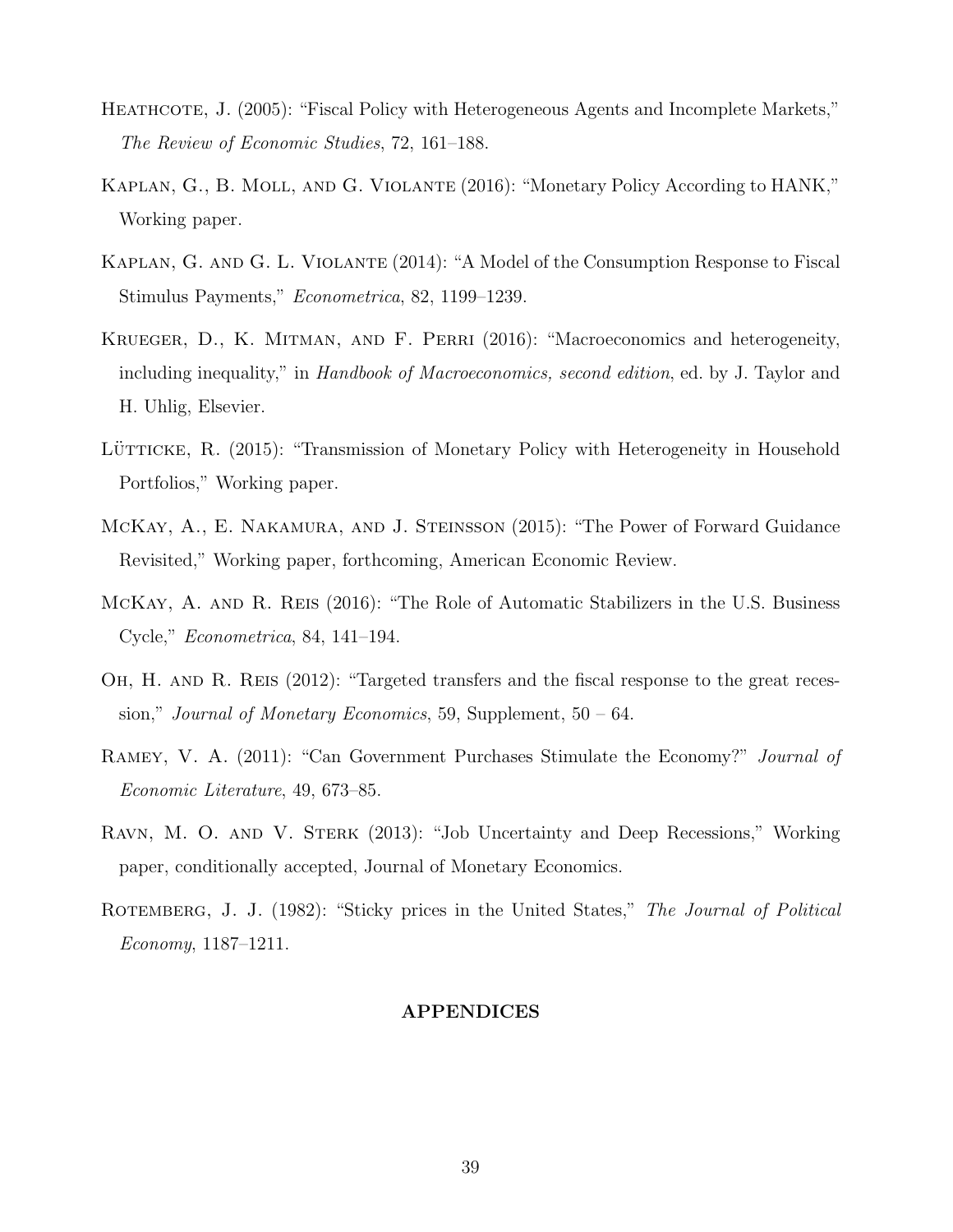# I Figures

## I.1 Impulse Responses: Main Results (Section 3.3)

Figure A-1: Impulse response to a 1% increase in nominal government spending: Tax Financing (Constant Nominal Debt).

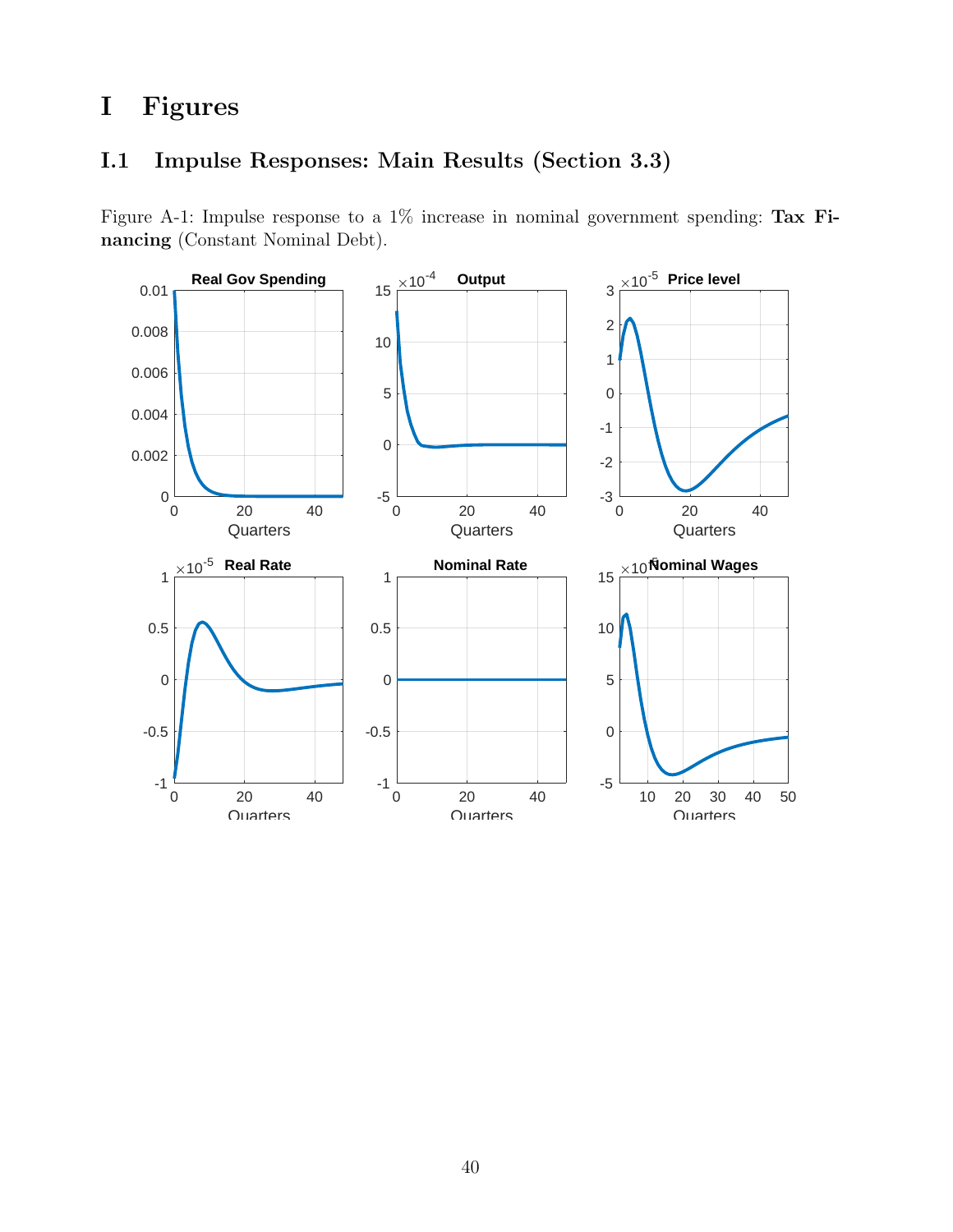

Figure A-2: Impulse response to a 1% increase in nominal government spending: Deficit Financing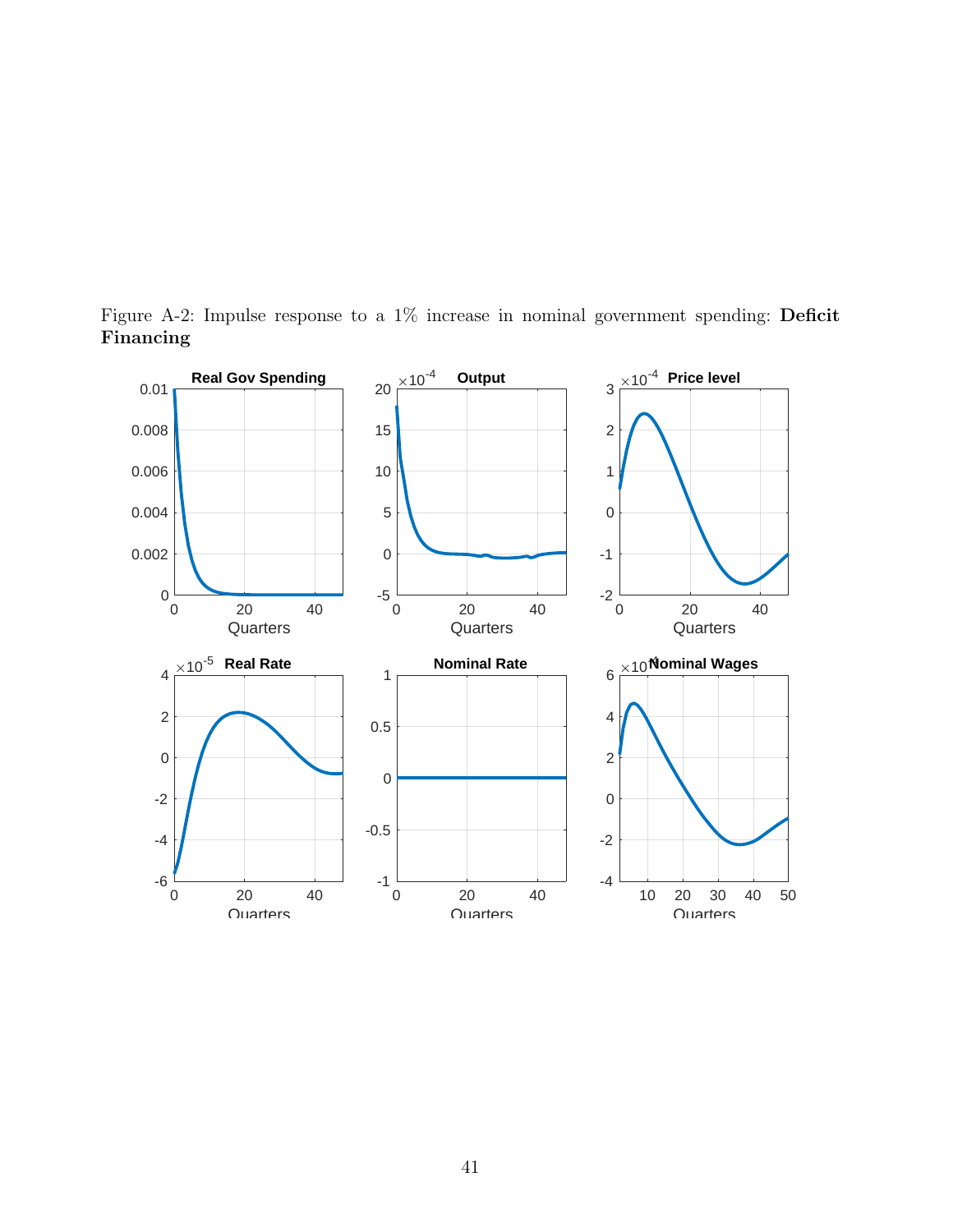## I.2 Impulse Responses: Taylor Rule

Figure A-3: Impulse response to a 1% increase in nominal government spending: Deficit Financing, Taylor Rule

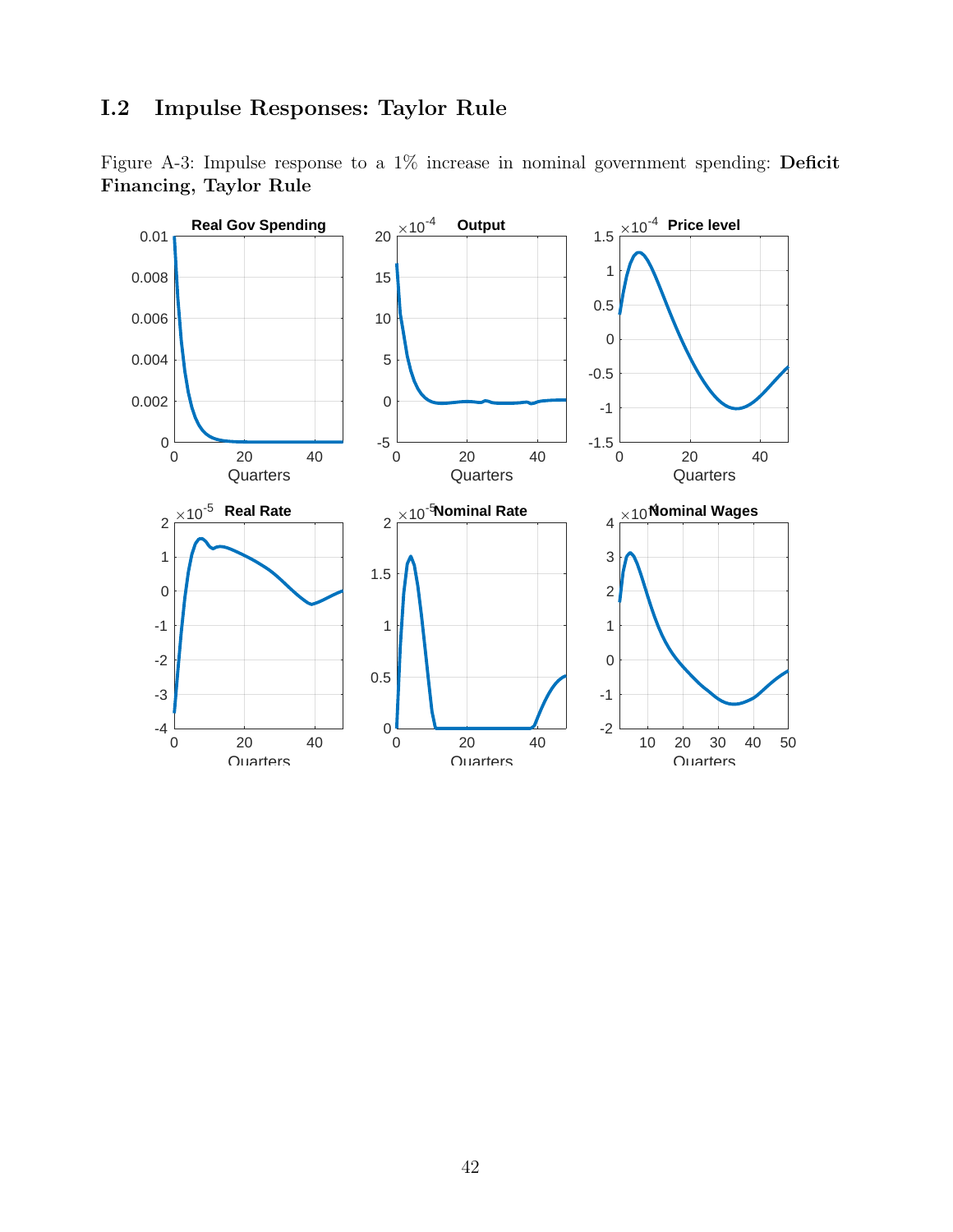

Figure A-4: Impulse response to a 1% increase in nominal government spending: Tax Financing, Taylor Rule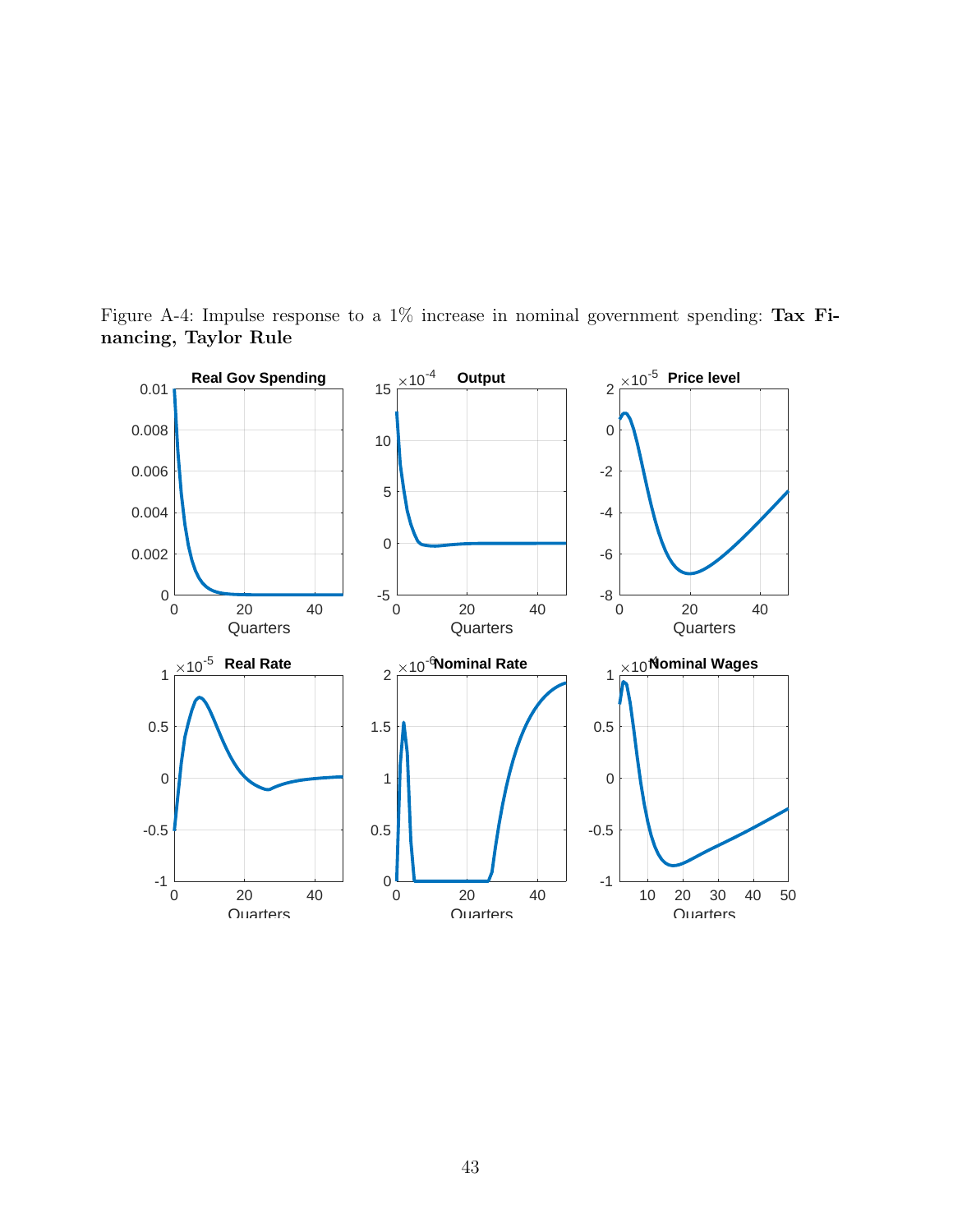## I.3 Impulse Responses: Transfer Multiplier

Figure A-5: Impulse response to a 1% increase in nominal government Transfers: Deficit Financing

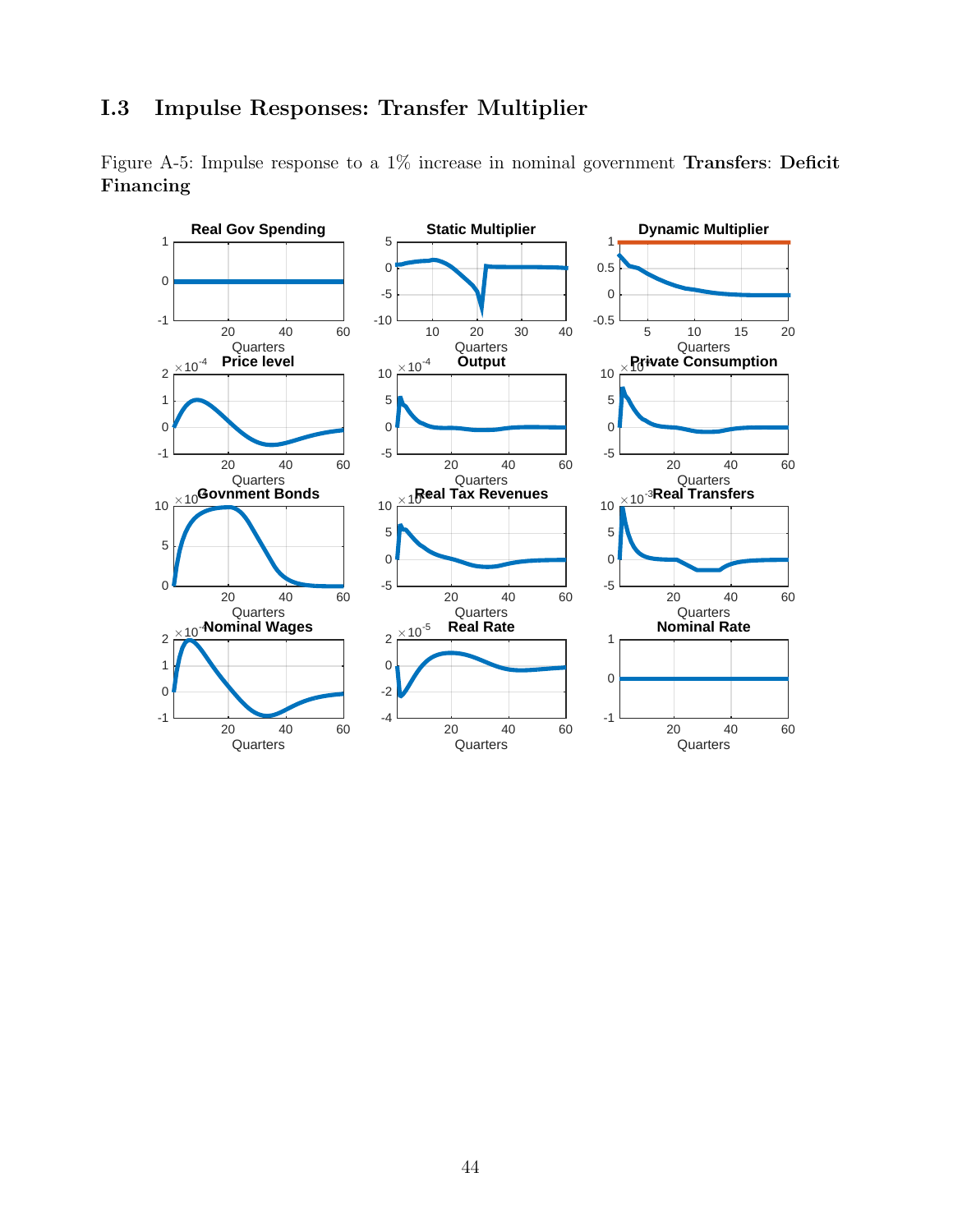## I.4 Impulse Responses: Forward Spending

Figure A-6: Impulse response to a future (+8 quarters) 1% increase in nominal government spending: Deficit Financing

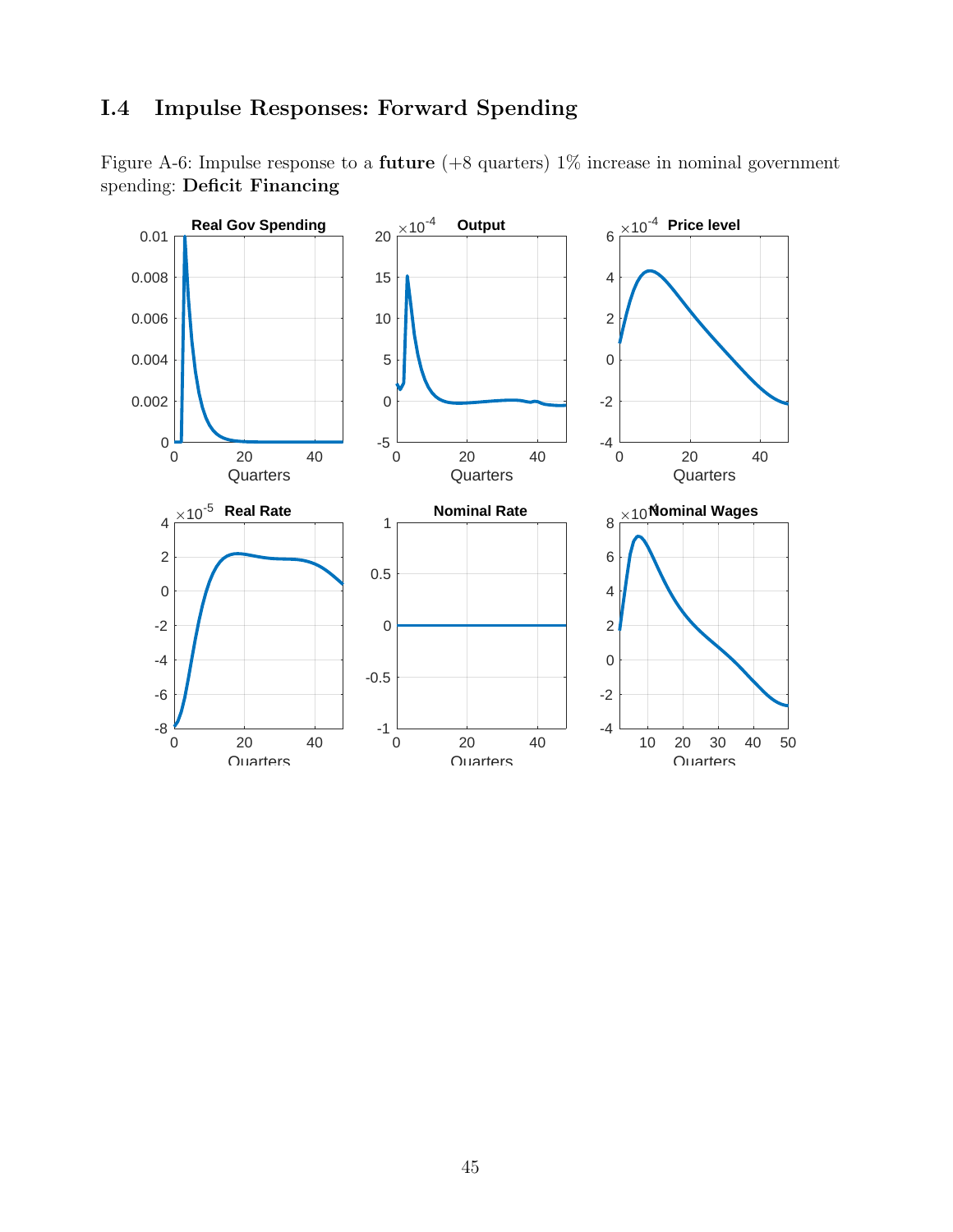## I.5 Impulse Responses: Higher persistence

Figure A-7: Impulse response to a 1% increase in nominal government spending (Persistence 0.9) ): Deficit Financing

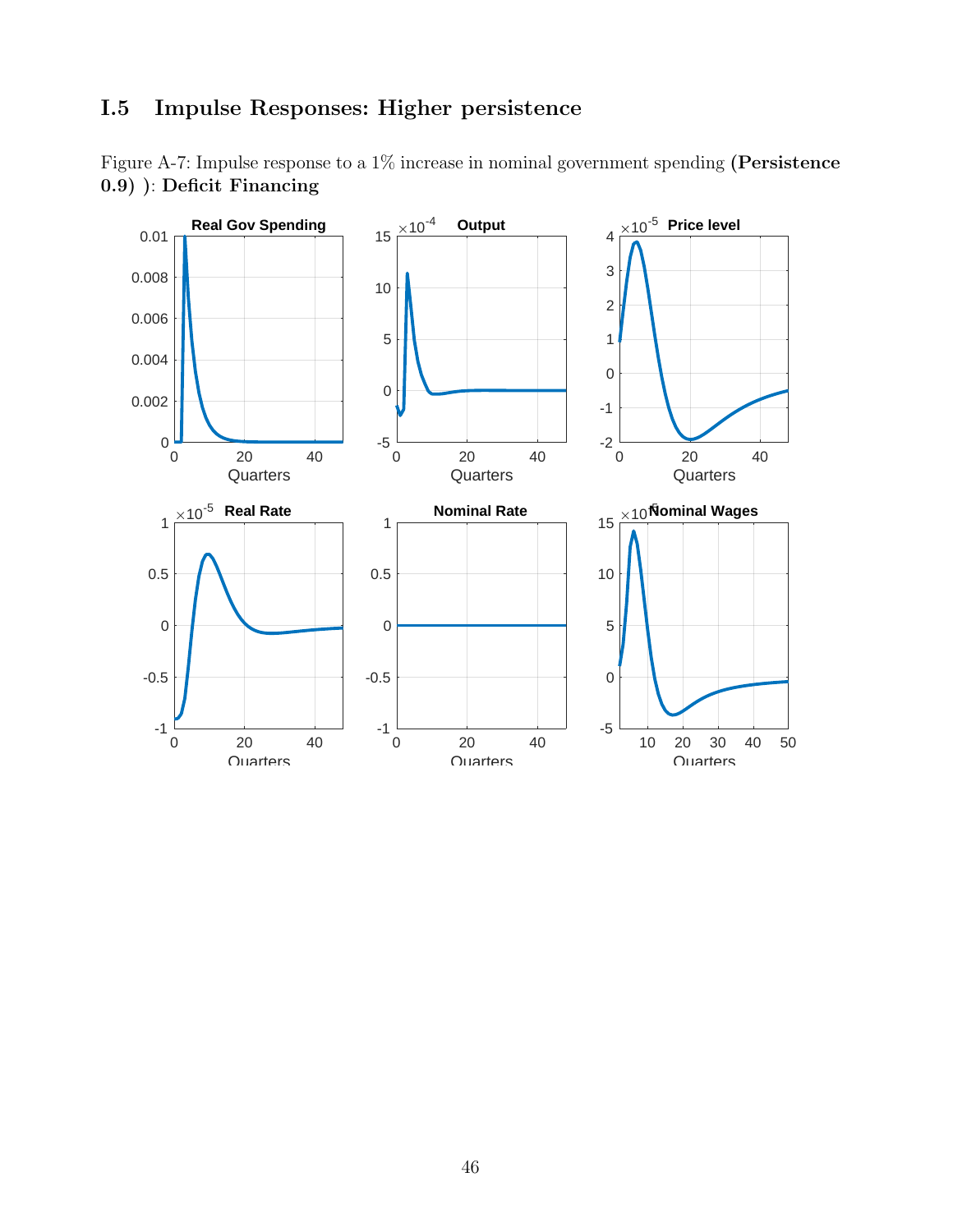# II Derivations and Proofs

## II.1 Derivation Pricing Equation

The firm's pricing problem is

$$
V_t(p_{jt-1}) \equiv \max_{p_{jt}} \frac{p_{jt}}{P_t} y(p_{jt}; P_t, Y_t) - w_t \left(\frac{y(p_{jt}; P_t, Y_t)}{Z_t}\right)^{\frac{1}{1-\alpha}} - \frac{\theta}{2} \left(\frac{p_{jt}}{p_{jt-1}} - \overline{\Pi}\right)^2 Y_t + \frac{1}{1+r_t} V_{t+1}(p_{jt}),
$$
  
subject to the constraints  $n_{jt} = \left(\left(\frac{p_{jt}}{P_t}\right)^{-\epsilon} \frac{Y_t}{Z_t}\right)^{\frac{1}{1-\alpha}}$  and  $y(p_{jt}; P_t, Y_t) = \left(\frac{p_{jt}}{P_t}\right)^{-\epsilon} Y_t.$ 

Equivalently

$$
V_t(p_{jt-1}) \equiv \max_{p_{jt}} \frac{p_{jt}}{P_t} \left(\frac{p_{jt}}{P_t}\right)^{-\epsilon} Y_t - w_t \left(\left(\frac{p_{jt}}{P_t}\right)^{-\epsilon} \frac{Y_t}{Z_t}\right)^{\frac{1}{1-\alpha}} - \frac{\theta}{2} \left(\frac{p_{jt}}{p_{jt-1}} - \overline{\Pi}\right)^2 Y_t + \frac{1}{1+r_t} V_{t+1}(p_{jt}),
$$

The FOC w.r.t  $p_{jt}$ 

$$
(1-\epsilon)\left(\frac{p_{jt}}{P_t}\right)^{-\epsilon}\frac{Y_t}{P_t} + \frac{\epsilon}{1-\alpha}w_t\left(\frac{p_{jt}}{P_t}\right)^{-\frac{\epsilon}{1-\alpha}-1}\left(\frac{Y_t}{Z_tP_t}\right)^{\frac{1}{1-\alpha}} - \theta\left(\frac{p_{jt}}{p_{jt-1}} - \overline{\Pi}\right)\frac{Y_t}{p_{jt-1}} + \frac{1}{1+r_t}V'_{t+1}(p_{jt}) = 0
$$
\n(A1)

and the envelope condition

$$
V'_{t+1} = \theta \left( \frac{p_{jt+1}}{p_{jt}} - \overline{\Pi} \right) \frac{p_{jt+1}}{p_{jt}} \frac{Y_{t+1}}{p_{jt}}.
$$
 (A2)

Combining the FOC and and the envelope condition

$$
(1 - \epsilon) \left(\frac{p_{jt}}{P_t}\right)^{-\epsilon} \frac{Y_t}{P_t} + \frac{\epsilon}{1 - \alpha} w_t \left(\frac{p_{jt}}{P_t}\right)^{-\frac{\epsilon}{1 - \alpha} - 1} \left(\frac{Y_t}{Z_t P_t}\right)^{\frac{1}{1 - \alpha}}
$$

$$
- \theta \left(\frac{p_{jt}}{p_{jt-1}} - \overline{\Pi}\right) \frac{Y_t}{p_{jt-1}} + \frac{1}{1 + r_t} \theta \left(\frac{p_{jt+1}}{p_{jt}} - \overline{\Pi}\right) \frac{p_{jt+1}}{p_{jt}} \frac{Y_{t+1}}{p_{jt}} = 0 \tag{A3}
$$

Using that all firms choose the same price in equilibrium

$$
(1 - \epsilon) + \frac{\epsilon}{1 - \alpha} w_t Z_t^{\frac{1}{\alpha - 1}} \left(\frac{Y_t}{P_t}\right)^{\frac{\alpha}{1 - \alpha}}
$$
  
-  $\theta \left(\pi_t - \overline{\Pi}\right) \pi_t + \frac{1}{1 + r_t} \theta \left(\pi_{t+1} - \overline{\Pi}\right) \pi_{t+1} \frac{Y_{t+1}}{Y_t} = 0$  (A4)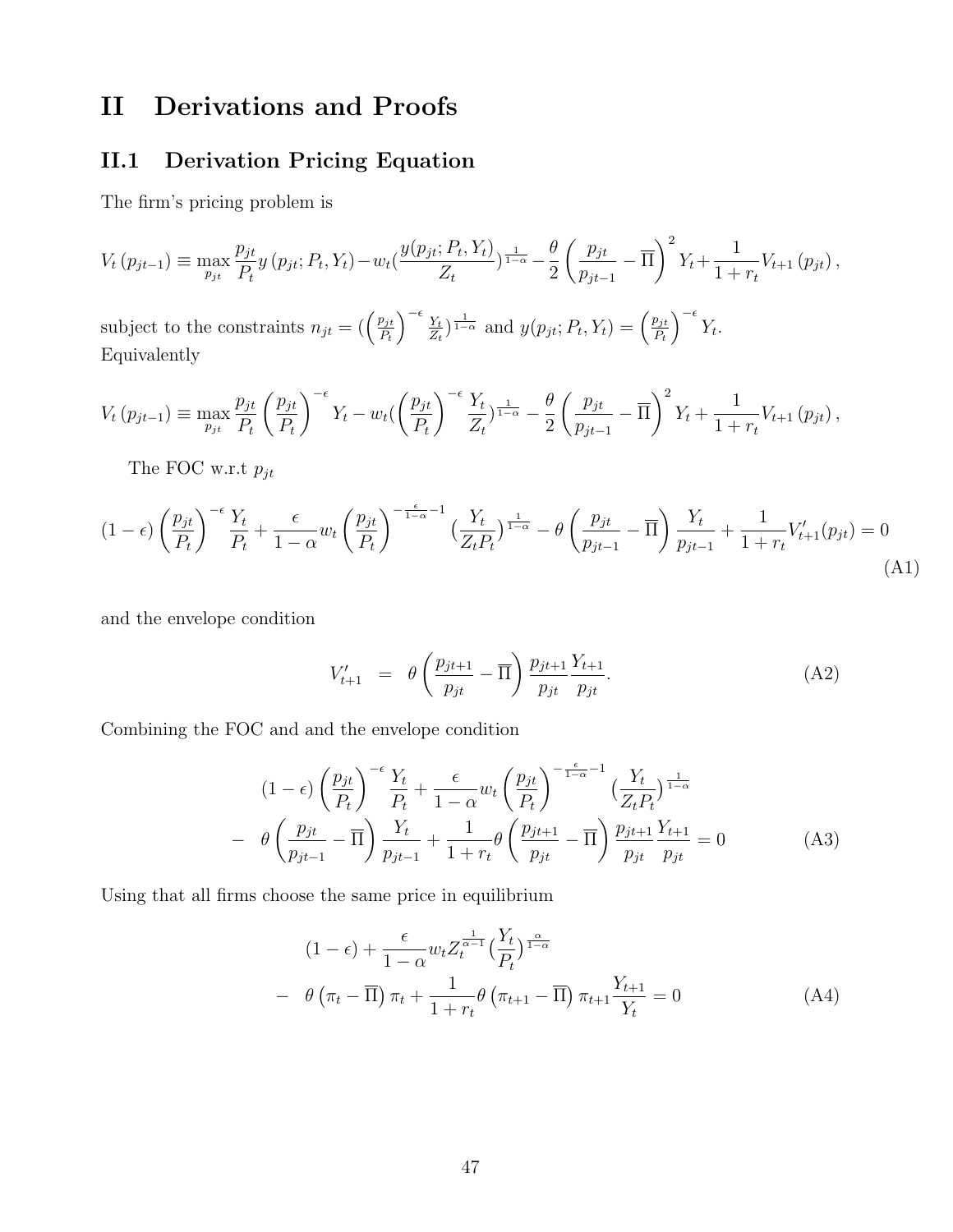## II.2 Derivation Wage Equation

$$
\Theta\left(s_{jt}, W_{jt}, W_{jt-1}; Y_t\right) = s_{jt} \frac{\theta_w}{2} \left(\frac{\hat{W}_t}{\hat{W}_{t-1}} - \overline{\Pi}^w\right)^2 H_t.
$$

The middleman's wage setting problem is to maximize

$$
V_t^w \left(\hat{W}_{t-1}\right)
$$
  
\n
$$
\equiv \max_{\hat{W}_t} \int \left(\frac{s_{jt}(1-\tau_t)\hat{W}_t}{P_t} h(\hat{W}_t; W_t, H_t) - s_{jt}g(h(\hat{W}_t; W_t, H_t))dj - \int s_{jt} \frac{\theta_w}{2} \left(\frac{\hat{W}_t}{\hat{W}_{t-1}} - \overline{\Pi}^w\right)^2 H_t dj
$$
  
\n
$$
+ \frac{1}{1+r_t} V_{t+1}^w \left(\hat{W}_t\right), \tag{A5}
$$

where  $h_{jt} = h(W_{jt}; W_t, H_t) = \left(\frac{W_{jt}}{W_t}\right)$  $W_t$  $\Big)^{-\epsilon_w} H_t.$ 

The FOC w.r.t  $\hat{W}_t$ 

$$
(1 - \tau_t)(1 - \epsilon_w) \left(\frac{\hat{W}_t}{W_t}\right)^{-\epsilon_w} \frac{H_t}{P_t} + \epsilon_w g'(h(\hat{W}_t; W_t, H_t)) \left(\frac{\hat{W}_t}{W_t}\right)^{-\epsilon_w - 1} \frac{H_t}{W_t}
$$
\n
$$
- \theta_w \left(\frac{\hat{W}_t}{\hat{W}_{t-1}} - \overline{\Pi^w}\right) \frac{H_t}{\hat{W}_{t-1}} + \frac{1}{1 + r_t} V'_{t+1}(\hat{W}_t) = 0
$$
\n(A7)

and the envelope condition

$$
V'_{t+1} = \theta_w \left( \frac{\hat{W}_{t+1}}{\hat{W}_t} - \overline{\Pi^w} \right) \frac{\hat{W}_{t+1}}{\hat{W}_t} \frac{H_{t+1}}{\hat{W}_t}, \tag{A8}
$$

where we have used that  $\int s = 1$ .

Combining the FOC and and the envelope condition

$$
(1 - \tau_t)(1 - \epsilon_w) \left(\frac{\hat{W}_t}{W_t}\right)^{-\epsilon_w} \frac{H_t}{P_t} + \epsilon_w g'(h(\hat{W}_t; W_t, H_t)) \left(\frac{\hat{W}_t}{W_t}\right)^{-\epsilon_w - 1} \frac{H_t}{W_t}
$$

$$
- \theta_w \left(\frac{\hat{W}_t}{\hat{W}_{t-1}} - \overline{\Pi^w}\right) \frac{H_t}{\hat{W}_{t-1}} + \frac{1}{1 + r_t} \theta_w \left(\frac{\hat{W}_{t+1}}{\hat{W}_t} - \overline{\Pi^w}\right) \frac{\hat{W}_{t+1}}{\hat{W}_t} \frac{H_{t+1}}{\hat{W}_t} = 0 \tag{A9}
$$